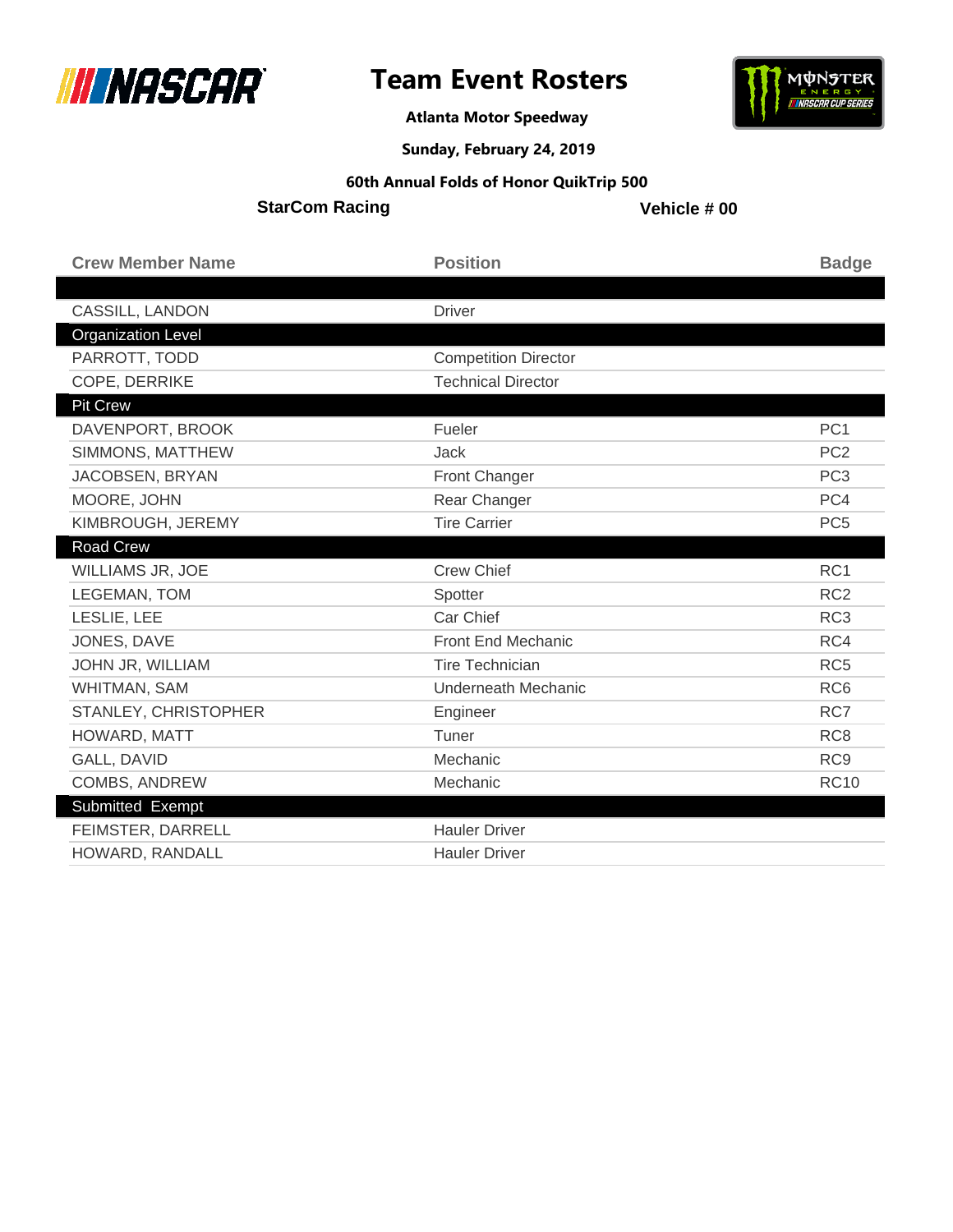



**Atlanta Motor Speedway**

**Sunday, February 24, 2019**

#### **60th Annual Folds of Honor QuikTrip 500**

**Chip Ganassi Racing**

| <b>Crew Member Name</b>   | <b>Position</b>             | <b>Badge</b>    |
|---------------------------|-----------------------------|-----------------|
| <b>BUSCH, KURT</b>        | <b>Driver</b>               |                 |
| Back-up Pit Crew          |                             |                 |
| HOUSTON, KENYATTA         | Front Changer               |                 |
| MCFADDEN, MARSHALL        | Fueler                      |                 |
| WILLARD, JONATHAN         | Jack                        |                 |
| <b>BALDWIN, CORY</b>      | Rear Changer                |                 |
| KIRBY, JUSTIN             | <b>Tire Carrier</b>         |                 |
| <b>Organization Level</b> |                             |                 |
| LUNDERS, TONY             | <b>Competition Director</b> |                 |
| MCCULLOUGH, MICHAEL       | <b>IT Support</b>           |                 |
| PEET, SHAUN               | Pit Coach                   |                 |
| <b>Pit Crew</b>           |                             |                 |
| POZEGA, KEN               | <b>Front Changer</b>        | PC <sub>1</sub> |
| KINCAID, DANIEL           | Rear Changer                | PC <sub>2</sub> |
| JOHNSON JR, WILBERT       | <b>Tire Carrier</b>         | PC <sub>3</sub> |
| APPLEBY, JOSH             | Jack                        | PC4             |
| RUDANOVIC, MILAN          | Fueler                      | PC <sub>5</sub> |
| Road Crew                 |                             |                 |
| MCCALL, MATT              | <b>Crew Chief</b>           | RC1             |
| SELL, JOSH                | Engineer                    | RC <sub>2</sub> |
| BRANZELLE, JONATHAN       | Engineer                    | RC <sub>3</sub> |
| <b>BERGENTY, RYAN</b>     | Car Chief                   | RC4             |
| CASE, NICK                | Front End Mechanic          | RC <sub>5</sub> |
| HOUSE, MATTHEW            | <b>Interior Mechanic</b>    | RC <sub>6</sub> |
| ELLIS, JONATHAN           | <b>Underneath Mechanic</b>  | RC7             |
| <b>SEALES, BRYCE</b>      | Shock Technician            | RC <sub>8</sub> |
| <b>BONSIGNORE, FRANK</b>  | <b>Tire Technician</b>      | RC <sub>9</sub> |
| <b>GREEN, TYLER</b>       | Spotter                     | <b>RC10</b>     |
| DELL, BOBBY               | Tuner                       | <b>RC11</b>     |
| CURTIS, JEFF              | Utility                     | <b>RC12</b>     |
| Submitted Exempt          |                             |                 |
| WOODFIN, SCOTT            | <b>Hauler Driver</b>        |                 |
| WISE, JOSH                | Trainer / Masseuse          |                 |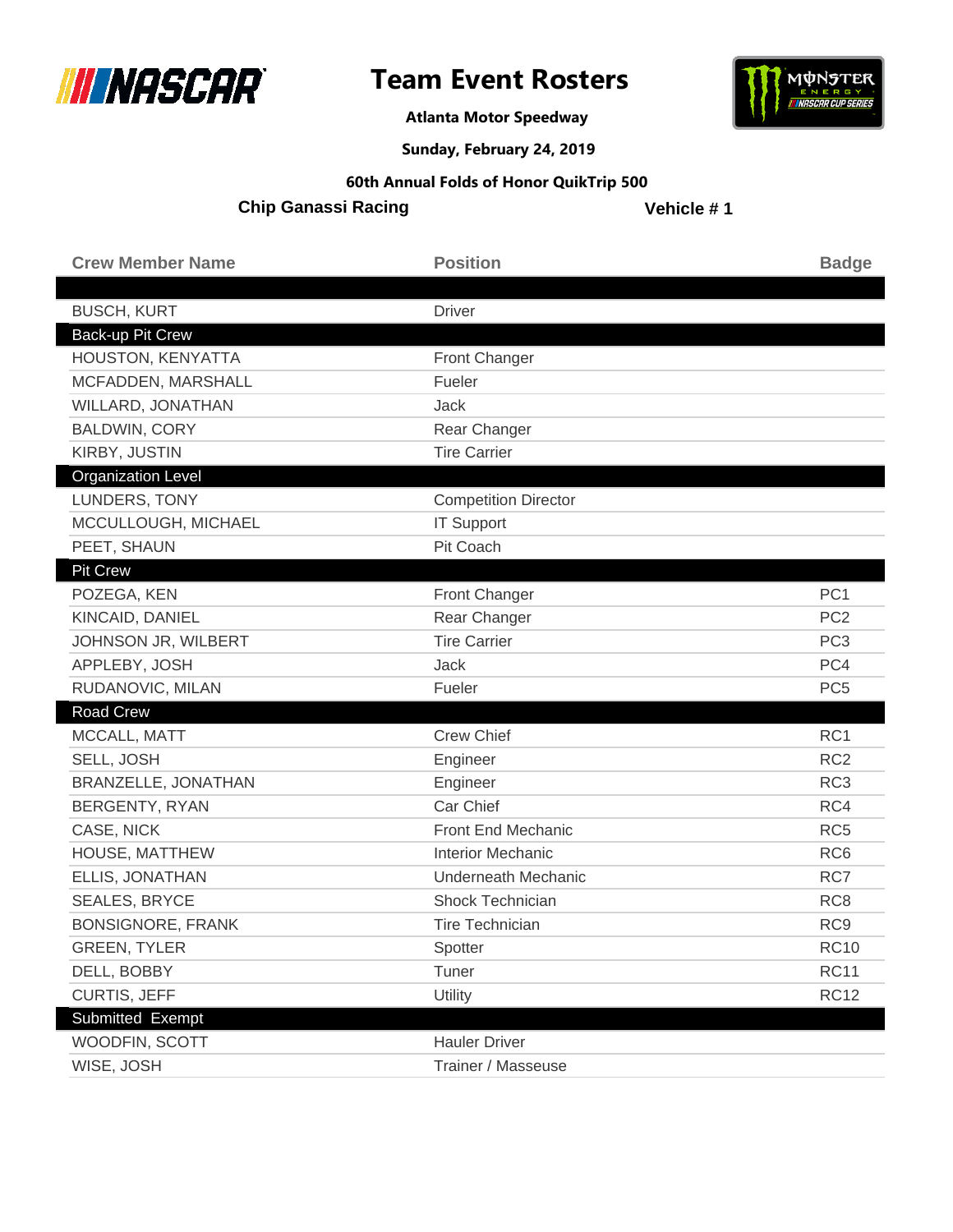



**Atlanta Motor Speedway**

**Sunday, February 24, 2019**

#### **60th Annual Folds of Honor QuikTrip 500**

**Stewart-Haas Racing**

| <b>Crew Member Name</b>   | <b>Position</b>             | <b>Badge</b>    |
|---------------------------|-----------------------------|-----------------|
|                           |                             |                 |
| ALMIROLA, ARIC            | <b>Driver</b>               |                 |
| Back-up Pit Crew          |                             |                 |
| ROSSELLI, JOHN            | Front Changer               |                 |
| <b>EMMONS, CHAD</b>       | Fueler                      |                 |
| SOBECKI, JOSH             | Jack                        |                 |
| <b>JACKSON, CHRIS</b>     | Rear Changer                |                 |
| HARRIS, MASON             | <b>Tire Carrier</b>         |                 |
| <b>Organization Level</b> |                             |                 |
| ZIPADELLI, GREG           | <b>Competition Director</b> |                 |
| YOUNG, JACOB              | <b>IT Support</b>           |                 |
| VER MEER, MATT            | Pit Coach                   |                 |
| <b>GIBSON, TONY</b>       | <b>Technical Director</b>   |                 |
| <b>Pit Crew</b>           |                             |                 |
| <b>BERNAL, JON</b>        | <b>Tire Carrier</b>         | PC <sub>1</sub> |
| MORRELL, BRETT            | Jack                        | PC <sub>2</sub> |
| HOWARD, JEREMY            | Fueler                      | PC <sub>3</sub> |
| MCMULLEN, CHRIS           | Rear Changer                | PC4             |
|                           |                             |                 |
| COFFEY, DANIEL            | <b>Front Changer</b>        | PC <sub>5</sub> |
| Road Crew                 |                             |                 |
| KLAUSMEIER, JOHN          | <b>Crew Chief</b>           | RC1             |
| COOK, MICHAEL             | Engineer                    | RC <sub>2</sub> |
| EDMONDS, JOEL             | Spotter                     | RC <sub>3</sub> |
| EADS, KEITH               | <b>Tire Technician</b>      | RC4             |
| FREY, JEROME              | Front End Mechanic          | RC <sub>5</sub> |
| ADAMS, TREVOR             | <b>Interior Mechanic</b>    | RC <sub>6</sub> |
| HANEY, CHAD               | Car Chief                   | RC7             |
| PHILLIPS, JON             | Tuner                       | RC <sub>8</sub> |
| HENDRICKSEN, MARC         | Engineer                    | RC <sub>9</sub> |
| HOLSHOUSER, BRIAN         | Shock Technician            | <b>RC10</b>     |
| <b>GONZALEZ, STEPHEN</b>  | <b>Underneath Mechanic</b>  | <b>RC11</b>     |
| VOGEL-MURPHY, BRIAN       | Utility                     | <b>RC12</b>     |
| Submitted Exempt          |                             |                 |
| CABLE, TODD               | <b>Hauler Driver</b>        |                 |
| ROBBINS, SCOTT            | <b>Hauler Driver</b>        |                 |
| <b>BREATH, KENNETH</b>    | Trainer / Masseuse          |                 |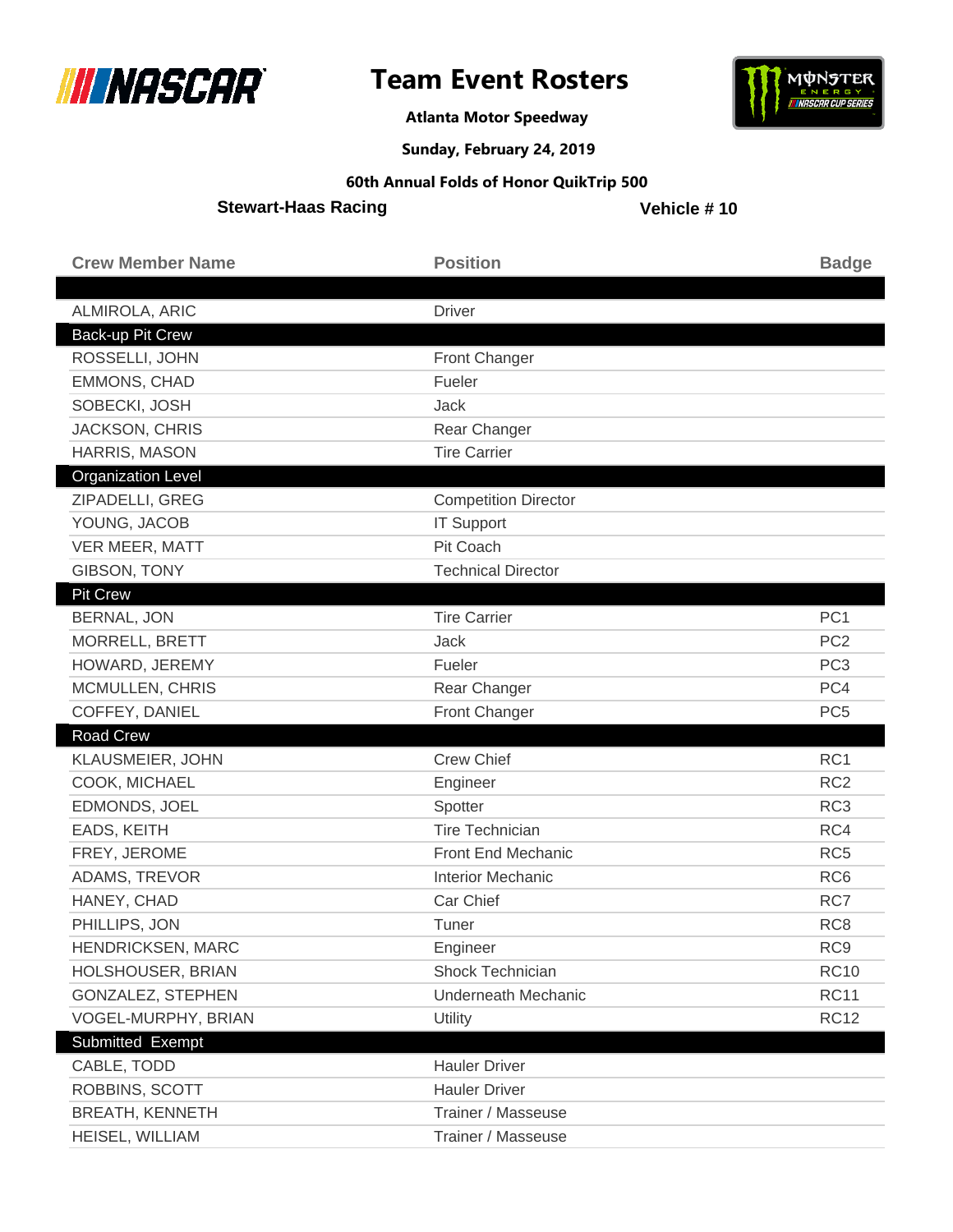



**Atlanta Motor Speedway**

**Sunday, February 24, 2019**

#### **60th Annual Folds of Honor QuikTrip 500**

**Joe Gibbs Racing**

| <b>Crew Member Name</b>   | <b>Position</b>             | <b>Badge</b>    |
|---------------------------|-----------------------------|-----------------|
|                           |                             |                 |
| HAMLIN, DENNY             | <b>Driver</b>               |                 |
| Back-up Pit Crew          |                             |                 |
| HARTMAN, ADAM             | Front Changer               |                 |
| EASTLAND, BRIAN           | Fueler                      |                 |
| <b>WALKER, BAILEY</b>     | Jack                        |                 |
| YOUKER, DEVEN             | Rear Changer                |                 |
| HALL, CHRIS               | <b>Tire Carrier</b>         |                 |
| <b>Organization Level</b> |                             |                 |
| BROWN, WALLY              | <b>Competition Director</b> |                 |
| <b>BERRIER, TODD</b>      | <b>IT Support</b>           |                 |
| HUNSUCKER, YATES          | <b>IT Support</b>           |                 |
| CANUPP, PATRICK           | <b>Technical Director</b>   |                 |
| <b>Pit Crew</b>           |                             |                 |
| MOLATCH, GRAHAM           | Jack                        | PC <sub>1</sub> |
| STAMPER, HOUSTON          | Front Changer               | PC <sub>2</sub> |
| SHIPPLETT, JOSHUA         | <b>Tire Carrier</b>         | PC <sub>3</sub> |
| <b>TAUTGES, STEVEN</b>    | Rear Changer                | PC4             |
| MILLS, KELLEN             | Fueler                      | PC <sub>5</sub> |
| <b>Road Crew</b>          |                             |                 |
| <b>GABEHART, CHRIS</b>    | <b>Crew Chief</b>           | RC1             |
| PHILLIPS, ERIC            | Car Chief                   | RC <sub>2</sub> |
| <b>GRIFFETH, BRANDON</b>  | Front End Mechanic          | RC <sub>3</sub> |
| ELDRIDGE, SCOTT           | <b>Underneath Mechanic</b>  | RC4             |
| <b>BOWERS, RYAN</b>       | Engineer                    | RC <sub>5</sub> |
| MCAULAY, SAMUEL           | Engineer                    | RC <sub>6</sub> |
| DENTON, RON               | <b>Shock Technician</b>     | RC7             |
| SIMMONS, SCOTT            | <b>Tire Technician</b>      | RC <sub>8</sub> |
| LAMBERT, CHRIS            | Spotter                     | RC <sub>9</sub> |
| DUDLEY, JAMES             | Tuner                       | <b>RC10</b>     |
| <b>KERLIN, SEAN</b>       | <b>Interior Mechanic</b>    | <b>RC11</b>     |
| FOWLER, JASON             | Utility                     | <b>RC12</b>     |
| Submitted Exempt          |                             |                 |
| COLLINS, JOSH             | <b>Hauler Driver</b>        |                 |
| HODEL, FRANKIE            | <b>Hauler Driver</b>        |                 |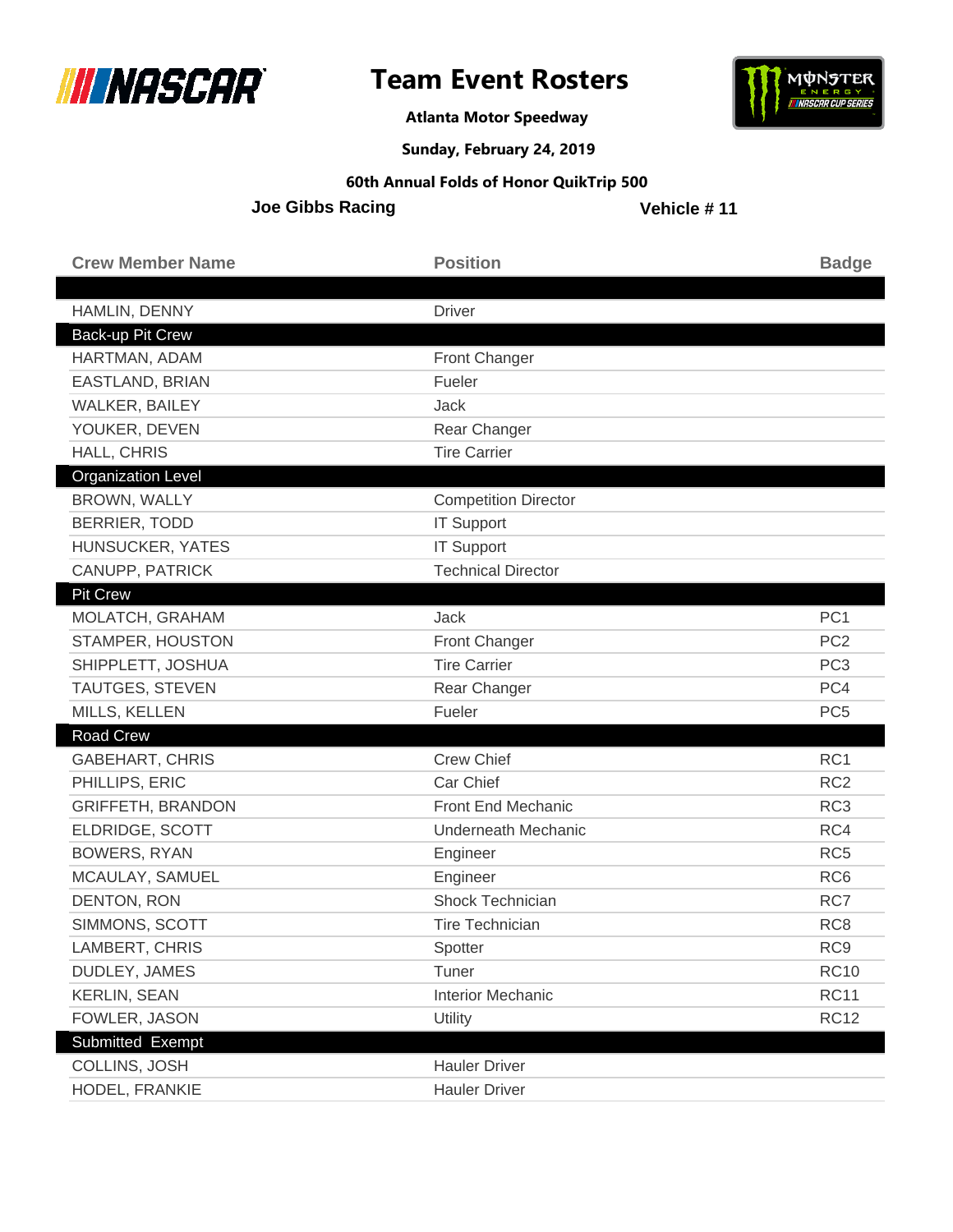



**Atlanta Motor Speedway**

**Sunday, February 24, 2019**

### **60th Annual Folds of Honor QuikTrip 500**

**Team Penske**

| <b>Crew Member Name</b>          | <b>Position</b>             | <b>Badge</b>    |
|----------------------------------|-----------------------------|-----------------|
|                                  | <b>Driver</b>               |                 |
| BLANEY, RYAN<br>Back-up Pit Crew |                             |                 |
| LINKER, BRANDON                  | Front Changer               |                 |
| BELL, TJ                         | Fueler                      |                 |
| YAGER, ZACH                      | <b>Jack</b>                 |                 |
| HOUSTON, BLAKE                   | Rear Changer                |                 |
| <b>BAKER, BLAKE</b>              | <b>Tire Carrier</b>         |                 |
| <b>Organization Level</b>        |                             |                 |
| <b>GEISLER, TRAVIS</b>           | <b>Competition Director</b> |                 |
| <b>GATLING, STAFFORD</b>         | <b>IT Support</b>           |                 |
| PERRY, DAVID                     | <b>IT Support</b>           |                 |
| SWIDERSKI, MATT                  | <b>Technical Director</b>   |                 |
| <b>Pit Crew</b>                  |                             |                 |
| FLORES, RYAN                     | <b>Front Changer</b>        | PC <sub>1</sub> |
| STODDARD, GRAHAM                 | <b>Jack</b>                 | PC <sub>2</sub> |
| DONLIN, GREG                     | Rear Changer                | PC <sub>3</sub> |
| MOORE, WADE                      | <b>Tire Carrier</b>         | PC4             |
| LACKEY, ANDREW                   | Fueler                      | PC <sub>5</sub> |
| Road Crew                        |                             |                 |
| <b>BULLINS, JEREMY</b>           | <b>Crew Chief</b>           | RC1             |
| WILLIAMS, JOSH                   | Spotter                     | RC <sub>2</sub> |
| MUELLER, ANDREA                  | Engineer                    | RC <sub>3</sub> |
| HUTCHENS, GRANT                  | Engineer                    | RC4             |
| <b>ALMQUIST, KIRK</b>            | Car Chief                   | RC <sub>5</sub> |
| ELLIS, TOMMY                     | Front End Mechanic          | RC <sub>6</sub> |
| <b>BELMONT, KYLE</b>             | <b>Interior Mechanic</b>    | RC7             |
| TIDWELL, CHRIS                   | <b>Underneath Mechanic</b>  | RC <sub>8</sub> |
| <b>SLINEY, BRIAN</b>             | <b>Tire Technician</b>      | RC <sub>9</sub> |
| STILLMAN, DAVID                  | Shock Technician            | <b>RC10</b>     |
| RUSSELL, DARIN                   | Tuner                       | <b>RC11</b>     |
| <b>BROSEL, WARREN</b>            | Utility                     | <b>RC12</b>     |
| Submitted Exempt                 |                             |                 |
| JOHNSON JR, RICK                 | <b>Hauler Driver</b>        |                 |
| WHITT, GEFFERY                   | <b>Hauler Driver</b>        |                 |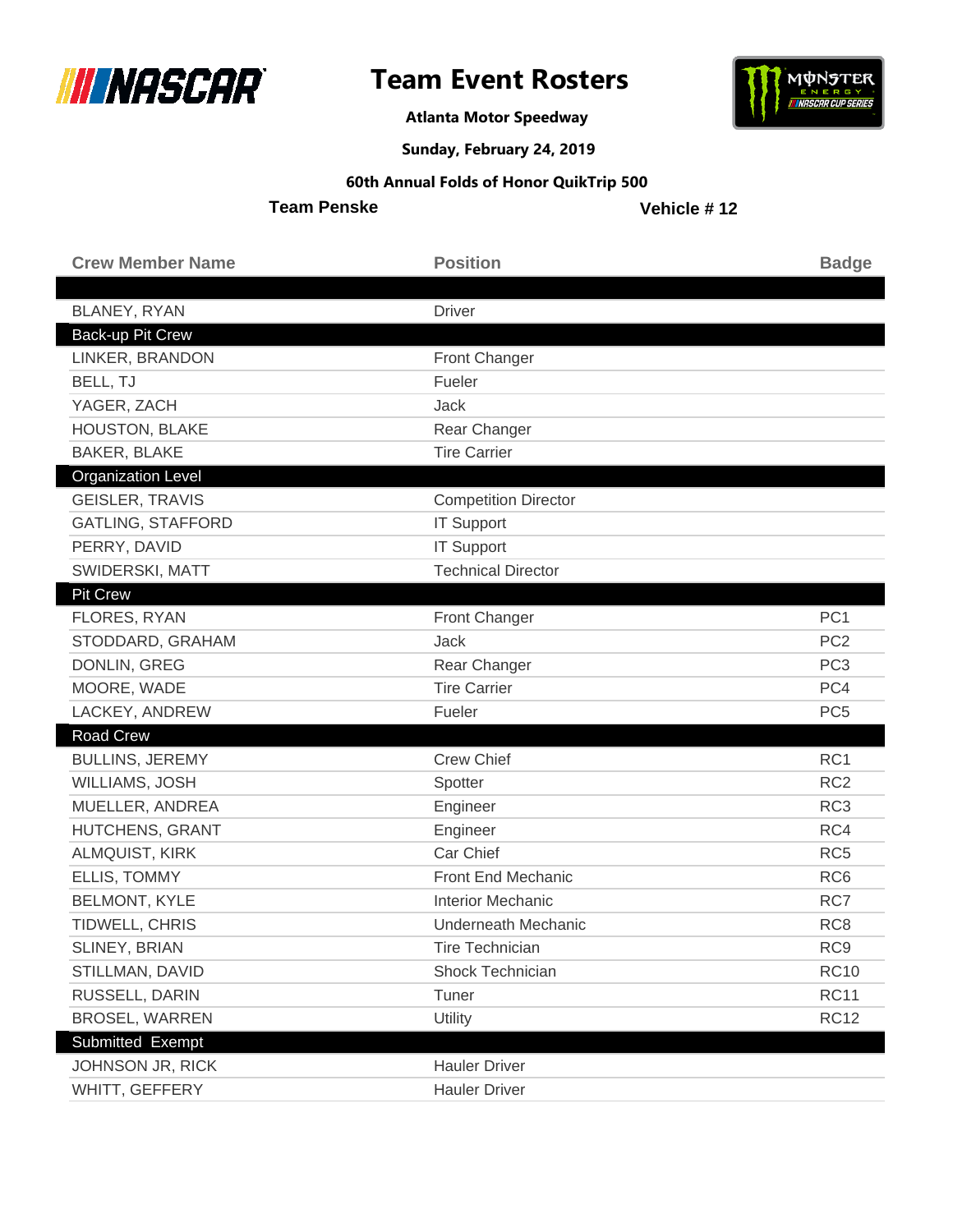



**Atlanta Motor Speedway**

### **Sunday, February 24, 2019**

#### **60th Annual Folds of Honor QuikTrip 500**

**Germain Racing**

| <b>Crew Member Name</b>   | <b>Position</b>             | <b>Badge</b>    |
|---------------------------|-----------------------------|-----------------|
|                           |                             |                 |
| DILLON, TY                | <b>Driver</b>               |                 |
| Back-up Pit Crew          |                             |                 |
| SPALDING, TERRY           | <b>Front Changer</b>        |                 |
| <b>EDWARDS, JAMIE</b>     | Fueler                      |                 |
| HEISTER, A J              | <b>Tire Carrier</b>         |                 |
| <b>Organization Level</b> |                             |                 |
| ROGERS, LARRY             | <b>Competition Director</b> |                 |
| <b>GREER, SHANE</b>       | <b>IT Support</b>           |                 |
| <b>Pit Crew</b>           |                             |                 |
| MARTIN, CORBIN            | Jack                        | PC <sub>1</sub> |
| HOLCOMB, JEREMY           | <b>Tire Carrier</b>         | PC <sub>2</sub> |
| MASTERSON, CHASE          | Rear Changer                | PC <sub>3</sub> |
| HEISTER, A J              | Fueler                      | PC4             |
| HOLLAND, AUSTIN           | <b>Front Changer</b>        | PC <sub>5</sub> |
| <b>Road Crew</b>          |                             |                 |
| <b>BORLAND, MATT</b>      | <b>Crew Chief</b>           | RC <sub>1</sub> |
| PLOURDE, BILLY            | Car Chief                   | RC <sub>2</sub> |
| <b>BURCH, LAWRENCE</b>    | Engineer                    | RC <sub>3</sub> |
| KIRKENDALL, JEFF          | Engineer                    | RC4             |
| <b>OWENS, TRAVIS</b>      | Front End Mechanic          | RC <sub>5</sub> |
| EDWARDS, JAMIE            | <b>Underneath Mechanic</b>  | RC <sub>6</sub> |
| KINCHELOE, BRYAN          | <b>Tire Technician</b>      | RC7             |
| CHASE, MIKE               | <b>Shock Technician</b>     | RC <sub>8</sub> |
| PRESGRAVES, DUSTYN        | Tuner                       | RC <sub>9</sub> |
| HALPIN, TRACY             | Utility                     | <b>RC10</b>     |
| CASADA, ZACHARY           | <b>Interior Mechanic</b>    | <b>RC11</b>     |
| O'DEA, WILLIAM            | Spotter                     | <b>RC12</b>     |
| Submitted Exempt          |                             |                 |
| <b>BISHOP, MILTON</b>     | <b>Hauler Driver</b>        |                 |
| PRINCE, BEN               | <b>Hauler Driver</b>        |                 |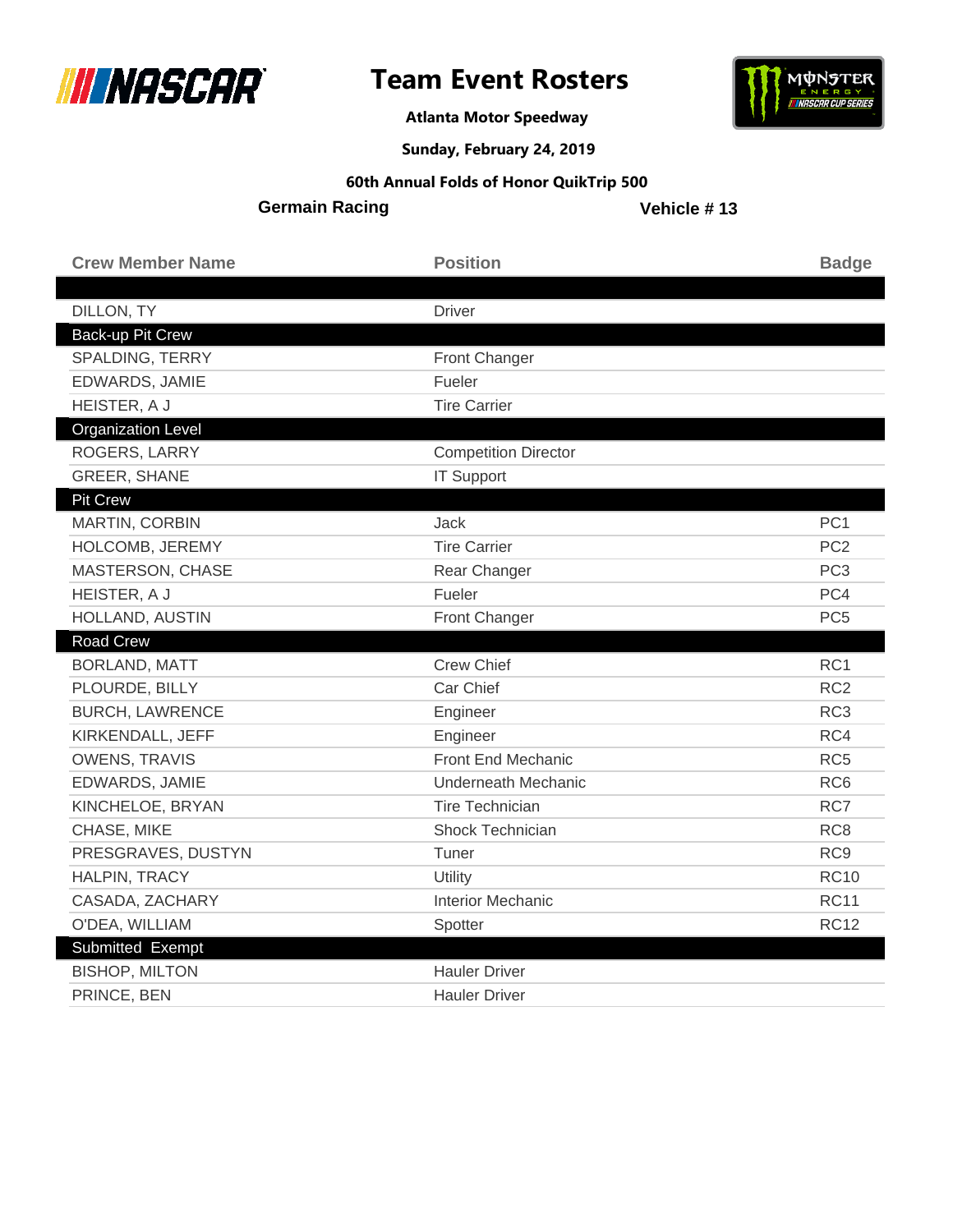



**Atlanta Motor Speedway**

**Sunday, February 24, 2019**

#### **60th Annual Folds of Honor QuikTrip 500**

**Stewart-Haas Racing**

| <b>Crew Member Name</b>   | <b>Position</b>             | <b>Badge</b>    |
|---------------------------|-----------------------------|-----------------|
|                           |                             |                 |
| <b>BOWYER, CLINT</b>      | <b>Driver</b>               |                 |
| Back-up Pit Crew          |                             |                 |
| ROSSELLI, JOHN            | Front Changer               |                 |
| <b>EMMONS, CHAD</b>       | Fueler                      |                 |
| SOBECKI, JOSH             | Jack                        |                 |
| <b>JACKSON, CHRIS</b>     | Rear Changer                |                 |
| HARRIS, MASON             | <b>Tire Carrier</b>         |                 |
| <b>Organization Level</b> |                             |                 |
| ZIPADELLI, GREG           | <b>Competition Director</b> |                 |
| YOUNG, JACOB              | <b>IT Support</b>           |                 |
| VER MEER, MATT            | Pit Coach                   |                 |
| <b>GIBSON, TONY</b>       | <b>Technical Director</b>   |                 |
| <b>Pit Crew</b>           |                             |                 |
| COTTEN, SEAN              | Jack                        | PC <sub>1</sub> |
| MULDER, RYAN              | Front Changer               | PC <sub>2</sub> |
| DOLLARHIDE, COLEMAN       | Rear Changer                | PC <sub>3</sub> |
| MOORE, DWAYNE             | <b>Tire Carrier</b>         | PC4             |
|                           |                             |                 |
| <b>KEENER, JAMES</b>      | Fueler                      | PC <sub>5</sub> |
| Road Crew                 |                             |                 |
| <b>BUGAREWICZ, MIKE</b>   | <b>Crew Chief</b>           | RC1             |
| COOK, JERRY               | Car Chief                   | RC <sub>2</sub> |
| DEESE, LEE                | Engineer                    | RC <sub>3</sub> |
| FAIRWEATHER, ROBBIE       | <b>Underneath Mechanic</b>  | RC4             |
| TRICKETT, CHRIS           | <b>Interior Mechanic</b>    | RC <sub>5</sub> |
| SILVESTRI, TONY           | Front End Mechanic          | RC <sub>6</sub> |
| SMITH, WAYNE              | <b>Shock Technician</b>     | RC7             |
| MOELLER, MATTHEW          | Tuner                       | RC <sub>8</sub> |
| JOHNSON, SHAIN            | Utility                     | RC <sub>9</sub> |
| <b>GRIFFIN, BRETT</b>     | Spotter                     | <b>RC10</b>     |
| SIMPSON, RUSSELL          | <b>Tire Technician</b>      | <b>RC11</b>     |
| KIMBROUGH, JAMES          | Engineer                    | <b>RC12</b>     |
| Submitted Exempt          |                             |                 |
| <b>HAMILTON, CHRIS</b>    | <b>Hauler Driver</b>        |                 |
| LACKEY, DALE              | <b>Hauler Driver</b>        |                 |
| <b>BREATH, KENNETH</b>    | Trainer / Masseuse          |                 |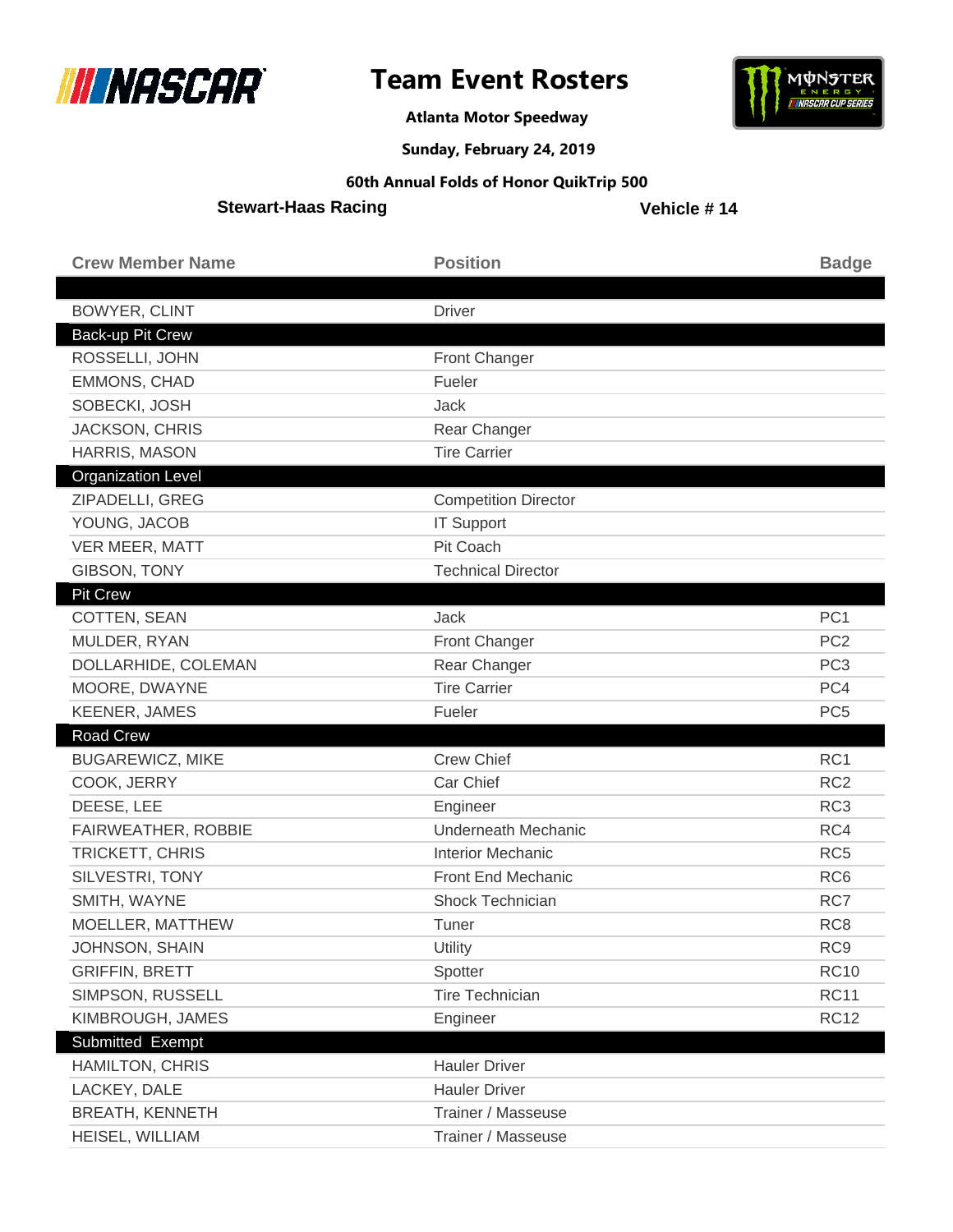



**Atlanta Motor Speedway**

**Sunday, February 24, 2019**

#### **60th Annual Folds of Honor QuikTrip 500**

**Premium Motorsports**

| <b>Crew Member Name</b>    | <b>Position</b>             | <b>Badge</b>    |
|----------------------------|-----------------------------|-----------------|
|                            |                             |                 |
| CHASTAIN, ROSS             | <b>Driver</b>               |                 |
| Back-up Pit Crew           |                             |                 |
| MILLER, MIKE               | Front Changer               |                 |
| <b>GARDNER JR, BUGS</b>    | Fueler                      |                 |
| ROBINSON, JAY              | <b>Jack</b>                 |                 |
| HORTON, JOSHUA             | Rear Changer                |                 |
| MCGUIRE, NATHAN            | <b>Tire Carrier</b>         |                 |
| <b>Organization Level</b>  |                             |                 |
| EGGLESTON, SCOTT           | <b>Competition Director</b> |                 |
| <b>Pit Crew</b>            |                             |                 |
| GEITER, JEREMY             | Front Changer               | PC <sub>1</sub> |
| BARNETTE, RJ               | <b>Tire Carrier</b>         | PC <sub>2</sub> |
| <b>BRIDGEFORTH, ANDREW</b> | Rear Changer                | PC <sub>3</sub> |
| JOHNSON, BRANDON           | Jack                        | PC4             |
| WATTS, JIMMY               | Fueler                      | PC <sub>5</sub> |
| <b>Road Crew</b>           |                             |                 |
| <b>TRYSON, PATRICK</b>     | <b>Crew Chief</b>           | RC1             |
| FORDHAM, MARK              | Car Chief                   | RC <sub>2</sub> |
| MILLER, MIKE               | <b>Interior Mechanic</b>    | RC <sub>3</sub> |
| HORTON, JOSHUA             | <b>Underneath Mechanic</b>  | RC4             |
| MCGUIRE, NATHAN            | <b>Tire Technician</b>      | RC <sub>5</sub> |
| DAY, ROBERT                | Tuner                       | RC <sub>6</sub> |
| BRADSHAW, RANDY            | Spotter                     | RC7             |
| FLYNN, KEITH               | Pit Coach                   | RC <sub>8</sub> |
| KEMPF, MATTHEW             | Utility                     | RC <sub>9</sub> |
| Submitted Exempt           |                             |                 |
| <b>EVERNHAM SR, WILLIE</b> | <b>Hauler Driver</b>        |                 |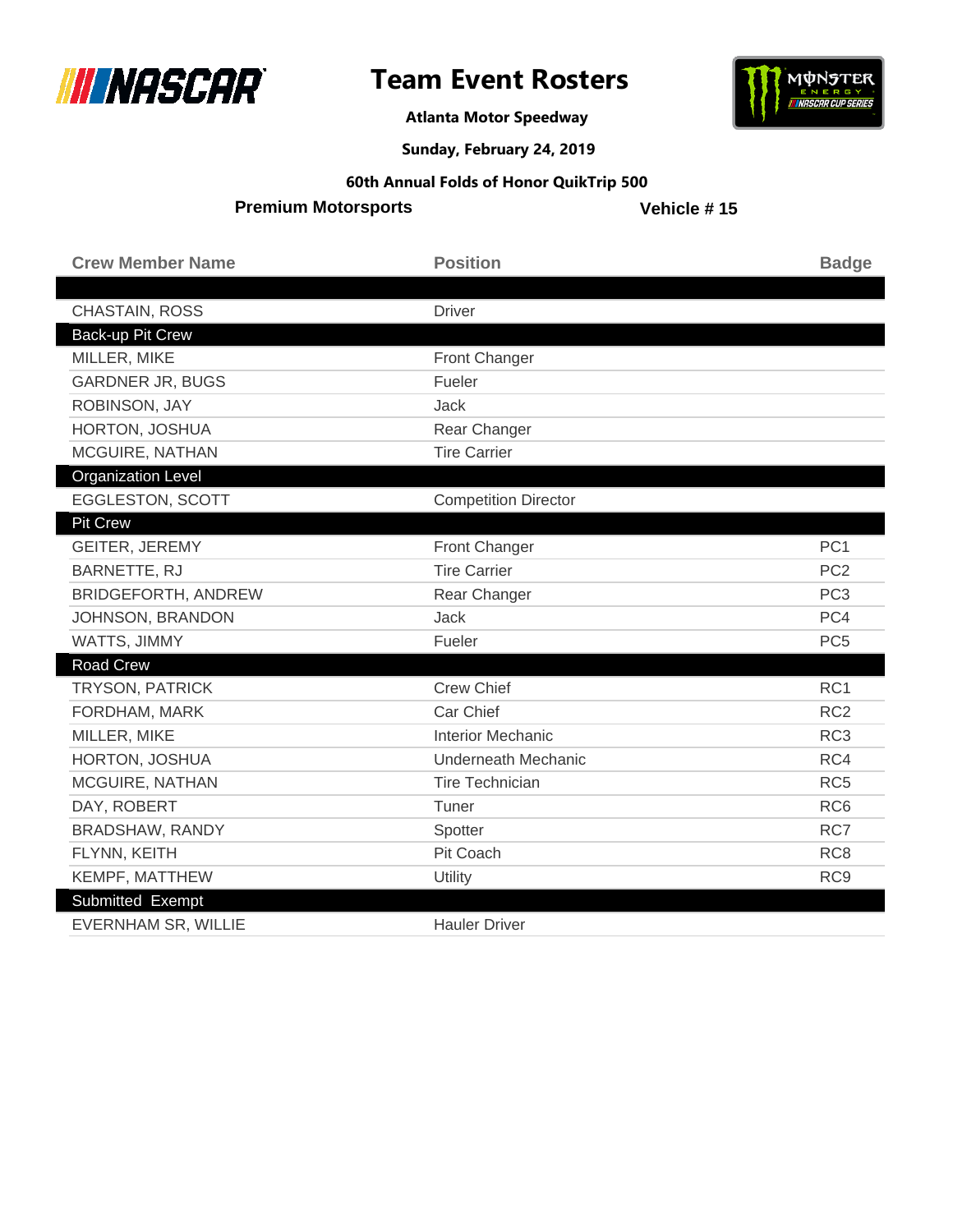



**Atlanta Motor Speedway**

### **Sunday, February 24, 2019**

#### **60th Annual Folds of Honor QuikTrip 500**

**Roush Fenway Racing**

| <b>Crew Member Name</b>   | <b>Position</b>             | <b>Badge</b>    |
|---------------------------|-----------------------------|-----------------|
|                           |                             |                 |
| STENHOUSE JR, RICKY       | <b>Driver</b>               |                 |
| Back-up Pit Crew          |                             |                 |
| SHUMAN, CHRIS             | Front Changer               |                 |
| <b>BROWN, MICHAEL</b>     | Fueler                      |                 |
| WILPS, MATTHEW            | Jack                        |                 |
| <b>GAJDORUS, SETH</b>     | Rear Changer                |                 |
| MCCLURKIN, TELVIN         | <b>Tire Carrier</b>         |                 |
| <b>Organization Level</b> |                             |                 |
| KIDD, KEVIN               | <b>Competition Director</b> |                 |
| <b>BRIDGES, BRANDON</b>   | <b>IT Support</b>           |                 |
| <b>BAIR, SUSIE</b>        | <b>Technical Director</b>   |                 |
| <b>Pit Crew</b>           |                             |                 |
| ROBISON, BRAD             | Jack                        | PC <sub>1</sub> |
| WING, KEVIN               | Fueler                      | PC <sub>2</sub> |
| ZUNK, RYAN                | <b>Front Changer</b>        | PC <sub>3</sub> |
| EDGELL, JUSTIN            | <b>Tire Carrier</b>         | PC4             |
| <b>WOLFMEIER, KIP</b>     | Rear Changer                | PC <sub>5</sub> |
| <b>Road Crew</b>          |                             |                 |
| PATTIE, BRIAN             | <b>Crew Chief</b>           | RC1             |
| <b>BREWER, SCOTT</b>      | Car Chief                   | RC <sub>2</sub> |
| SEALS JR, RANDY           | Engineer                    | RC <sub>3</sub> |
| ASHMORE, ANGELA           | Engineer                    | RC4             |
| <b>HYLTON, BRANDON</b>    | Shock Technician            | RC <sub>5</sub> |
| DE GUISTO, KENNY          | Front End Mechanic          | RC <sub>6</sub> |
| CHURCH, CHRISTOPHER       | Mechanic                    | RC7             |
| MINGO, BENNY              | <b>Interior Mechanic</b>    | RC <sub>8</sub> |
| MCDONALD, DAVID           | <b>Tire Technician</b>      | RC <sub>9</sub> |
| SALMONS, JONATHAN         | Tuner                       | <b>RC10</b>     |
| HERMAN JR, MIKE           | Spotter                     | <b>RC11</b>     |
| COBB, CAMERON             | Utility                     | <b>RC12</b>     |
| Submitted Exempt          |                             |                 |
| MAYBRY, JAY               | <b>Hauler Driver</b>        |                 |
| ZIRKLE, JOHN              | <b>Hauler Driver</b>        |                 |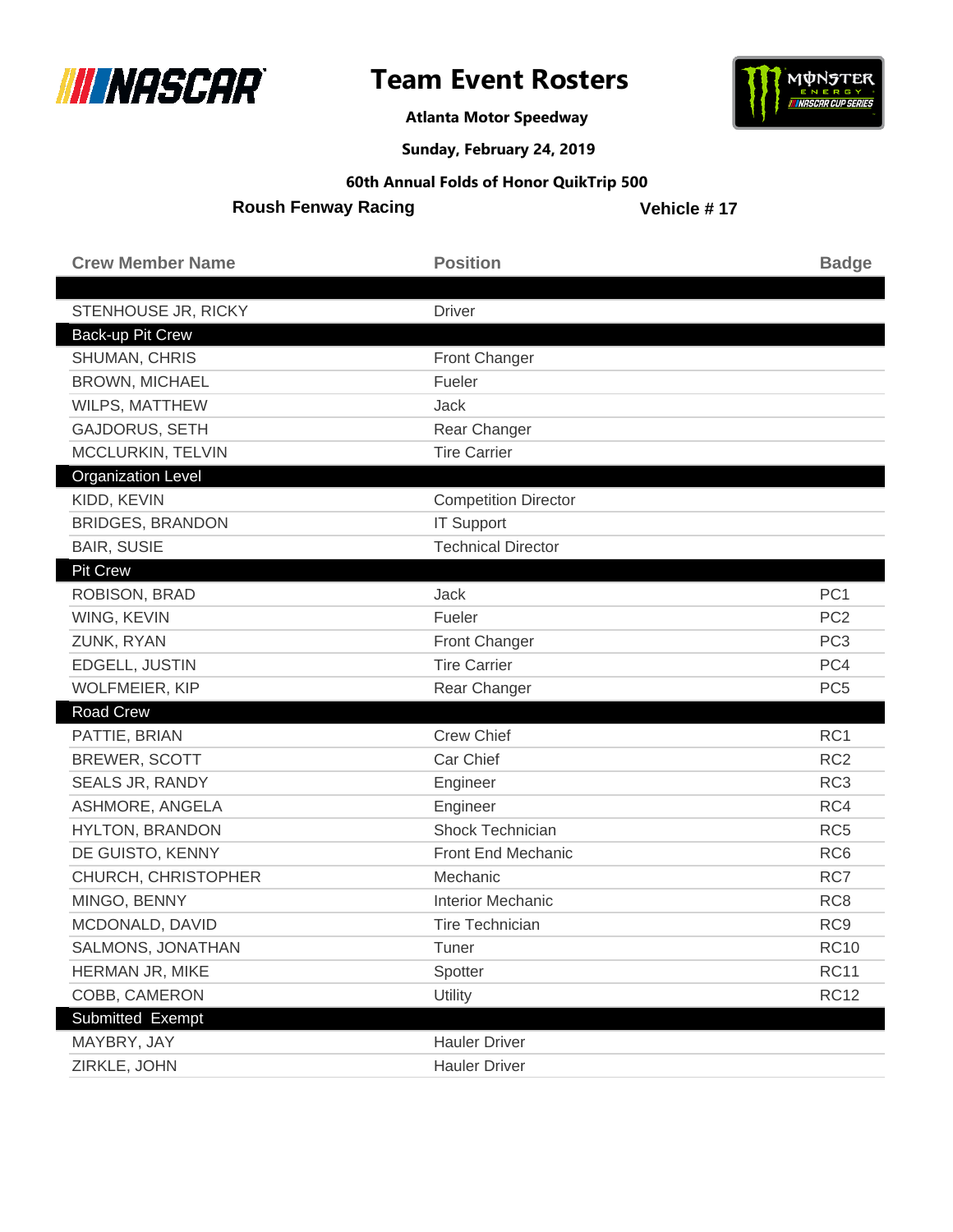



**Atlanta Motor Speedway**

**Sunday, February 24, 2019**

#### **60th Annual Folds of Honor QuikTrip 500**

**Joe Gibbs Racing**

| <b>Crew Member Name</b>   | <b>Position</b>             | <b>Badge</b>    |
|---------------------------|-----------------------------|-----------------|
|                           |                             |                 |
| <b>BUSCH, KYLE</b>        | <b>Driver</b>               |                 |
| Back-up Pit Crew          |                             |                 |
| HARTMAN, ADAM             | Front Changer               |                 |
| EASTLAND, BRIAN           | Fueler                      |                 |
| WALKER, BAILEY            | Jack                        |                 |
| YOUKER, DEVEN             | Rear Changer                |                 |
| HALL, CHRIS               | <b>Tire Carrier</b>         |                 |
| <b>Organization Level</b> |                             |                 |
| BROWN, WALLY              | <b>Competition Director</b> |                 |
| <b>BERRIER, TODD</b>      | <b>IT Support</b>           |                 |
| HUNSUCKER, YATES          | <b>IT Support</b>           |                 |
| CANUPP, PATRICK           | <b>Technical Director</b>   |                 |
| Pit Crew                  |                             |                 |
| FORD, TJ                  | Jack                        | PC <sub>1</sub> |
| WAUGH, CAMRON             | Front Changer               | PC <sub>2</sub> |
| CROSSEN, JOE              | <b>Tire Carrier</b>         | PC <sub>3</sub> |
| CORDERO, JEFF             | Rear Changer                | PC4             |
| TYRRELL, MATTHEW          | Fueler                      | PC <sub>5</sub> |
| Road Crew                 |                             |                 |
| STEVENS, ADAM             | <b>Crew Chief</b>           | RC1             |
| <b>BELLOWS, NATE</b>      | Car Chief                   | RC <sub>2</sub> |
| HARTMAN, WILLIAM          | Engineer                    | RC <sub>3</sub> |
| ALLEN, TYLER              | Engineer                    | RC4             |
| CHASE, CHRIS              | Shock Technician            | RC <sub>5</sub> |
| FOSTER, TODD              | <b>Interior Mechanic</b>    | RC <sub>6</sub> |
| JONES, CHRIS              | Front End Mechanic          | RC7             |
| LAPE, WESLEY              | Underneath Mechanic         | RC <sub>8</sub> |
| DESROCHER, JON            | <b>Tire Technician</b>      | RC <sub>9</sub> |
| JOHNSON, MICHAEL          | Tuner                       | <b>RC10</b>     |
| SHAPIRO, JASON            | <b>Utility</b>              | <b>RC11</b>     |
| HIRSCHMAN III, ANTHONY    | Spotter                     | <b>RC12</b>     |
| Submitted Exempt          |                             |                 |
| <b>GREENE, BRENDAN</b>    | <b>Hauler Driver</b>        |                 |
| PRICE, JAMIE              | <b>Hauler Driver</b>        |                 |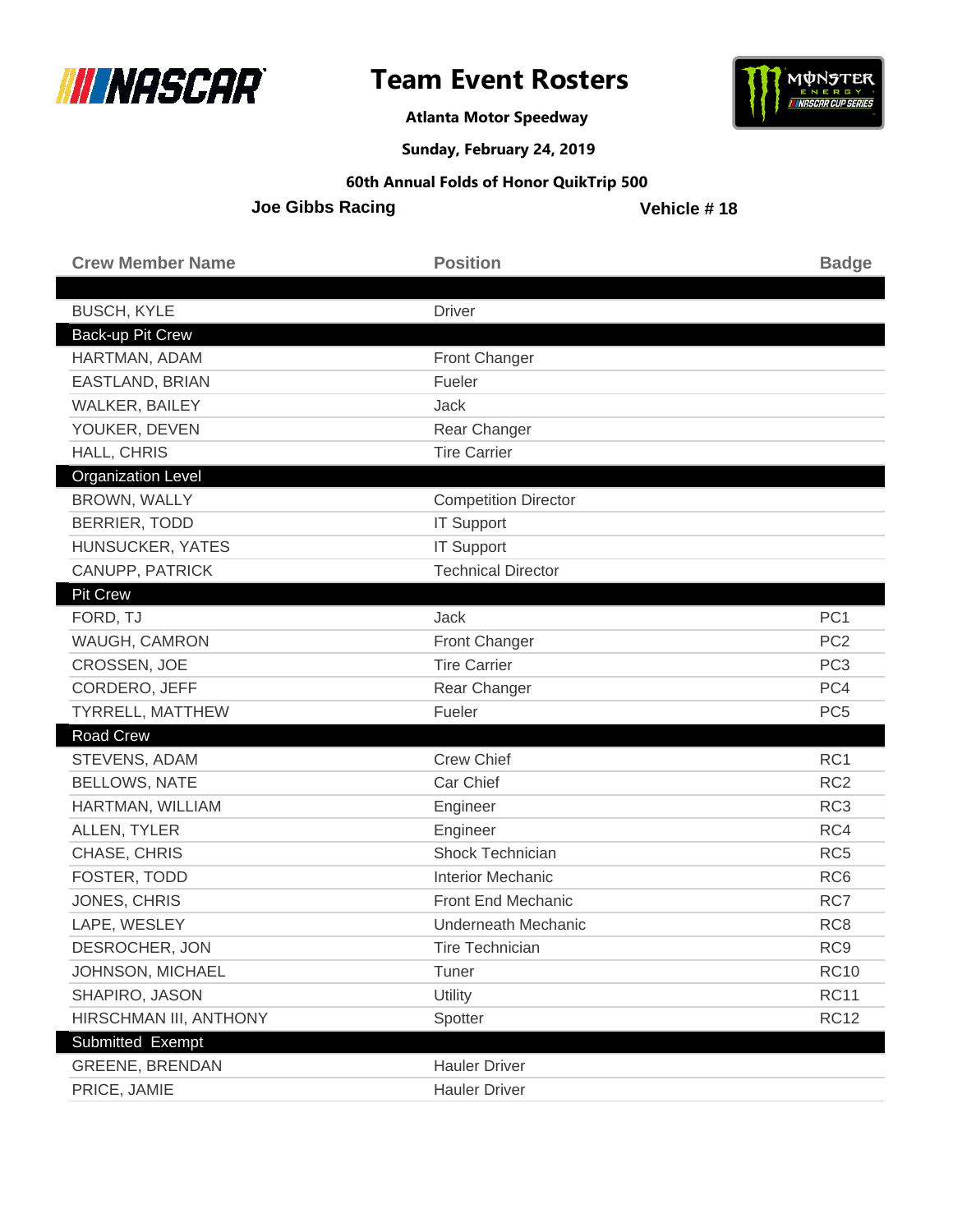



**Atlanta Motor Speedway**

**Sunday, February 24, 2019**

#### **60th Annual Folds of Honor QuikTrip 500**

**Joe Gibbs Racing**

| <b>Crew Member Name</b>   | <b>Position</b>             | <b>Badge</b>    |
|---------------------------|-----------------------------|-----------------|
| TRUEX JR, MARTIN          | <b>Driver</b>               |                 |
| Back-up Pit Crew          |                             |                 |
| HARTMAN, ADAM             | Front Changer               |                 |
| EASTLAND, BRIAN           | Fueler                      |                 |
| WALKER, BAILEY            | Jack                        |                 |
| YOUKER, DEVEN             | Rear Changer                |                 |
| HALL, CHRIS               | <b>Tire Carrier</b>         |                 |
| <b>Organization Level</b> |                             |                 |
| BROWN, WALLY              | <b>Competition Director</b> |                 |
| <b>BERRIER, TODD</b>      | <b>IT Support</b>           |                 |
| HUNSUCKER, YATES          | <b>IT Support</b>           |                 |
| CANUPP, PATRICK           | <b>Technical Director</b>   |                 |
| <b>Pit Crew</b>           |                             |                 |
| ODELL, DAVID              | Jack                        | PC <sub>1</sub> |
| ROBINSON, CLAY            | Front Changer               | PC <sub>2</sub> |
| <b>GROEN, ERIC</b>        | <b>Tire Carrier</b>         | PC <sub>3</sub> |
| <b>CUNNINGHAM, LEE</b>    | Rear Changer                | PC4             |
| PURCELL, KENNETH          | Fueler                      | PC <sub>5</sub> |
| <b>Road Crew</b>          |                             |                 |
| PEARN, COLE               | <b>Crew Chief</b>           | RC1             |
| SMALL, JAMES              | Engineer                    | RC <sub>2</sub> |
| ADKINS, JT                | Engineer                    | RC <sub>3</sub> |
| HARRIS, BLAKE             | Car Chief                   | RC4             |
| RUDY, DAVE                | Front End Mechanic          | RC <sub>5</sub> |
| CARMICHAEL, TODD          | <b>Interior Mechanic</b>    | RC <sub>6</sub> |
| MARTIN, RYAN              | <b>Underneath Mechanic</b>  | RC7             |
| <b>BIBLE, DREW</b>        | Shock Technician            | RC <sub>8</sub> |
| DIBLASI, TOMMY            | <b>Tire Technician</b>      | RC <sub>9</sub> |
| HUGHES, CLAYTON           | Spotter                     | <b>RC10</b>     |
| HULS, GREGG               | Tuner                       | <b>RC11</b>     |
| Submitted Exempt          |                             |                 |
| BAZZELL, KYLE             | <b>Hauler Driver</b>        |                 |
| PITCHER, KENNETH          | <b>Hauler Driver</b>        |                 |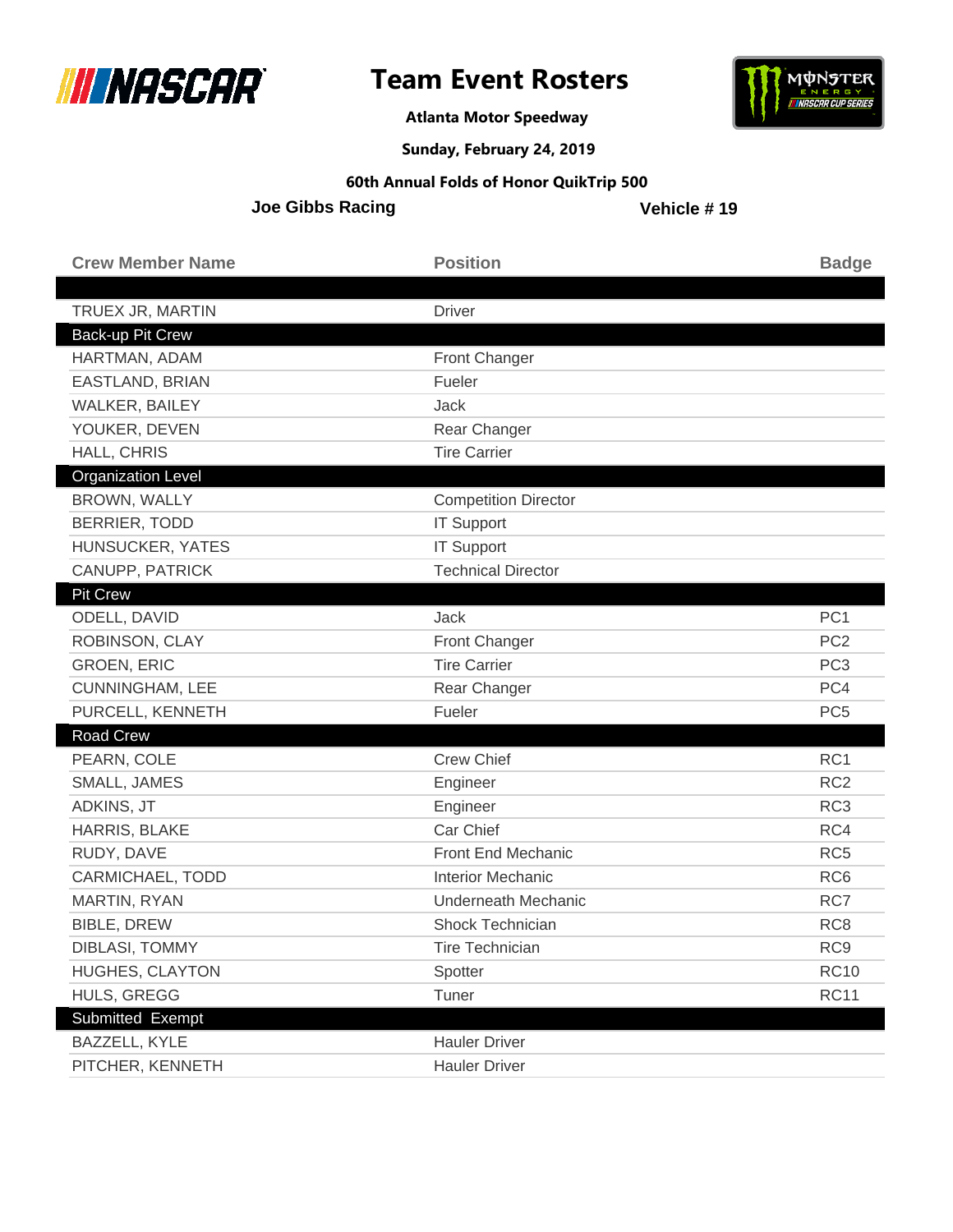



**Atlanta Motor Speedway**

### **Sunday, February 24, 2019**

#### **60th Annual Folds of Honor QuikTrip 500**

**Team Penske**

| <b>Crew Member Name</b>   | <b>Position</b>             | <b>Badge</b>    |
|---------------------------|-----------------------------|-----------------|
|                           |                             |                 |
| <b>KESELOWSKI, BRAD</b>   | <b>Driver</b>               |                 |
| Back-up Pit Crew          |                             |                 |
| LINKER, BRANDON           | Front Changer               |                 |
| BELL, TJ                  | Fueler                      |                 |
| YAGER, ZACH               | Jack                        |                 |
| <b>HOUSTON, BLAKE</b>     | Rear Changer                |                 |
| <b>BAKER, BLAKE</b>       | <b>Tire Carrier</b>         |                 |
| <b>Organization Level</b> |                             |                 |
| <b>GEISLER, TRAVIS</b>    | <b>Competition Director</b> |                 |
| <b>GATLING, STAFFORD</b>  | <b>IT Support</b>           |                 |
| PERRY, DAVID              | <b>IT Support</b>           |                 |
| SWIDERSKI, MATT           | <b>Technical Director</b>   |                 |
| <b>Pit Crew</b>           |                             |                 |
| <b>MASLING, HUNTER</b>    | <b>Front Changer</b>        | PC <sub>1</sub> |
| <b>BRANNON, BRAXTON</b>   | <b>Jack</b>                 | PC <sub>2</sub> |
| SEMINARA, JAKE            | Rear Changer                | PC <sub>3</sub> |
| OGLES, JEREMY             | <b>Tire Carrier</b>         | PC4             |
| HENSLEY, NICK             | Fueler                      | PC <sub>5</sub> |
| <b>Road Crew</b>          |                             |                 |
| WOLFE, PAUL               | <b>Crew Chief</b>           | RC1             |
| PRESSLEY, COLEMAN         | Spotter                     | RC <sub>2</sub> |
| POPE, BRANDON             | Engineer                    | RC <sub>3</sub> |
| HASSLER, JONATHAN         | Engineer                    | RC4             |
| KELLEY, JERRY             | Car Chief                   | RC <sub>5</sub> |
| CHANNING, STEVE           | <b>Underneath Mechanic</b>  | RC <sub>6</sub> |
| MACQUEEN, BRIAN           | Front End Mechanic          | RC7             |
| WHITAKER, TIM             | <b>Interior Mechanic</b>    | RC <sub>8</sub> |
| LEATHERWOOD, CLINT        | <b>Tire Technician</b>      | RC <sub>9</sub> |
| HILL, CHRIS               | Shock Technician            | <b>RC10</b>     |
| NICKELS, MARK             | Tuner                       | <b>RC11</b>     |
| ORTEGA, MIKE              | Utility                     | <b>RC12</b>     |
| Submitted Exempt          |                             |                 |
| MINTON, CHRIS             | <b>Hauler Driver</b>        |                 |
| WILLIAMS, MICHAEL         | <b>Hauler Driver</b>        |                 |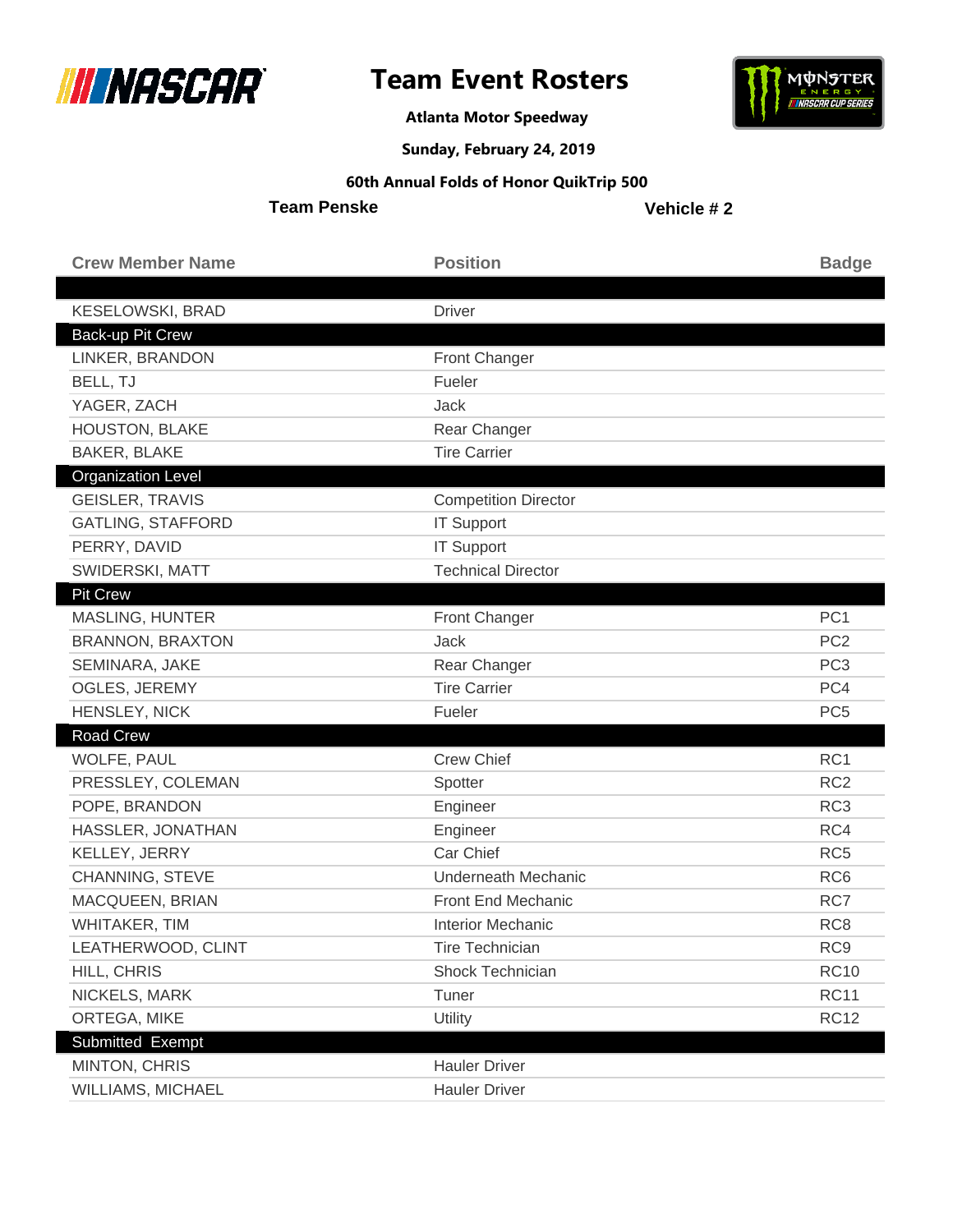



**Atlanta Motor Speedway**

**Sunday, February 24, 2019**

#### **60th Annual Folds of Honor QuikTrip 500**

**Joe Gibbs Racing**

| <b>Crew Member Name</b>       | <b>Position</b>                          | <b>Badge</b>    |
|-------------------------------|------------------------------------------|-----------------|
| JONES, ERIK                   | <b>Driver</b>                            |                 |
| <b>Back-up Pit Crew</b>       |                                          |                 |
| HARTMAN, ADAM                 | <b>Front Changer</b>                     |                 |
| EASTLAND, BRIAN               | Fueler                                   |                 |
| WALKER, BAILEY                | Jack                                     |                 |
| YOUKER, DEVEN                 | Rear Changer                             |                 |
| HALL, CHRIS                   | <b>Tire Carrier</b>                      |                 |
| <b>Organization Level</b>     |                                          |                 |
| BROWN, WALLY                  | <b>Competition Director</b>              |                 |
| <b>BERRIER, TODD</b>          | <b>IT Support</b>                        |                 |
| HUNSUCKER, YATES              | <b>IT Support</b>                        |                 |
| CANUPP, PATRICK               | <b>Technical Director</b>                |                 |
| <b>Pit Crew</b>               |                                          |                 |
| PIERCE, ERNIE                 | Jack                                     | PC <sub>1</sub> |
| NECAISE, DUSTIN               | <b>Front Changer</b>                     | PC <sub>2</sub> |
| HARRIS, KEVIN                 | <b>Tire Carrier</b>                      | PC <sub>3</sub> |
| HICKS, MICHAEL                | Rear Changer                             | PC4             |
|                               |                                          |                 |
| WHITE, ROBERT                 | Fueler                                   | PC <sub>5</sub> |
| <b>Road Crew</b>              |                                          |                 |
| <b>GAYLE, CHRIS</b>           | <b>Crew Chief</b>                        | RC1             |
| CHAVKA, SETH                  | Engineer                                 | RC <sub>2</sub> |
| HALPAINY, JAIK                | Engineer                                 | RC <sub>3</sub> |
| OVERSTREET, JASON             | Car Chief                                | RC4             |
| HAMM, TONY                    | <b>Front End Mechanic</b>                | RC <sub>5</sub> |
| PEIFFER, JUSTIN               | <b>Interior Mechanic</b>                 | RC <sub>6</sub> |
| STOCK, TRAVIS                 | Underneath Mechanic                      | RC7             |
| <b>MYERS, SCOTT</b>           | Shock Technician                         | RC <sub>8</sub> |
| SHIRES, JEROLD                | <b>Tire Technician</b>                   | RC <sub>9</sub> |
| CARELLI, RICK                 | Spotter                                  | <b>RC10</b>     |
| <b>BUTTERFIELD, KIRK</b>      | Tuner                                    | <b>RC11</b>     |
| LARSON, BRIAN                 | Utility                                  | <b>RC12</b>     |
| Submitted Exempt              |                                          |                 |
| MCCRIMMON, THOMAS             | <b>Hauler Driver</b>                     |                 |
| MIKO, CHRIS                   | <b>Hauler Driver</b>                     |                 |
| ADAMS, GALEN<br>HEBERT, LEYNA | Trainer / Masseuse<br>Trainer / Masseuse |                 |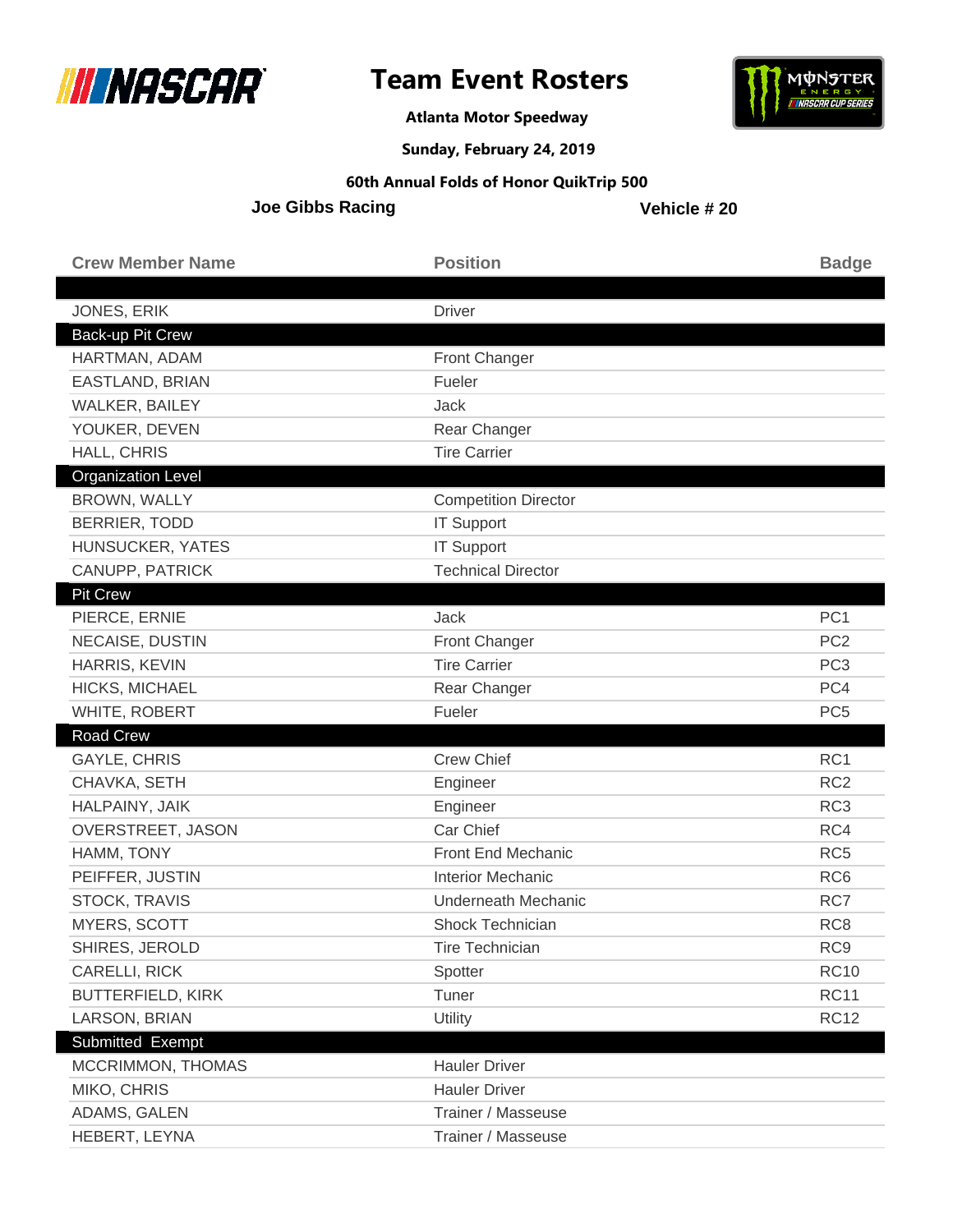



**Atlanta Motor Speedway**

**Sunday, February 24, 2019**

#### **60th Annual Folds of Honor QuikTrip 500**

**Wood Brothers Racing**

| <b>Crew Member Name</b>   | <b>Position</b>             | <b>Badge</b>    |
|---------------------------|-----------------------------|-----------------|
| MENARD, PAUL              | <b>Driver</b>               |                 |
| Back-up Pit Crew          |                             |                 |
| LINKER, BRANDON           | Front Changer               |                 |
| BELL, TJ                  | Fueler                      |                 |
| YAGER, ZACH               | Jack                        |                 |
| HOUSTON, BLAKE            | Rear Changer                |                 |
| <b>BAKER, BLAKE</b>       | <b>Tire Carrier</b>         |                 |
| <b>Organization Level</b> |                             |                 |
| <b>GEISLER, TRAVIS</b>    | <b>Competition Director</b> |                 |
| PERRY, DAVID              | <b>IT Support</b>           |                 |
| <b>BUSKIRK, KEVIN</b>     | <b>Technical Director</b>   |                 |
| <b>Pit Crew</b>           |                             |                 |
| PREVETTE, JUSTIN          | <b>Front Changer</b>        | PC <sub>1</sub> |
| <b>OGLES, DWAYNE</b>      | Rear Changer                | PC <sub>2</sub> |
| MILLS, JESSE              | <b>Tire Carrier</b>         | PC <sub>3</sub> |
| <b>GRAY, PATRICK</b>      | Jack                        | PC4             |
| REISSMANN, JUSTIN         | Fueler                      | PC <sub>5</sub> |
| Road Crew                 |                             |                 |
| ERWIN, GREG               | <b>Crew Chief</b>           | RC <sub>1</sub> |
| PALMER, TONY              | Engineer                    | RC <sub>2</sub> |
| <b>BISSON, JOSEPH</b>     | Engineer                    | RC <sub>3</sub> |
| CURWOOD, WILLIAM          | Car Chief                   | RC4             |
| SMITH, MICHAEL            | Front End Mechanic          | RC <sub>5</sub> |
| <b>WENTZ, BRENT</b>       | <b>Interior Mechanic</b>    | RC <sub>6</sub> |
| FENWICK, ROGER            | <b>Underneath Mechanic</b>  | RC7             |
| CASTRO, MARCOS            | Shock Technician            | RC <sub>8</sub> |
| LYDEN, PATRICK            | <b>Tire Technician</b>      | RC <sub>9</sub> |
| MEIER, JOEY               | Spotter                     | <b>RC10</b>     |
| ALEXANDER, TRAVIS         | Tuner                       | <b>RC11</b>     |
| <b>BERGMAN, RANDY</b>     | Utility                     | <b>RC12</b>     |
| Submitted Exempt          |                             |                 |
| KOHN, CHAD                | <b>Hauler Driver</b>        |                 |
| MELTON, MIKE              | <b>Hauler Driver</b>        |                 |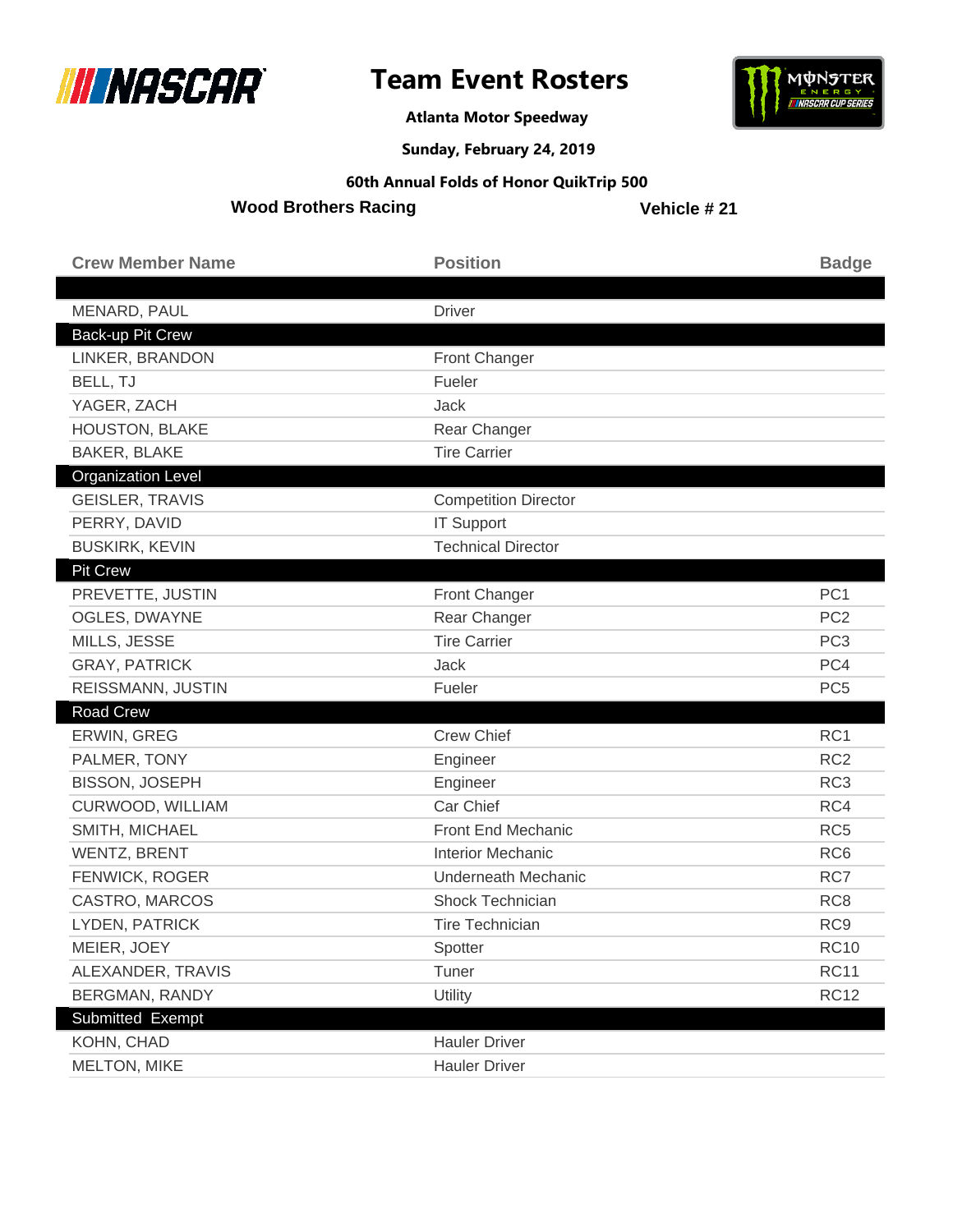



**Atlanta Motor Speedway**

**Sunday, February 24, 2019**

### **60th Annual Folds of Honor QuikTrip 500**

**Team Penske**

| <b>Crew Member Name</b>   | <b>Position</b>             | <b>Badge</b>    |
|---------------------------|-----------------------------|-----------------|
| LOGANO, JOEY              | <b>Driver</b>               |                 |
| Back-up Pit Crew          |                             |                 |
| LINKER, BRANDON           | Front Changer               |                 |
| BELL, TJ                  | Fueler                      |                 |
| YAGER, ZACH               | Jack                        |                 |
| HOUSTON, BLAKE            | Rear Changer                |                 |
| <b>BAKER, BLAKE</b>       | <b>Tire Carrier</b>         |                 |
| <b>Organization Level</b> |                             |                 |
| <b>GEISLER, TRAVIS</b>    | <b>Competition Director</b> |                 |
| <b>GATLING, STAFFORD</b>  | <b>IT Support</b>           |                 |
| PERRY, DAVID              | <b>IT Support</b>           |                 |
| SWIDERSKI, MATT           | <b>Technical Director</b>   |                 |
| <b>Pit Crew</b>           |                             |                 |
| HATCHER, THOMAS           | <b>Front Changer</b>        | PC <sub>1</sub> |
| RICKETTS, NATHAN          | <b>Jack</b>                 | PC <sub>2</sub> |
| PRICE, ZACHARY            | Rear Changer                | PC <sub>3</sub> |
| DOWELL, DYLAN             | <b>Tire Carrier</b>         | PC4             |
| CONKLIN, CHRIS            | Fueler                      | PC <sub>5</sub> |
| Road Crew                 |                             |                 |
| GORDON, TODD              | <b>Crew Chief</b>           | RC1             |
| MAJORS, TJ                | Spotter                     | RC <sub>2</sub> |
| STANLEY, MILES            | Engineer                    | RC <sub>3</sub> |
| GUIDONE, JOHN             | Engineer                    | RC4             |
| FOX, RAYMOND              | Car Chief                   | RC <sub>5</sub> |
| <b>BAILEY, ERIC</b>       | Front End Mechanic          | RC <sub>6</sub> |
| <b>WILLIAMS, STEVE</b>    | Underneath Mechanic         | RC7             |
| LYNCH, DANIEL             | <b>Interior Mechanic</b>    | RC <sub>8</sub> |
| NICHOLS JR, DAVE          | <b>Tire Technician</b>      | RC <sub>9</sub> |
| ZAMBRANO, RAMON           | Shock Technician            | <b>RC10</b>     |
| SHOFE, KEVIN              | Tuner                       | <b>RC11</b>     |
| CHERRY, TRENT             | Utility                     | <b>RC12</b>     |
| Submitted Exempt          |                             |                 |
| <b>BOSCH, JUSTIN</b>      | <b>Hauler Driver</b>        |                 |
| SORBER, GREG              | <b>Hauler Driver</b>        |                 |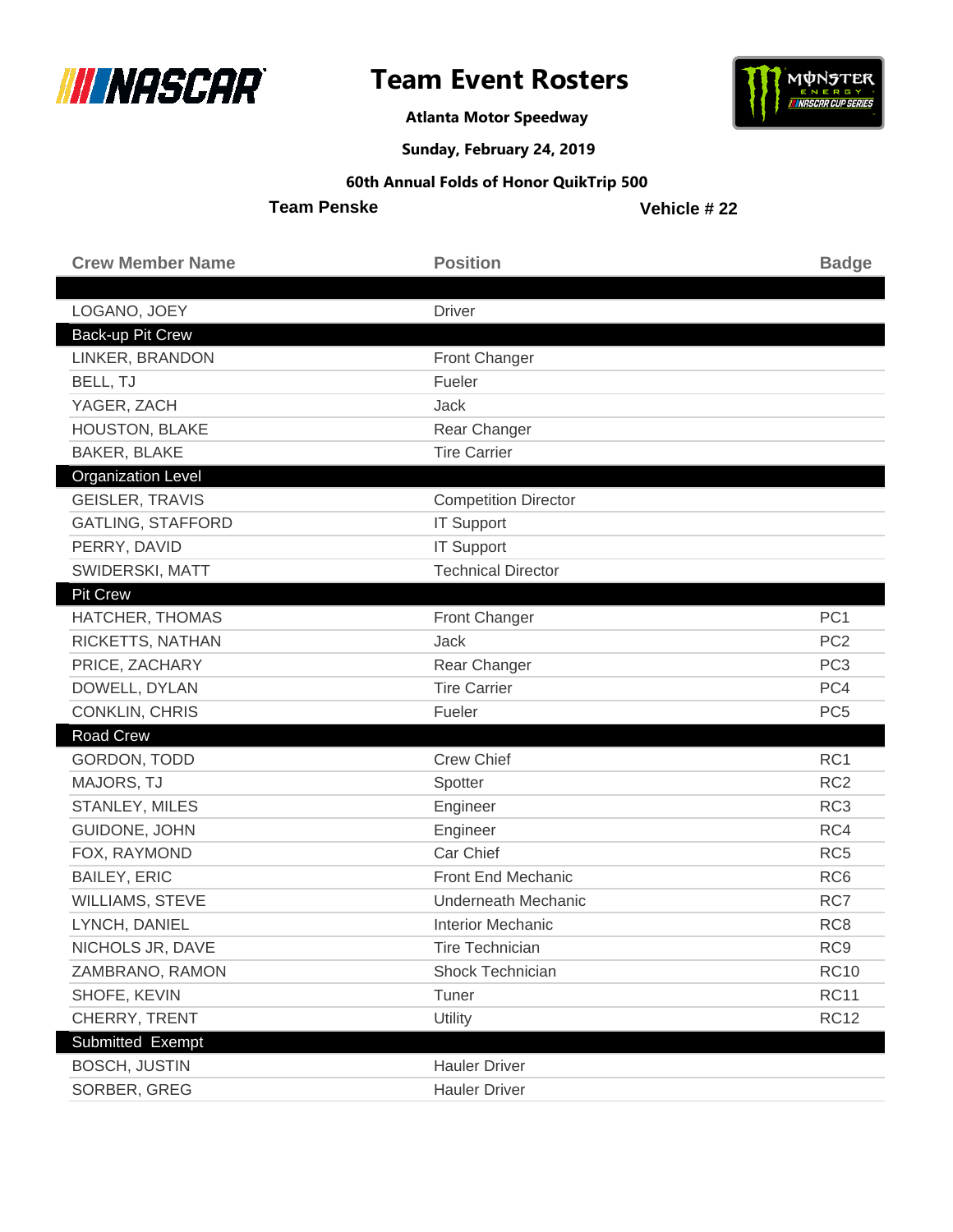



**Atlanta Motor Speedway**

**Sunday, February 24, 2019**

#### **60th Annual Folds of Honor QuikTrip 500**

**Hendrick Motorsports**

| <b>Crew Member Name</b>   | <b>Position</b>             | <b>Badge</b>    |
|---------------------------|-----------------------------|-----------------|
|                           |                             |                 |
| <b>BYRON, WILLIAM</b>     | Driver                      |                 |
| Back-up Pit Crew          |                             |                 |
| TASSER, DONNIE            | Front Changer               |                 |
| LEHMAN, MATTHEW           | Fueler                      |                 |
| <b>BISHOP, SPENCER</b>    | Jack                        |                 |
| OSSOWSKI, ORANE           | Rear Changer                |                 |
| PATTON, RYAN              | <b>Tire Carrier</b>         |                 |
| <b>Organization Level</b> |                             |                 |
| ANDREWS, JEFF             | <b>Competition Director</b> |                 |
| CABRERA, KON              | <b>IT Support</b>           |                 |
| WALSH, BRIAN              | <b>IT Support</b>           |                 |
| <b>GRUBB, DARIAN</b>      | <b>Technical Director</b>   |                 |
| <b>Pit Crew</b>           |                             |                 |
| DICKEY, AUSTIN            | Front Changer               | PC <sub>1</sub> |
| ROBERTS, JOHNNY           | Rear Changer                | PC <sub>2</sub> |
| LUDWIG, ERIC              | <b>Jack</b>                 | PC <sub>3</sub> |
| RIDDLE, JAMES             | <b>Tire Carrier</b>         | PC4             |
| WALKER, LANDON            | Fueler                      | PC <sub>5</sub> |
| <b>Road Crew</b>          |                             |                 |
| KNAUS, CHAD               | <b>Crew Chief</b>           | RC1             |
| JONES, TYLER              | Car Chief                   | RC <sub>2</sub> |
| PIERCY, MATT              | Engineer                    | RC <sub>3</sub> |
| MCSWAIN, BRANDON          | Engineer                    | RC4             |
| SMITH, ADAM               | Shock Technician            | RC <sub>5</sub> |
| SIPES, TY                 | Front End Mechanic          | RC <sub>6</sub> |
| MADILL, MICHAEL           | <b>Underneath Mechanic</b>  | RC7             |
| LUPIEN, ZAC               | <b>Tire Technician</b>      | RC <sub>8</sub> |
| BOWMAN, JACOB             | Interior Mechanic           | RC <sub>9</sub> |
| PROCTOR, BEN              | Tuner                       | <b>RC10</b>     |
| <b>BOYD II, TAB</b>       | Spotter                     | <b>RC11</b>     |
| <b>BLAKE, CHRISTOPHER</b> | Utility                     | <b>RC12</b>     |
| Submitted Exempt          |                             |                 |
| ELLIS, MARK               | <b>Hauler Driver</b>        |                 |
| GRAY, JASON               | <b>Hauler Driver</b>        |                 |
|                           |                             |                 |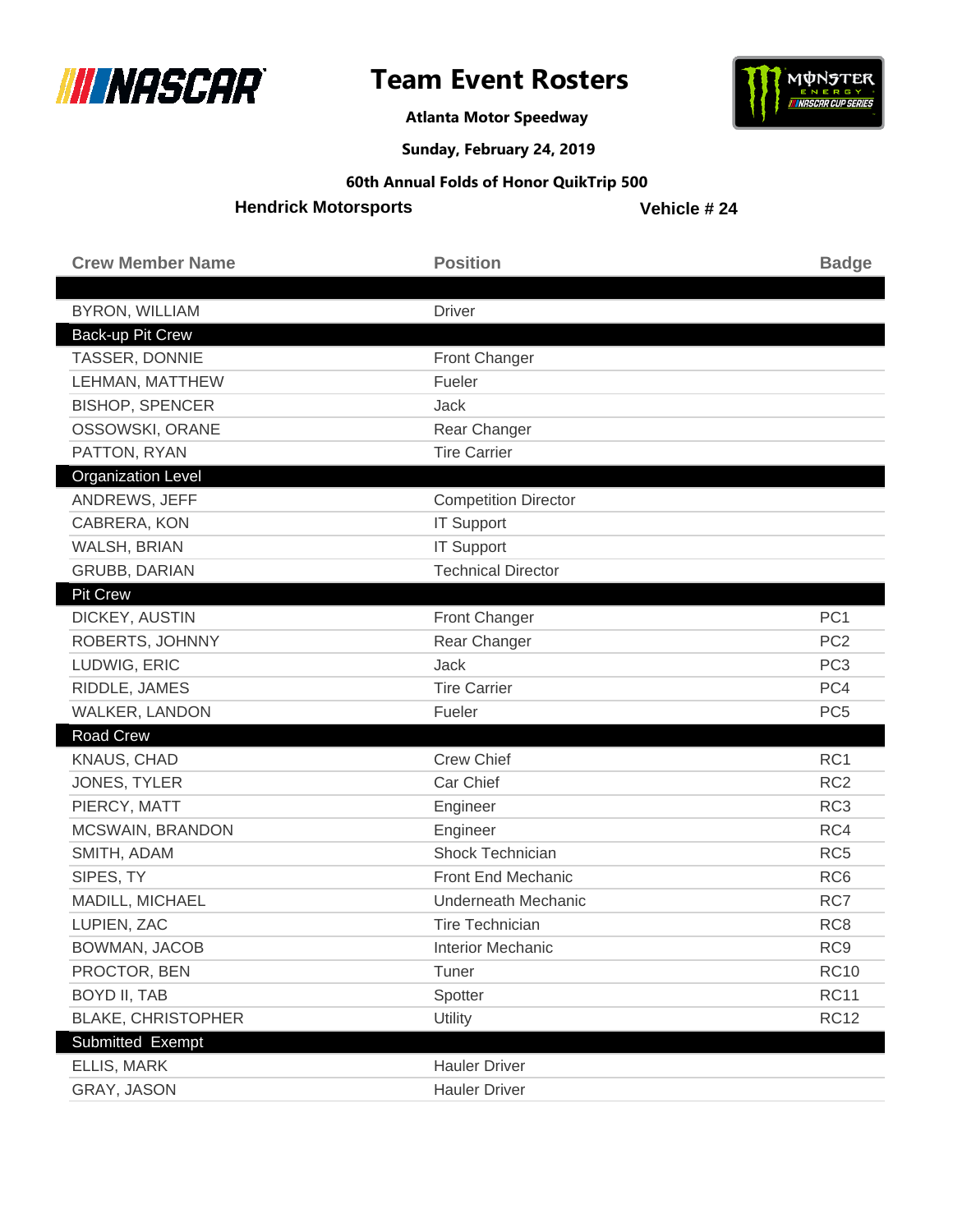

**Atlanta Motor Speedway**



**Sunday, February 24, 2019**

#### **60th Annual Folds of Honor QuikTrip 500**

**Richard Childress Racing**

| <b>Crew Member Name</b>   | <b>Position</b>             | <b>Badge</b>    |
|---------------------------|-----------------------------|-----------------|
| DILLON, AUSTIN            | <b>Driver</b>               |                 |
| Back-up Pit Crew          |                             |                 |
| ESSICK, BRODY             | <b>Front Changer</b>        |                 |
| ANDERSON, IAN             | Fueler                      |                 |
| GOODNOW, WILL             | Jack                        |                 |
| SPALDING, TERRY           | Rear Changer                |                 |
| KELLEY, JAMES             | <b>Tire Carrier</b>         |                 |
| <b>Organization Level</b> |                             |                 |
| PETREE III, ANDY          | <b>Competition Director</b> |                 |
| <b>GREER, SHANE</b>       | <b>IT Support</b>           |                 |
| JAKSIC, VOJIN             | <b>Technical Director</b>   |                 |
| <b>Pit Crew</b>           |                             |                 |
| TINGLER, ETHAN            | Front Changer               | PC <sub>1</sub> |
| SWAN, PAUL                | <b>Tire Carrier</b>         | PC <sub>2</sub> |
| LIND, JAKE                | Rear Changer                | PC <sub>3</sub> |
| EDWARDS, DERRELL          | Jack                        | PC4             |
| <b>VOSS, JUSTIN</b>       | Fueler                      | PC <sub>5</sub> |
| <b>Road Crew</b>          |                             |                 |
| STOCKMAN JR, DANNY        | <b>Crew Chief</b>           | RC1             |
| EBERT, GREG               | Car Chief                   | RC <sub>2</sub> |
| SPARKS, RYAN              | Engineer                    | RC <sub>3</sub> |
| DICKESON, ANDREW          | Engineer                    | RC4             |
| ALEXANDER, CLAY           | Shock Technician            | RC <sub>5</sub> |
| BEAVER, MATTHEW           | Tuner                       | RC <sub>6</sub> |
| CHISM, RYAN               | Front End Mechanic          | RC7             |
| HOPKINS, SHAWN            | <b>Interior Mechanic</b>    | RC <sub>8</sub> |
| LADYGA, TIMOTHY           | Underneath Mechanic         | RC <sub>9</sub> |
| GOLEMBESKI, SJ            | <b>Tire Technician</b>      | <b>RC10</b>     |
| STRMISKA, ROBERT          | Utility                     | <b>RC11</b>     |
| HOUSTON, ANDY             | Spotter                     | <b>RC12</b>     |
| <b>Submitted Exempt</b>   |                             |                 |
| <b>GAMMONS, DENNIS</b>    | <b>Hauler Driver</b>        |                 |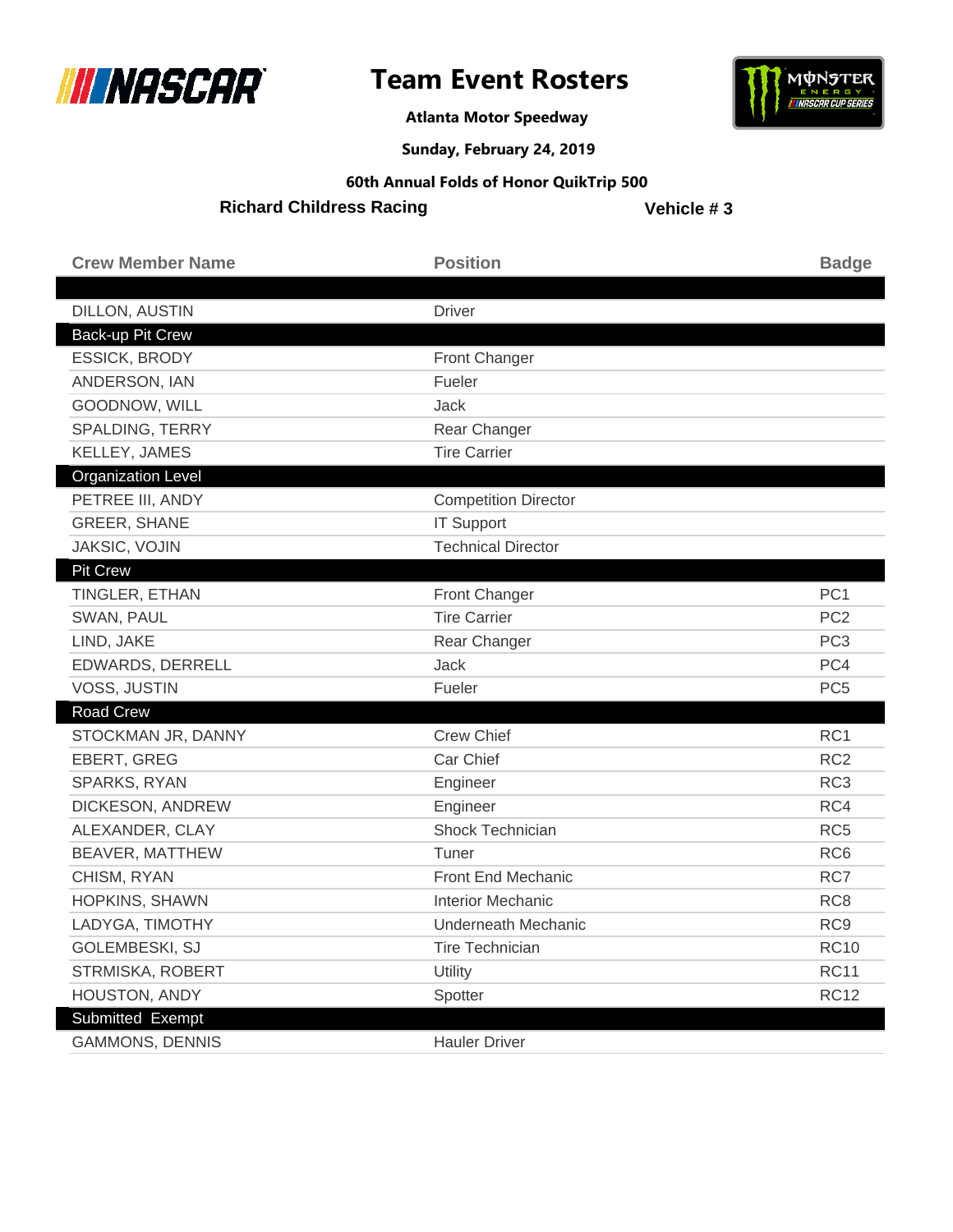



**Atlanta Motor Speedway**

**Sunday, February 24, 2019**

#### **60th Annual Folds of Honor QuikTrip 500**

**GO FAS Racing**

| <b>Crew Member Name</b>   | <b>Position</b>             | <b>Badge</b>    |
|---------------------------|-----------------------------|-----------------|
|                           |                             |                 |
| LAJOIE, COREY             | <b>Driver</b>               |                 |
| Back-up Pit Crew          |                             |                 |
| <b>BAKER, BLAKE</b>       | Fueler                      |                 |
| <b>BAKER, BLAKE</b>       | Jack                        |                 |
| <b>GATLING, STAFFORD</b>  | <b>Tire Carrier</b>         |                 |
| <b>Organization Level</b> |                             |                 |
| ST HILAIRE, MASON         | <b>Competition Director</b> |                 |
| PIETTE JR, JOE            | <b>IT Support</b>           |                 |
| <b>Pit Crew</b>           |                             |                 |
| LINKER, BRANDON           | Front Changer               | PC <sub>1</sub> |
| <b>BAKER, BLAKE</b>       | <b>Tire Carrier</b>         | PC <sub>2</sub> |
| <b>HOUSTON, BLAKE</b>     | Rear Changer                | PC <sub>3</sub> |
| YAGER, ZACH               | Jack                        | PC4             |
| BELL, TJ                  | Fueler                      | PC <sub>5</sub> |
| <b>Road Crew</b>          |                             |                 |
| COX, RANDY                | <b>Crew Chief</b>           | RC1             |
| PEPPER, DAVID             | Spotter                     | RC <sub>1</sub> |
| GANGDAL, ROY              | Engineer                    | RC <sub>2</sub> |
| FRATTURA, JOHN            | Car Chief                   | RC <sub>3</sub> |
| <b>WOMACK, CHRIS</b>      | Front End Mechanic          | RC4             |
| DIXON, JEFF               | <b>Interior Mechanic</b>    | RC <sub>5</sub> |
| <b>GROVES, MICHAEL</b>    | <b>Underneath Mechanic</b>  | RC <sub>6</sub> |
| <b>BELL, CHRISTOPHER</b>  | <b>Tire Technician</b>      | RC7             |
| PELOTTE, WILLIAM          | Tuner                       | RC <sub>8</sub> |
| PIETTE JR, JOE            | Pit Coach                   | RC <sub>9</sub> |
| THOMPSON, CURTIS          | Utility                     | <b>RC10</b>     |
| Submitted Exempt          |                             |                 |
| ALDRIDGE, CURTIS          | <b>Hauler Driver</b>        |                 |
| UTTER, RON                | <b>Hauler Driver</b>        |                 |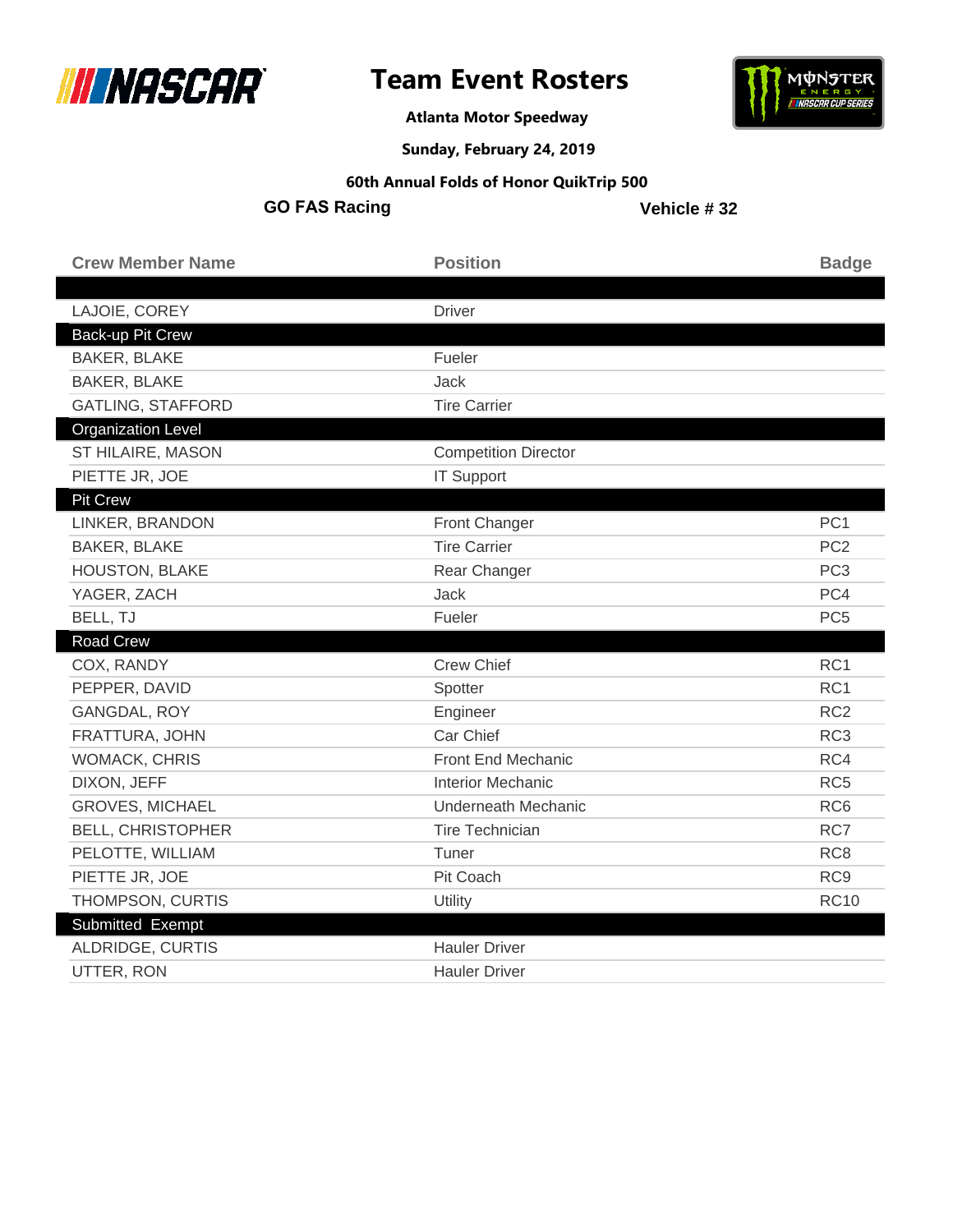



**Atlanta Motor Speedway**

**Sunday, February 24, 2019**

#### **60th Annual Folds of Honor QuikTrip 500**

**Front Row Motorsports**

| <b>Crew Member Name</b>     | <b>Position</b>             | <b>Badge</b>    |
|-----------------------------|-----------------------------|-----------------|
| MCDOWELL, MICHAEL           | <b>Driver</b>               |                 |
| Back-up Pit Crew            |                             |                 |
| JACOBSEN, BRYAN             | Front Changer               |                 |
| DAVENPORT, BROOK            | Fueler                      |                 |
| SIMMONS, MATTHEW            | Jack                        |                 |
| MOORE, JOHN                 | Rear Changer                |                 |
| KIMBROUGH, JEREMY           | <b>Tire Carrier</b>         |                 |
| <b>Organization Level</b>   |                             |                 |
| WINGO, DONNIE               | <b>Competition Director</b> |                 |
| <b>BRIDGES, BRANDON</b>     | <b>IT Support</b>           |                 |
| <b>BOWEN, SCOTT</b>         | Pit Coach                   |                 |
| FINLEY, DERRICK             | <b>Technical Director</b>   |                 |
| <b>Pit Crew</b>             |                             |                 |
| HOUSTON, KENYATTA           | Front Changer               | PC <sub>1</sub> |
| MCFADDEN, MARSHALL          | Fueler                      | PC <sub>2</sub> |
| WILLARD, JONATHAN           | Jack                        | PC <sub>3</sub> |
| <b>BALDWIN, CORY</b>        | Rear Changer                | PC4             |
| KIRBY, JUSTIN               | <b>Tire Carrier</b>         | PC <sub>5</sub> |
| <b>Road Crew</b>            |                             |                 |
| <b>BLICKENSDERFER, DREW</b> | <b>Crew Chief</b>           | RC1             |
| DEINY JR, FRANK             | Spotter                     | RC <sub>2</sub> |
| DODSON, DARRELL             | Car Chief                   | RC <sub>3</sub> |
| SCHALCH, JARRETT            | Engineer                    | RC4             |
| PETERSON, GARETT            | Engineer                    | RC <sub>5</sub> |
| SNIDER, EVAN                | Front End Mechanic          | RC <sub>6</sub> |
| PENZA, ERIC                 | <b>Interior Mechanic</b>    | RC7             |
| POPE, SKIP                  | Shock Technician            | RC <sub>8</sub> |
| <b>WILLIAMS, BEN</b>        | Underneath Mechanic         | RC <sub>9</sub> |
| MOTIL, MICHAEL              | <b>Tire Technician</b>      | <b>RC10</b>     |
| FARRELL JR, TIMOTHY         | Tuner                       | <b>RC11</b>     |
| Submitted Exempt            |                             |                 |
| DECKER, BOB                 | <b>Hauler Driver</b>        |                 |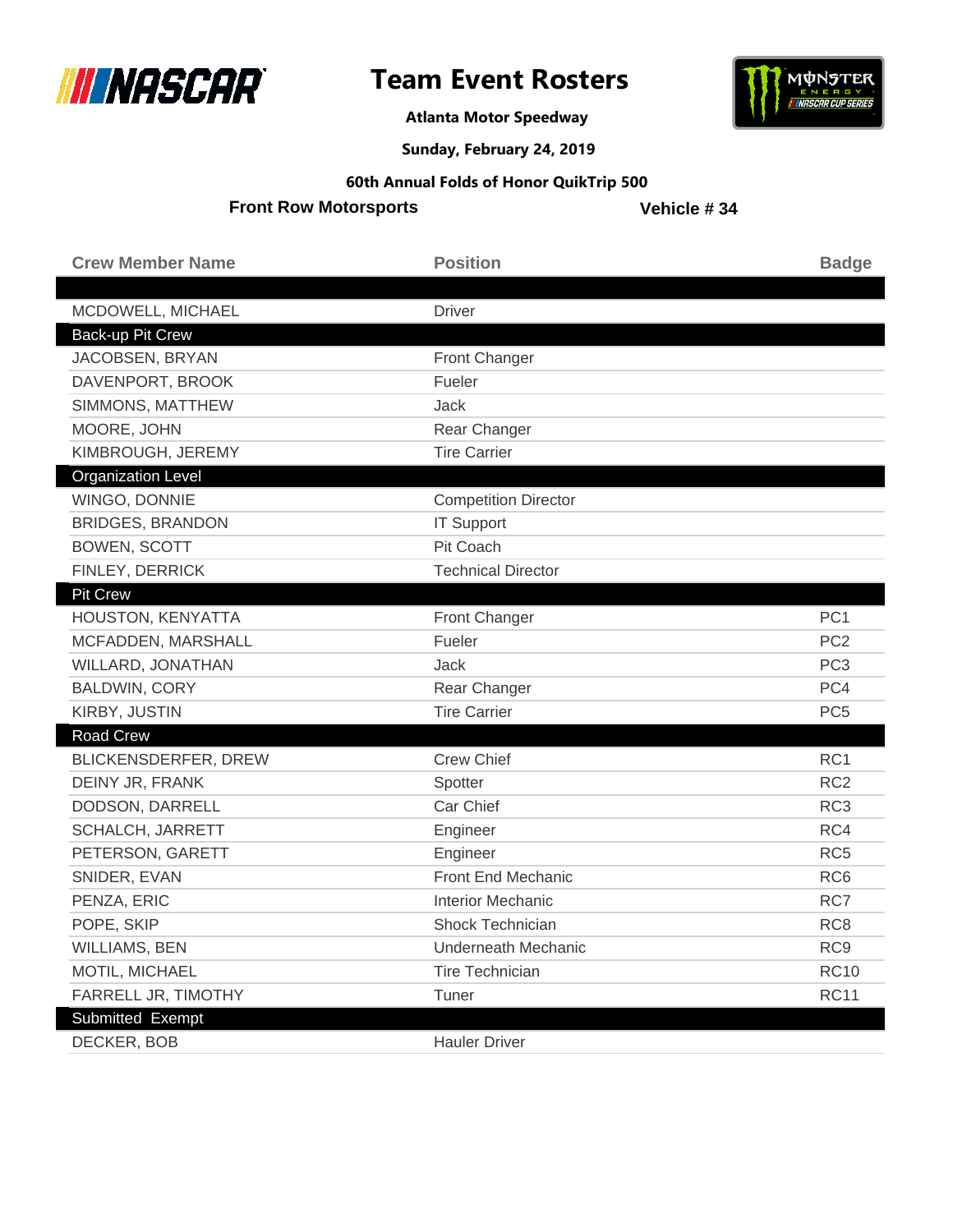



**Atlanta Motor Speedway**

**Sunday, February 24, 2019**

#### **60th Annual Folds of Honor QuikTrip 500**

**Front Row Motorsports**

| <b>Crew Member Name</b>                   | <b>Position</b>                     | <b>Badge</b>    |
|-------------------------------------------|-------------------------------------|-----------------|
|                                           |                                     |                 |
| TIFFT, MATT                               | <b>Driver</b>                       |                 |
| Back-up Pit Crew<br><b>HORTON, MARCUS</b> |                                     |                 |
| COBB, CAMERON                             | Front Changer<br>Fueler             |                 |
|                                           |                                     |                 |
| COBB, CAMERON                             | <b>Jack</b>                         |                 |
| HORTON, MARCUS                            | Rear Changer<br><b>Tire Carrier</b> |                 |
| COBB, CAMERON                             |                                     |                 |
| <b>Organization Level</b>                 |                                     |                 |
| WINGO, DONNIE                             | <b>Competition Director</b>         |                 |
| <b>BRIDGES, BRANDON</b>                   | <b>IT Support</b>                   |                 |
| <b>BOWEN, SCOTT</b>                       | Pit Coach                           |                 |
| FINLEY, DERRICK                           | <b>Technical Director</b>           |                 |
| <b>Pit Crew</b>                           |                                     |                 |
| ROSSELLI, JOHN                            | Front Changer                       | PC <sub>1</sub> |
| HARRIS, MASON                             | <b>Tire Carrier</b>                 | PC <sub>2</sub> |
| <b>JACKSON, CHRIS</b>                     | Rear Changer                        | PC <sub>3</sub> |
| SOBECKI, JOSH                             | Jack                                | PC4             |
| EMMONS, CHAD                              | Fueler                              | PC <sub>5</sub> |
| <b>Road Crew</b>                          |                                     |                 |
| KELLEY, MICHAEL                           | <b>Crew Chief</b>                   | RC1             |
| YERGES, CHRIS                             | Engineer                            | RC <sub>2</sub> |
| OSBORN, BOB                               | Engineer                            | RC <sub>3</sub> |
| LEE, BRANDON                              | Car Chief                           | RC4             |
| ARNOLD, ANTHONY                           | Front End Mechanic                  | RC <sub>5</sub> |
| BARRACLOUGH, MICHAEL                      | <b>Interior Mechanic</b>            | RC <sub>6</sub> |
| FREAR, ERIC                               | <b>Underneath Mechanic</b>          | RC7             |
| KELLER, JEFFREY                           | Shock Technician                    | RC <sub>8</sub> |
| DAVIDSON, RUSTY                           | <b>Tire Technician</b>              | RC <sub>9</sub> |
| MONEZ, CHRIS                              | Spotter                             | <b>RC10</b>     |
| GOODMAN, BRYAN                            | Tuner                               | <b>RC11</b>     |
| HORTON, MARCUS                            | Utility                             | <b>RC12</b>     |
| Submitted Exempt                          |                                     |                 |
| FRANCESKINO, JOHN                         | <b>Hauler Driver</b>                |                 |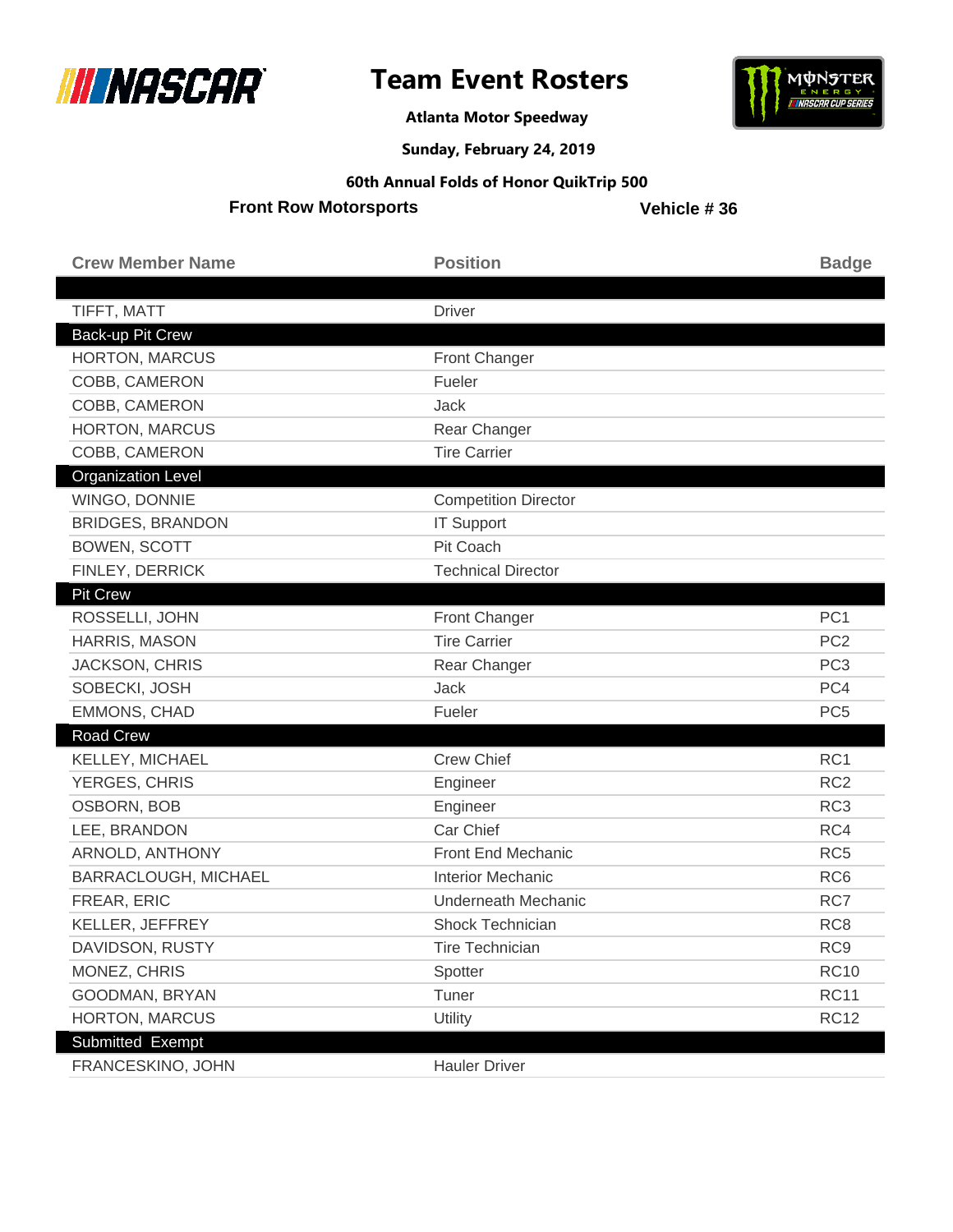



**Atlanta Motor Speedway**

**Sunday, February 24, 2019**

#### **60th Annual Folds of Honor QuikTrip 500**

**JTG Daugherty Racing** 

| <b>Crew Member Name</b>    | <b>Position</b>             | <b>Badge</b>    |
|----------------------------|-----------------------------|-----------------|
| <b>BUESCHER, CHRIS</b>     | <b>Driver</b>               |                 |
| Back-up Pit Crew           |                             |                 |
| BARNETTE, RJ               | <b>Front Changer</b>        |                 |
| JOHNSON, BRANDON           | Fueler                      |                 |
| JOHNSON, BRANDON           | Jack                        |                 |
| <b>BRIDGEFORTH, ANDREW</b> | Rear Changer                |                 |
| BARNETTE, RJ               | <b>Tire Carrier</b>         |                 |
| <b>Organization Level</b>  |                             |                 |
| COPE, ERNIE                | <b>Competition Director</b> |                 |
| FLYNN, KEITH               | Pit Coach                   |                 |
| RADEL, SCOTT               | <b>Technical Director</b>   |                 |
| Pit Crew                   |                             |                 |
| TASSER, DONNIE             | <b>Front Changer</b>        | PC <sub>1</sub> |
| COX, ROD                   | Rear Changer                | PC <sub>2</sub> |
| <b>GRIER, BRANDON</b>      | <b>Tire Carrier</b>         | PC <sub>3</sub> |
| <b>BISHOP, SPENCER</b>     | Jack                        | PC4             |
| PASUT, ANTHONY             | Fueler                      | PC <sub>5</sub> |
| <b>Road Crew</b>           |                             |                 |
| <b>OWENS, TRENT</b>        | <b>Crew Chief</b>           | RC1             |
| <b>BURNS, BRIAN</b>        | Engineer                    | RC <sub>2</sub> |
| GWILT, JOE                 | Engineer                    | RC <sub>3</sub> |
| POWERS, DOUG               | Car Chief                   | RC4             |
| SUMNER, DAVE               | Front End Mechanic          | RC <sub>5</sub> |
| MCHONE, JOE                | <b>Interior Mechanic</b>    | RC <sub>6</sub> |
| RAUCH, HARLEY              | <b>Underneath Mechanic</b>  | RC7             |
| LOFY, RICHARD              | Shock Technician            | RC <sub>8</sub> |
| PRESTELLA, LIZ             | <b>Tire Technician</b>      | RC <sub>9</sub> |
| BENESCH, BRANDON           | Spotter                     | <b>RC10</b>     |
| FRASER III, BILLY          | Tuner                       | <b>RC11</b>     |
| DEHART JR, GARY            | Utility                     | <b>RC12</b>     |
| Submitted Exempt           |                             |                 |
| HOLLAR JR, JR              | <b>Hauler Driver</b>        |                 |
| KURTZNER, JACK             | <b>Hauler Driver</b>        |                 |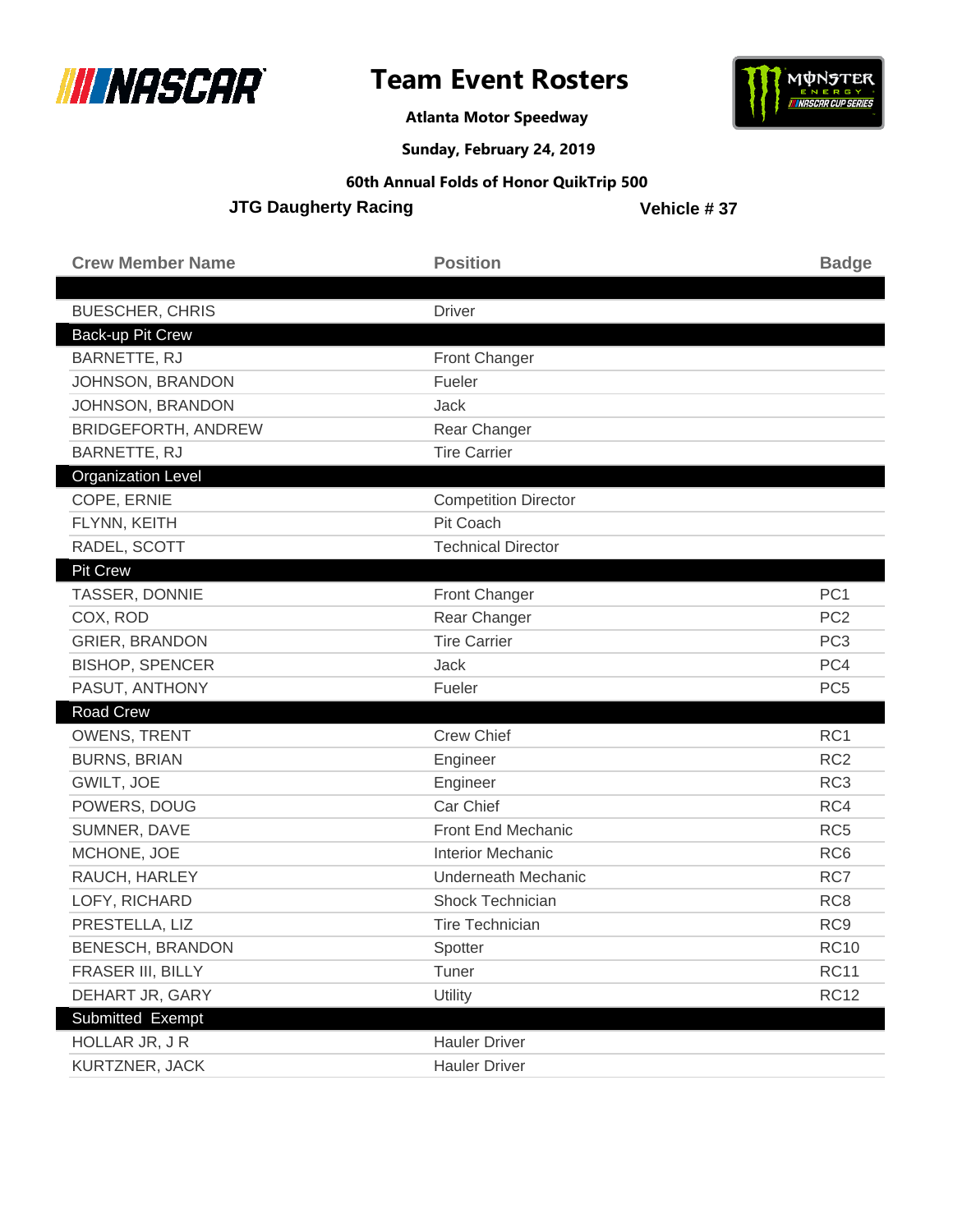



**Atlanta Motor Speedway**

**Sunday, February 24, 2019**

#### **60th Annual Folds of Honor QuikTrip 500**

**Front Row Motorsports**

| <b>Crew Member Name</b>   | <b>Position</b>             | <b>Badge</b>    |
|---------------------------|-----------------------------|-----------------|
| RAGAN, DAVID              | <b>Driver</b>               |                 |
| Back-up Pit Crew          |                             |                 |
| HORTON, MARCUS            | <b>Front Changer</b>        |                 |
| COBB, CAMERON             | Fueler                      |                 |
| COBB, CAMERON             | Jack                        |                 |
| HORTON, MARCUS            | Rear Changer                |                 |
| COBB, CAMERON             | <b>Tire Carrier</b>         |                 |
| <b>Organization Level</b> |                             |                 |
| WINGO, DONNIE             | <b>Competition Director</b> |                 |
| <b>BRIDGES, BRANDON</b>   | <b>IT Support</b>           |                 |
| <b>BOWEN, SCOTT</b>       | Pit Coach                   |                 |
| FINLEY, DERRICK           | <b>Technical Director</b>   |                 |
| <b>Pit Crew</b>           |                             |                 |
| SHUMAN, CHRIS             | Front Changer               | PC <sub>1</sub> |
| MCCLURKIN, TELVIN         | <b>Tire Carrier</b>         | PC <sub>2</sub> |
| <b>GAJDORUS, SETH</b>     | Rear Changer                | PC <sub>3</sub> |
| WILPS, MATTHEW            | Jack                        | PC4             |
| <b>BROWN, MICHAEL</b>     | Fueler                      | PC <sub>5</sub> |
| <b>Road Crew</b>          |                             |                 |
| <b>BARBOUR, SETH</b>      | <b>Crew Chief</b>           | RC1             |
| RAKER, TROY               | Engineer                    | RC <sub>2</sub> |
| MARKHAM, DAVID            | Engineer                    | RC <sub>3</sub> |
| MANZER, TONY              | Car Chief                   | RC4             |
| MYRICK, CLINT             | Front End Mechanic          | RC <sub>5</sub> |
| TROSPER, TYLER            | <b>Interior Mechanic</b>    | RC <sub>6</sub> |
| <b>SANDLIN, TYLER</b>     | <b>Underneath Mechanic</b>  | RC7             |
| LIBBY, TROY               | <b>Shock Technician</b>     | RC <sub>8</sub> |
| GROSSER, JUSTIN           | <b>Tire Technician</b>      | RC <sub>9</sub> |
| RYAN, ROCKY               | Spotter                     | <b>RC10</b>     |
| MEYER, TIM                | Tuner                       | <b>RC11</b>     |
| COBB, CAMERON             | Utility                     | <b>RC12</b>     |
| Submitted Exempt          |                             |                 |
| MORRIS, MICHAEL           | <b>Hauler Driver</b>        |                 |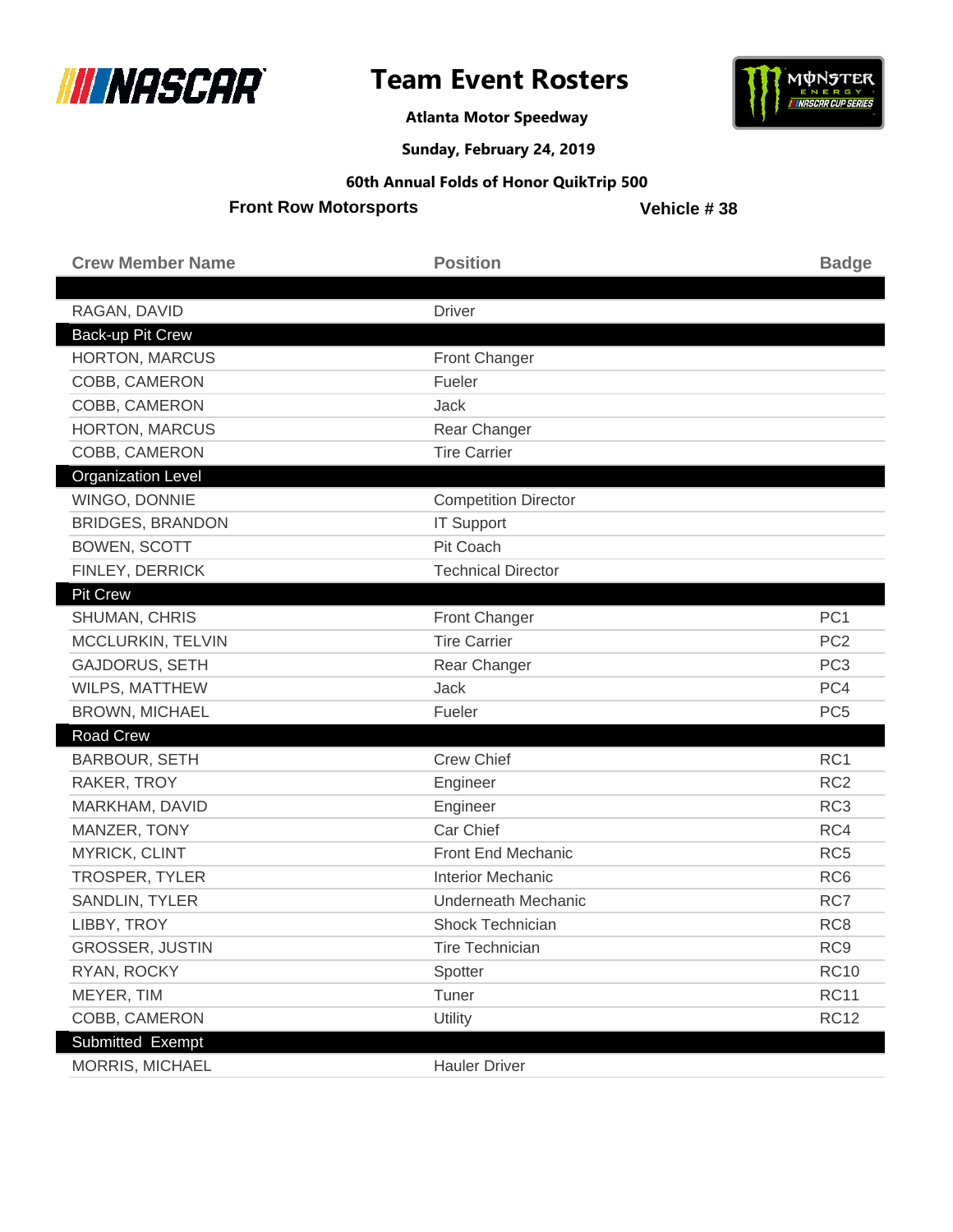



**Atlanta Motor Speedway**

**Sunday, February 24, 2019**

#### **60th Annual Folds of Honor QuikTrip 500**

**Stewart-Haas Racing**

| <b>Crew Member Name</b>                   | <b>Position</b>                          | <b>Badge</b>    |
|-------------------------------------------|------------------------------------------|-----------------|
|                                           |                                          |                 |
| HARVICK, KEVIN                            | <b>Driver</b>                            |                 |
| Back-up Pit Crew                          |                                          |                 |
| ROSSELLI, JOHN                            | Front Changer                            |                 |
| <b>EMMONS, CHAD</b>                       | Fueler                                   |                 |
| SOBECKI, JOSH                             | Jack                                     |                 |
| <b>JACKSON, CHRIS</b>                     | Rear Changer                             |                 |
| HARRIS, MASON                             | <b>Tire Carrier</b>                      |                 |
| <b>Organization Level</b>                 |                                          |                 |
| ZIPADELLI, GREG                           | <b>Competition Director</b>              |                 |
| YOUNG, JACOB                              | <b>IT Support</b>                        |                 |
| VER MEER, MATT                            | Pit Coach                                |                 |
| GIBSON, TONY                              | <b>Technical Director</b>                |                 |
| Pit Crew                                  |                                          |                 |
| PIPALA, SHAYNE                            | Front Changer                            | PC <sub>1</sub> |
| SMITH, DANIEL                             | Rear Changer                             | PC <sub>2</sub> |
| DOOLITTLE, STAN                           | <b>Jack</b>                              | PC <sub>3</sub> |
| MORNEAU II, MICHAEL                       | <b>Tire Carrier</b>                      | PC4             |
|                                           |                                          |                 |
| MARCHAL, EVAN                             | Fueler                                   | PC <sub>5</sub> |
| <b>Road Crew</b>                          |                                          |                 |
| CHILDERS, RODNEY                          | <b>Crew Chief</b>                        | RC1             |
| <b>GERRINGER, DAX</b>                     | Engineer                                 | RC <sub>2</sub> |
| KUEBLER, BILLY                            | Engineer                                 | RC <sub>3</sub> |
| SMITH, ROBERT                             | Car Chief                                | RC4             |
| MINCEY, ALLEN                             | Front End Mechanic                       | RC <sub>5</sub> |
| <b>CUSTER, MATTHEW</b>                    | <b>Interior Mechanic</b>                 | RC <sub>6</sub> |
| <b>BEAN, RICHARD</b>                      | <b>Underneath Mechanic</b>               | RC7             |
| <b>BUSKIRK, BRAD</b>                      | Shock Technician                         | RC <sub>8</sub> |
| TURSKI, JAMIE                             | <b>Tire Technician</b>                   | RC <sub>9</sub> |
| FEDEWA, TIM                               | Spotter                                  | <b>RC10</b>     |
| <b>BRANDT, ROBERT</b>                     | Tuner                                    | <b>RC11</b>     |
| <b>KRIEG, CHRIS</b>                       | Utility                                  | <b>RC12</b>     |
| Submitted Exempt                          |                                          |                 |
| <b>HODGES, RICK</b>                       | <b>Hauler Driver</b>                     |                 |
| MITCHELL, STEPHEN                         | <b>Hauler Driver</b>                     |                 |
| <b>BREATH, KENNETH</b><br>HEISEL, WILLIAM | Trainer / Masseuse<br>Trainer / Masseuse |                 |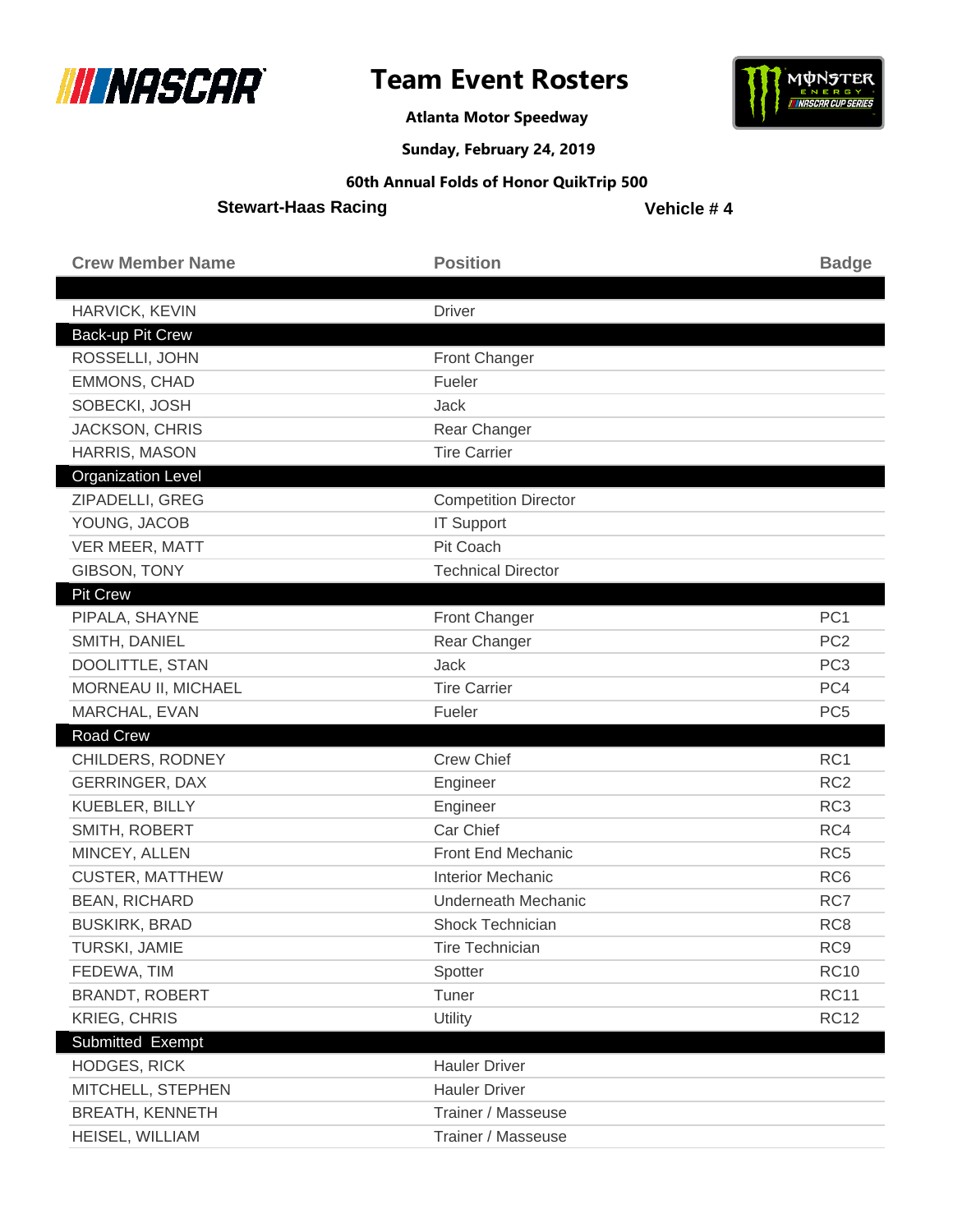



**Atlanta Motor Speedway**

**Sunday, February 24, 2019**

### **60th Annual Folds of Honor QuikTrip 500**

**Stewart-Haas Racing**

| <b>Crew Member Name</b>   | <b>Position</b>             | <b>Badge</b>    |
|---------------------------|-----------------------------|-----------------|
|                           |                             |                 |
| SUAREZ, DANIEL            | <b>Driver</b>               |                 |
| Back-up Pit Crew          |                             |                 |
| ROSSELLI, JOHN            | Front Changer               |                 |
| EMMONS, CHAD              | Fueler                      |                 |
| SOBECKI, JOSH             | Jack                        |                 |
| JACKSON, CHRIS            | Rear Changer                |                 |
| <b>HARRIS, MASON</b>      | <b>Tire Carrier</b>         |                 |
| <b>Organization Level</b> |                             |                 |
| ZIPADELLI, GREG           | <b>Competition Director</b> |                 |
| YOUNG, JACOB              | <b>IT Support</b>           |                 |
| VER MEER, MATT            | Pit Coach                   |                 |
| GIBSON, TONY              | <b>Technical Director</b>   |                 |
| Pit Crew                  |                             |                 |
| LESLIE, JOSH              | Front Changer               | PC <sub>1</sub> |
| PIGEON, RICK              | Fueler                      | PC <sub>2</sub> |
| JOHNSON, MICHAEL          | Rear Changer                | PC <sub>3</sub> |
| SCHLYTTER, MATTHEW        | <b>Jack</b>                 | PC4             |
| <b>BULLARD, TYLER</b>     | <b>Tire Carrier</b>         | PC <sub>5</sub> |
| <b>Road Crew</b>          |                             |                 |
| SCOTT, BILLY              | <b>Crew Chief</b>           | RC1             |
| CARDAMONE, ANTHONY        | Car Chief                   | RC <sub>2</sub> |
| MCINTOSH, NICK            | <b>Underneath Mechanic</b>  | RC <sub>3</sub> |
| <b>KUEHN, AARON</b>       | Shock Technician            | RC4             |
| ZANOLINI, JOE             | Front End Mechanic          | RC <sub>5</sub> |
| <b>GAGLIANO, THOMAS</b>   | <b>Tire Technician</b>      | RC <sub>6</sub> |
| ANDERSON, KYLE            | <b>Interior Mechanic</b>    | RC7             |
| CUPPLES, EVAN             | Tuner                       | RC <sub>8</sub> |
| RAINES, TONY              | Spotter                     | RC <sub>9</sub> |
| LEE, WILLIAM              | Engineer                    | <b>RC10</b>     |
| <b>BINGHAM, SCOTT</b>     | Engineer                    | <b>RC11</b>     |
| <b>GRECO, AUSTIN</b>      | <b>Utility</b>              | <b>RC12</b>     |
| Submitted Exempt          |                             |                 |
| DEGROOT, EDWARD           | <b>Hauler Driver</b>        |                 |
| LUSH, LARRY               | <b>Hauler Driver</b>        |                 |
|                           |                             |                 |
| <b>BREATH, KENNETH</b>    | Trainer / Masseuse          |                 |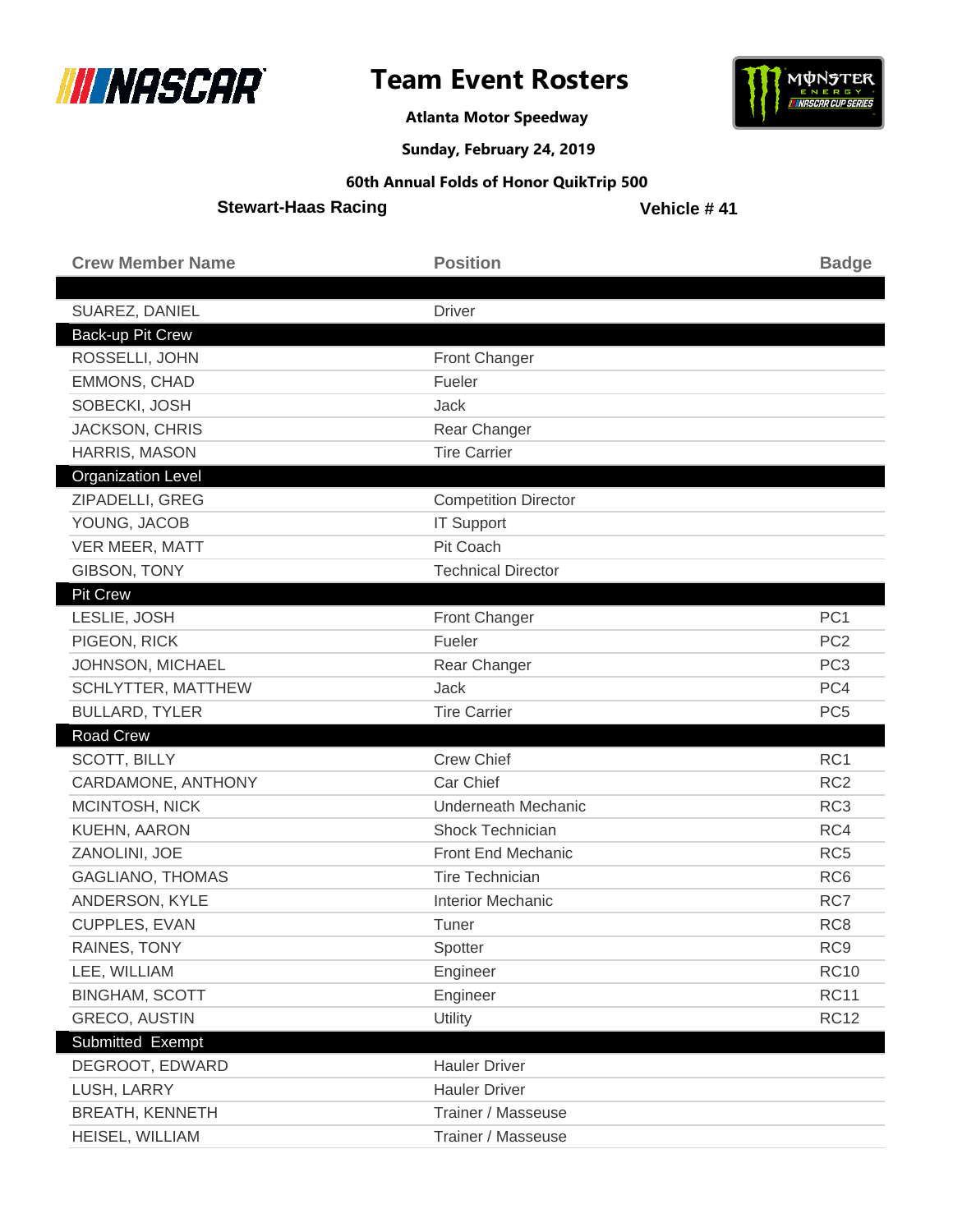



**Atlanta Motor Speedway**

**Sunday, February 24, 2019**

#### **60th Annual Folds of Honor QuikTrip 500**

**Chip Ganassi Racing**

| <b>Crew Member Name</b>   | <b>Position</b>             | <b>Badge</b>    |
|---------------------------|-----------------------------|-----------------|
| LARSON, KYLE              | <b>Driver</b>               |                 |
| <b>Back-up Pit Crew</b>   |                             |                 |
| HOUSTON, KENYATTA         | Front Changer               |                 |
| MCFADDEN, MARSHALL        | Fueler                      |                 |
| WILLARD, JONATHAN         | Jack                        |                 |
| <b>BALDWIN, CORY</b>      | Rear Changer                |                 |
| KIRBY, JUSTIN             | <b>Tire Carrier</b>         |                 |
| <b>Organization Level</b> |                             |                 |
| LUNDERS, TONY             | <b>Competition Director</b> |                 |
| MCCULLOUGH, MICHAEL       | <b>IT Support</b>           |                 |
| PEET, SHAUN               | Pit Coach                   |                 |
| <b>Pit Crew</b>           |                             |                 |
| PRICE, STEVE              | Front Changer               | PC <sub>1</sub> |
| ROBERTS, MICHAEL          | Rear Changer                | PC <sub>2</sub> |
| FOSTER, PHIL              | <b>Tire Carrier</b>         | PC <sub>3</sub> |
| <b>WILSON, SHANE</b>      | <b>Jack</b>                 | PC4             |
| METCALF JR, MIKE          | Fueler                      | PC <sub>5</sub> |
| Road Crew                 |                             |                 |
| JOHNSTON, CHAD            | <b>Crew Chief</b>           | RC1             |
| <b>SURGEN, PHIL</b>       | Engineer                    | RC <sub>2</sub> |
| DONLEY, JERAME            | Engineer                    | RC <sub>3</sub> |
| BRYANT, DAVID             | Car Chief                   | RC4             |
| FERO, DAVID               | Front End Mechanic          | RC <sub>5</sub> |
| HEIDKAMP, JOSHUA          | <b>Interior Mechanic</b>    | RC <sub>6</sub> |
| <b>BENJAMIN, MATT</b>     | Underneath Mechanic         | RC7             |
| COOKE, ADAM               | <b>Shock Technician</b>     | RC <sub>8</sub> |
| FLYNN, ANDREW             | <b>Tire Technician</b>      | RC <sub>9</sub> |
| KNEELAND, DEREK           | Spotter                     | <b>RC10</b>     |
| HOLCOMB, HARRISON         | Tuner                       | <b>RC11</b>     |
| CHALMERS, JAMES           | Utility                     | <b>RC12</b>     |
| Submitted Exempt          |                             |                 |
| MILLER, ROY               | <b>Hauler Driver</b>        |                 |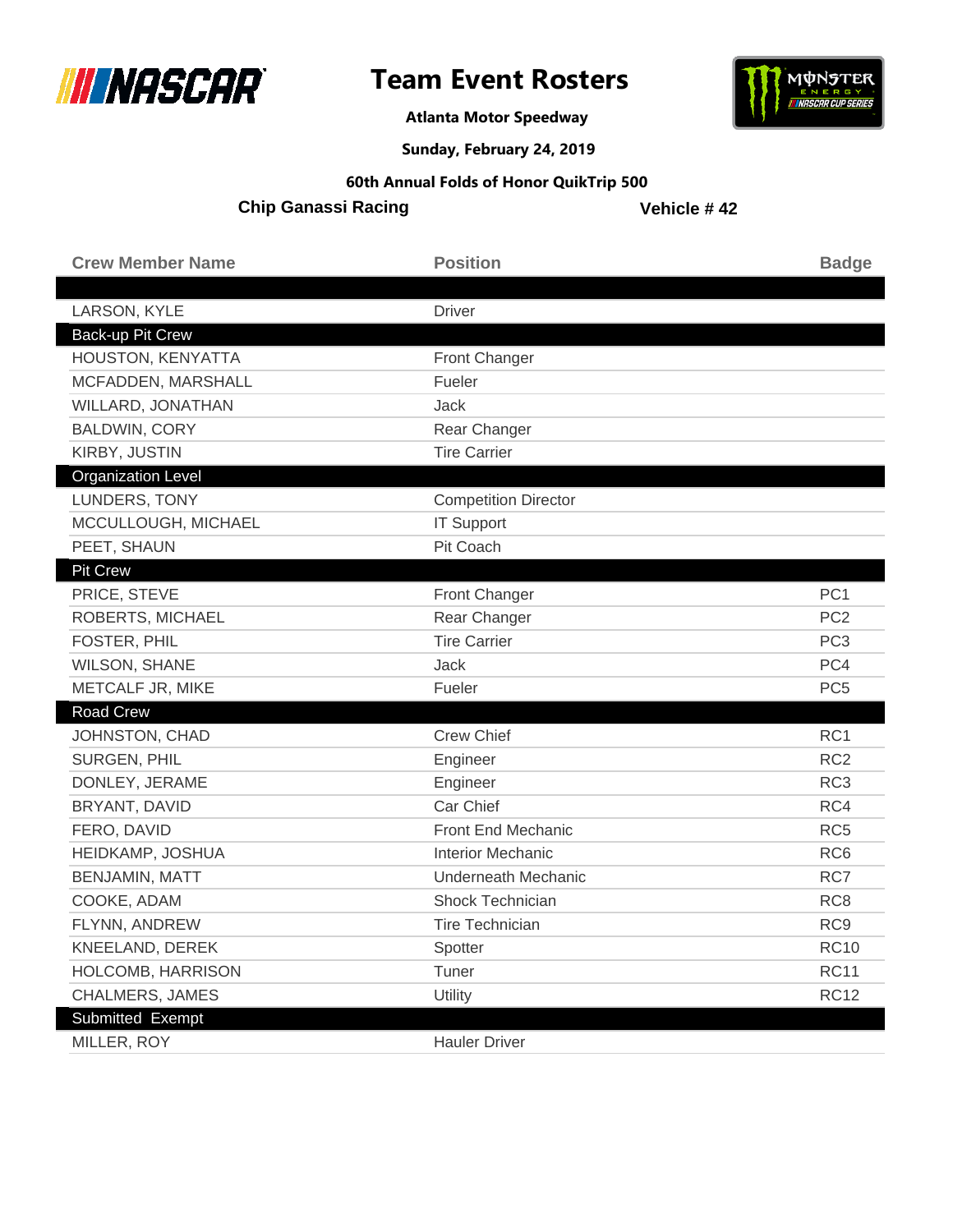

**Atlanta Motor Speedway**



**Sunday, February 24, 2019**

#### **60th Annual Folds of Honor QuikTrip 500**

**Richard Petty Motorsports** 

| <b>Crew Member Name</b>   | <b>Position</b>             | <b>Badge</b>    |
|---------------------------|-----------------------------|-----------------|
|                           |                             |                 |
| WALLACE, BUBBA            | <b>Driver</b>               |                 |
| <b>Organization Level</b> |                             |                 |
| LOPEZ, PHILIPPE           | <b>Competition Director</b> |                 |
| <b>WRIGHT, RAY</b>        | Pit Coach                   |                 |
| <b>Pit Crew</b>           |                             |                 |
| <b>ESSICK, BRODY</b>      | Front Changer               | PC <sub>1</sub> |
| FIEDLER, JUSTIN           | Rear Changer                | PC <sub>2</sub> |
| HOUK, JAMES               | <b>Tire Carrier</b>         | PC <sub>3</sub> |
| GOODNOW, WILL             | <b>Jack</b>                 | PC4             |
| ANDERSON, IAN             | Fueler                      | PC <sub>5</sub> |
| Road Crew                 |                             |                 |
| STAMETS, DEREK            | <b>Crew Chief</b>           | RC1             |
| <b>KRAFT, FREDDIE</b>     | Spotter                     | RC <sub>2</sub> |
| PATTERSON, TYLER          | Engineer                    | RC <sub>3</sub> |
| <b>GASSMANN, STEVE</b>    | <b>Underneath Mechanic</b>  | RC4             |
| RIGGS, MICHAEL            | Shock Technician            | RC <sub>5</sub> |
| FORGETTE, JOEY            | Car Chief                   | RC <sub>6</sub> |
| TIMM, COLE                | <b>Front End Mechanic</b>   | RC7             |
| YEOMANS, RICK             | <b>Interior Mechanic</b>    | RC <sub>8</sub> |
| <b>CROPPS, DAVID</b>      | Utility                     | RC <sub>9</sub> |
| DAVIS, JIM                | <b>Tire Technician</b>      | <b>RC10</b>     |
| KELLEY, JAMES             | Mechanic                    | <b>RC11</b>     |
| DAVIS, ERIK               | Tuner                       | <b>RC12</b>     |
| Submitted Exempt          |                             |                 |
| <b>ICENHOUR, JEFFREY</b>  | <b>Hauler Driver</b>        |                 |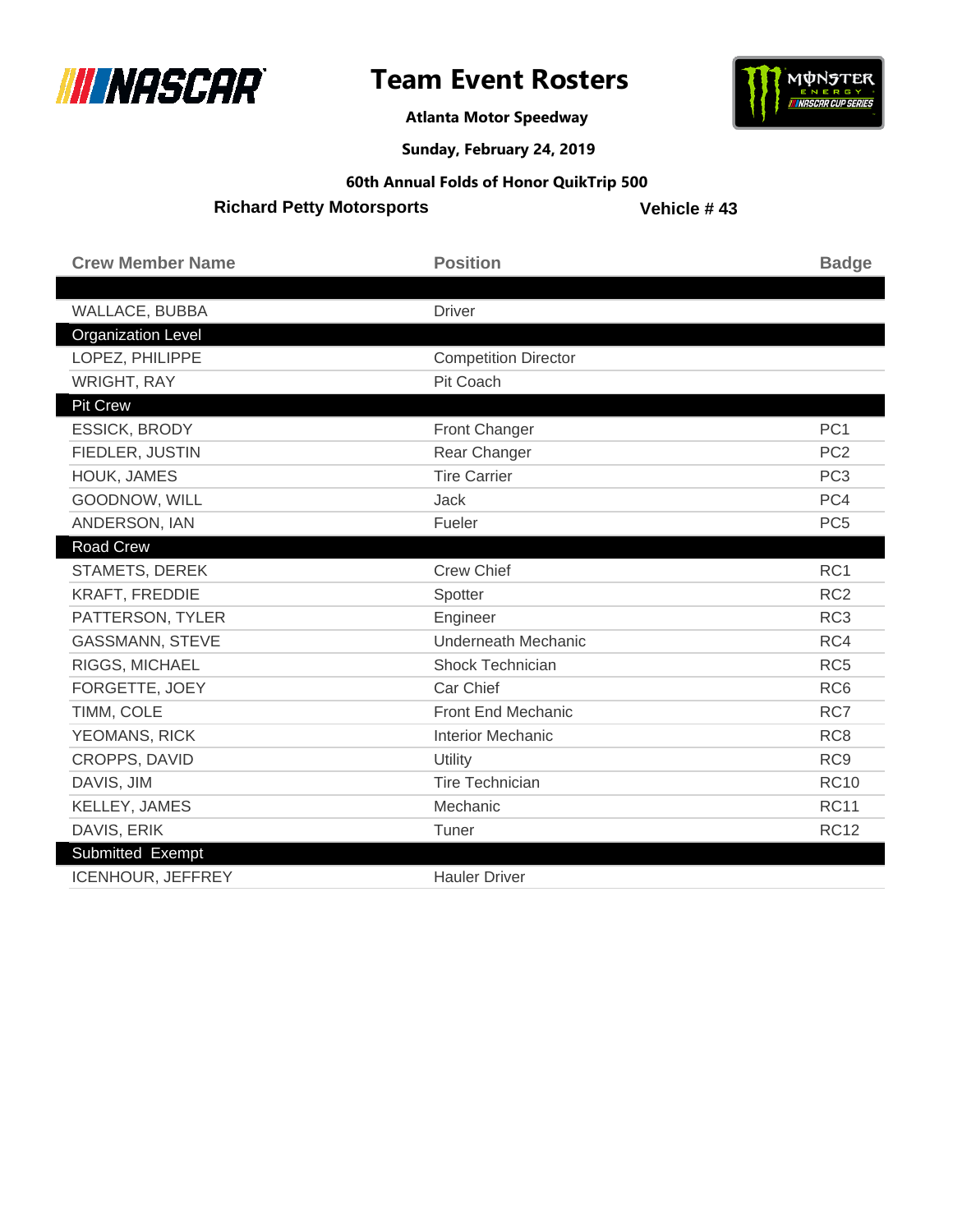



**Atlanta Motor Speedway**

**Sunday, February 24, 2019**

#### **60th Annual Folds of Honor QuikTrip 500**

**JTG Daugherty Racing** 

| <b>Crew Member Name</b>   | <b>Position</b>             | <b>Badge</b>    |
|---------------------------|-----------------------------|-----------------|
| PREECE, RYAN              | <b>Driver</b>               |                 |
| Back-up Pit Crew          |                             |                 |
| TASSER, DONNIE            | <b>Front Changer</b>        |                 |
| PASUT, ANTHONY            | Fueler                      |                 |
| <b>BISHOP, SPENCER</b>    | Jack                        |                 |
| COX, ROD                  | Rear Changer                |                 |
| <b>GRIER, BRANDON</b>     | <b>Tire Carrier</b>         |                 |
| <b>Organization Level</b> |                             |                 |
| COPE, ERNIE               | <b>Competition Director</b> |                 |
| FLYNN, KEITH              | Pit Coach                   |                 |
| RADEL, SCOTT              | <b>Technical Director</b>   |                 |
| <b>Pit Crew</b>           |                             |                 |
| NOVAK, KEVIN              | <b>Front Changer</b>        | PC <sub>1</sub> |
| OSSOWSKI, ORANE           | Rear Changer                | PC <sub>2</sub> |
| PATTON, RYAN              | <b>Tire Carrier</b>         | PC <sub>3</sub> |
| COVEY, NICK               | Jack                        | PC4             |
| LEHMAN, MATTHEW           | Fueler                      | PC <sub>5</sub> |
| <b>Road Crew</b>          |                             |                 |
| SMITH, TRISTAN            | <b>Crew Chief</b>           | RC1             |
| PARDUE, EDD               | Engineer                    | RC <sub>2</sub> |
| ALBERT, JAMIE             | Engineer                    | RC <sub>3</sub> |
| YOUNG, TRAVIS             | Car Chief                   | RC4             |
| HASKINS, DARRELL          | Front End Mechanic          | RC <sub>5</sub> |
| <b>GROVE, ERIC</b>        | <b>Interior Mechanic</b>    | RC <sub>6</sub> |
| WITT, TONY                | <b>Underneath Mechanic</b>  | RC7             |
| <b>VALERIANO, VINCE</b>   | Shock Technician            | RC <sub>8</sub> |
| CARRIGAN, BRIAN           | <b>Tire Technician</b>      | RC <sub>9</sub> |
| REEVES, STEVIE            | Spotter                     | <b>RC10</b>     |
| HAMM, TODD                | Tuner                       | <b>RC11</b>     |
| HOBSON, MICHAEL           | Utility                     | <b>RC12</b>     |
| Submitted Exempt          |                             |                 |
| GILLIS, ANDREW            | <b>Hauler Driver</b>        |                 |
| SHANO, JEFF               | <b>Hauler Driver</b>        |                 |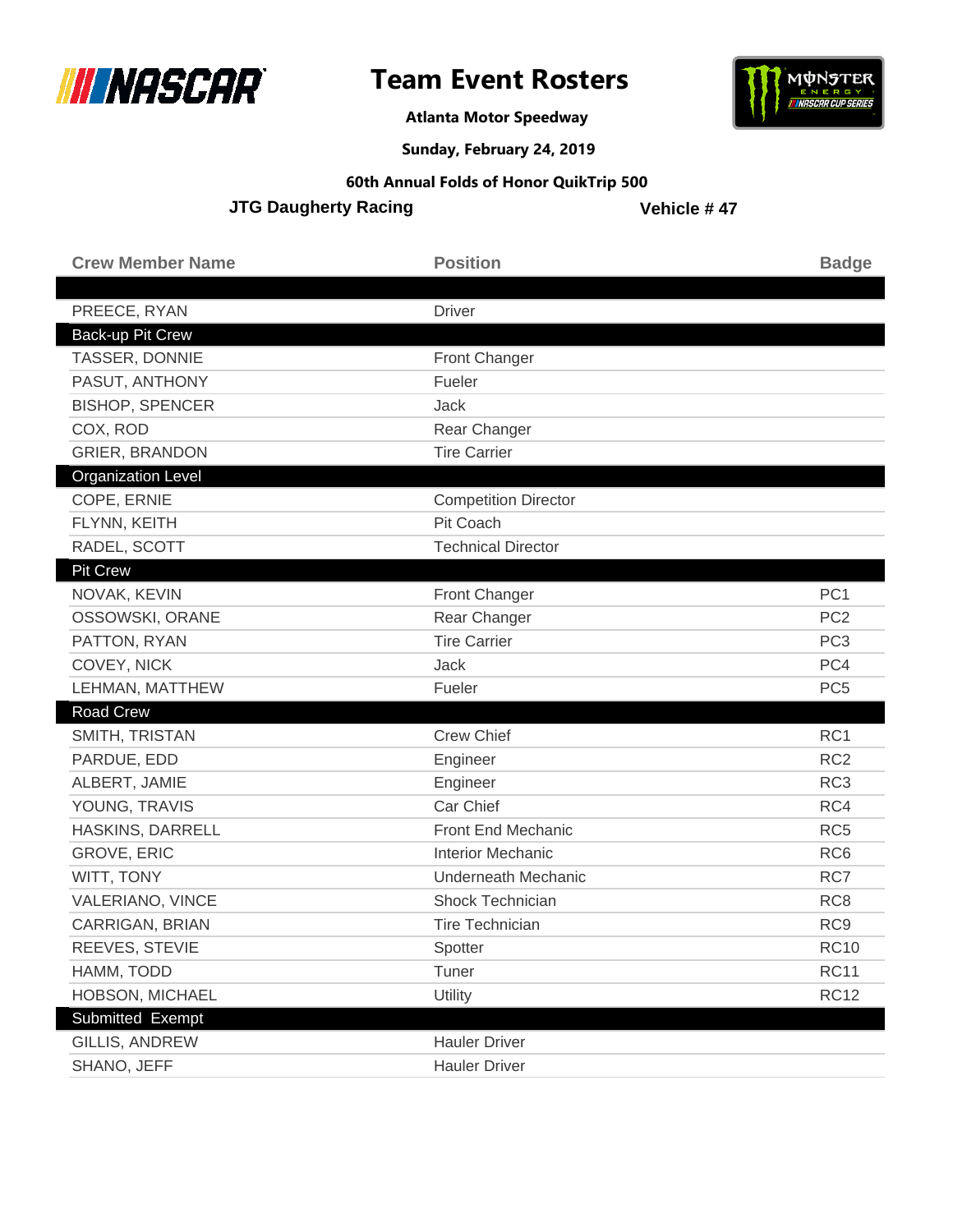



**Atlanta Motor Speedway**

**Sunday, February 24, 2019**

#### **60th Annual Folds of Honor QuikTrip 500**

**Hendrick Motorsports**

| <b>Crew Member Name</b>   | <b>Position</b>             | <b>Badge</b>    |
|---------------------------|-----------------------------|-----------------|
|                           |                             |                 |
| JOHNSON, JIMMIE           | <b>Driver</b>               |                 |
| Back-up Pit Crew          |                             |                 |
| TASSER, DONNIE            | Front Changer               |                 |
| LEHMAN, MATTHEW           | Fueler                      |                 |
| <b>BISHOP, SPENCER</b>    | Jack                        |                 |
| OSSOWSKI, ORANE           | Rear Changer                |                 |
| PATTON, RYAN              | <b>Tire Carrier</b>         |                 |
| <b>Organization Level</b> |                             |                 |
| ANDREWS, JEFF             | <b>Competition Director</b> |                 |
| CABRERA, KON              | <b>IT Support</b>           |                 |
| WALSH, BRIAN              | <b>IT Support</b>           |                 |
| <b>GRUBB, DARIAN</b>      | <b>Technical Director</b>   |                 |
| <b>Pit Crew</b>           |                             |                 |
| TEAGUE, CALVIN            | Rear Changer                | PC <sub>1</sub> |
| HARDER, BRANDON           | Fueler                      | PC <sub>2</sub> |
| TUDOR, KYLE               | Jack                        | PC <sub>3</sub> |
| STALLINGS, ALLEN          | <b>Tire Carrier</b>         | PC4             |
| ANDREWS, TANNER           | Front Changer               | PC <sub>5</sub> |
| <b>Road Crew</b>          |                             |                 |
| MEENDERING, KEVIN         | <b>Crew Chief</b>           | RC1             |
| <b>BARBAN, EARL</b>       | Spotter                     | RC <sub>1</sub> |
| LEGENDRE, STEVEN          | Tuner                       | RC <sub>2</sub> |
| POIRIER, WILL             | <b>Tire Technician</b>      | RC <sub>3</sub> |
| ELIASON, CHAIS            | Shock Technician            | RC4             |
| SAUNDERS, JESSE           | Car Chief                   | RC <sub>5</sub> |
| PENA, JULIAN              | Engineer                    | RC <sub>6</sub> |
| WALL, ADAM                | Engineer                    | RC7             |
| <b>HESLINK, THOMAS</b>    | Underneath Mechanic         | RC <sub>8</sub> |
| PHILPOTT, MATT            | <b>Interior Mechanic</b>    | RC <sub>9</sub> |
| YODER, MARLIN             | Front End Mechanic          | <b>RC10</b>     |
| DEHART, JONATHAN          | Utility                     | <b>RC11</b>     |
| Submitted Exempt          |                             |                 |
| NEUENDORF, JEFF           | <b>Hauler Driver</b>        |                 |
| SCOTT, LANCE              | <b>Hauler Driver</b>        |                 |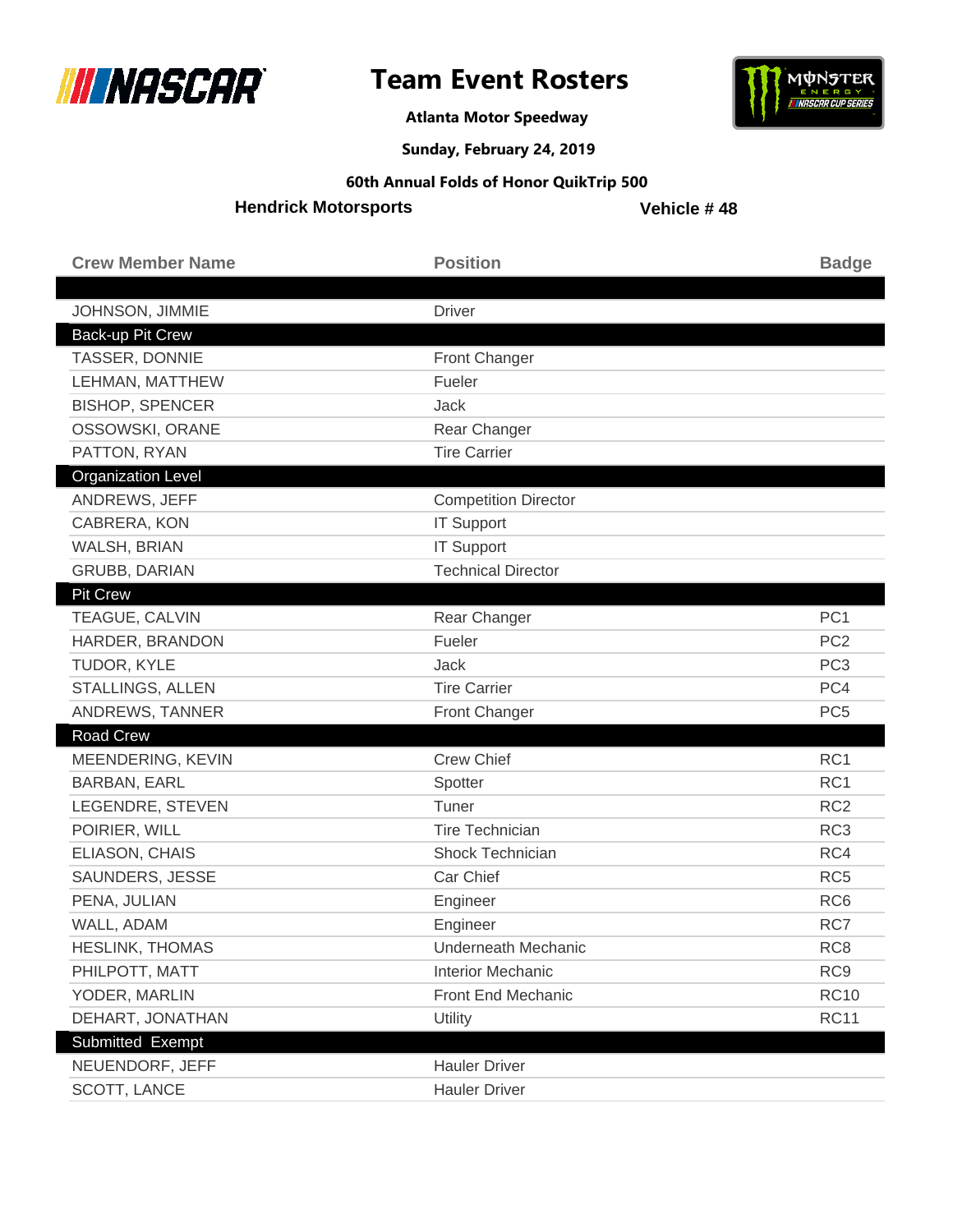



**Atlanta Motor Speedway**

**Sunday, February 24, 2019**

**60th Annual Folds of Honor QuikTrip 500**

**Petty Ware Racing**

| <b>Crew Member Name</b>   | <b>Position</b>             | <b>Badge</b>    |
|---------------------------|-----------------------------|-----------------|
|                           |                             |                 |
| WARE, CODY                | <b>Driver</b>               |                 |
| <b>Organization Level</b> |                             |                 |
| EVANS, KEN                | <b>Competition Director</b> |                 |
| <b>Pit Crew</b>           |                             |                 |
| <b>BONDS, DAKOTA</b>      | <b>Front Changer</b>        | PC <sub>1</sub> |
| <b>COSENTINO, TONY</b>    | <b>Jack</b>                 | PC <sub>2</sub> |
| MIOLEN, ROBERT            | <b>Tire Carrier</b>         | PC <sub>3</sub> |
| MARTINEZ JR, PEDRO        | Rear Changer                | PC4             |
| OBI, ARINZE               | Fueler                      | PC <sub>5</sub> |
| Road Crew                 |                             |                 |
| CHURCH, GEORGE            | <b>Crew Chief</b>           | RC1             |
| MONN, TYLER               | Spotter                     | RC <sub>2</sub> |
| <b>HOUGHTALING, JASON</b> | Car Chief                   | RC <sub>3</sub> |
| <b>GRAY, STEVEN</b>       | Engineer                    | RC4             |
| <b>IDOL, STEVEN</b>       | Mechanic                    | RC <sub>5</sub> |
| NOWAK, JEREMY             | Mechanic                    | RC <sub>6</sub> |
| GRAYBEAL, JAMESON         | <b>Tire Technician</b>      | RC7             |
| Submitted Exempt          |                             |                 |
| <b>CHURCH, STEPHEN</b>    | <b>Hauler Driver</b>        |                 |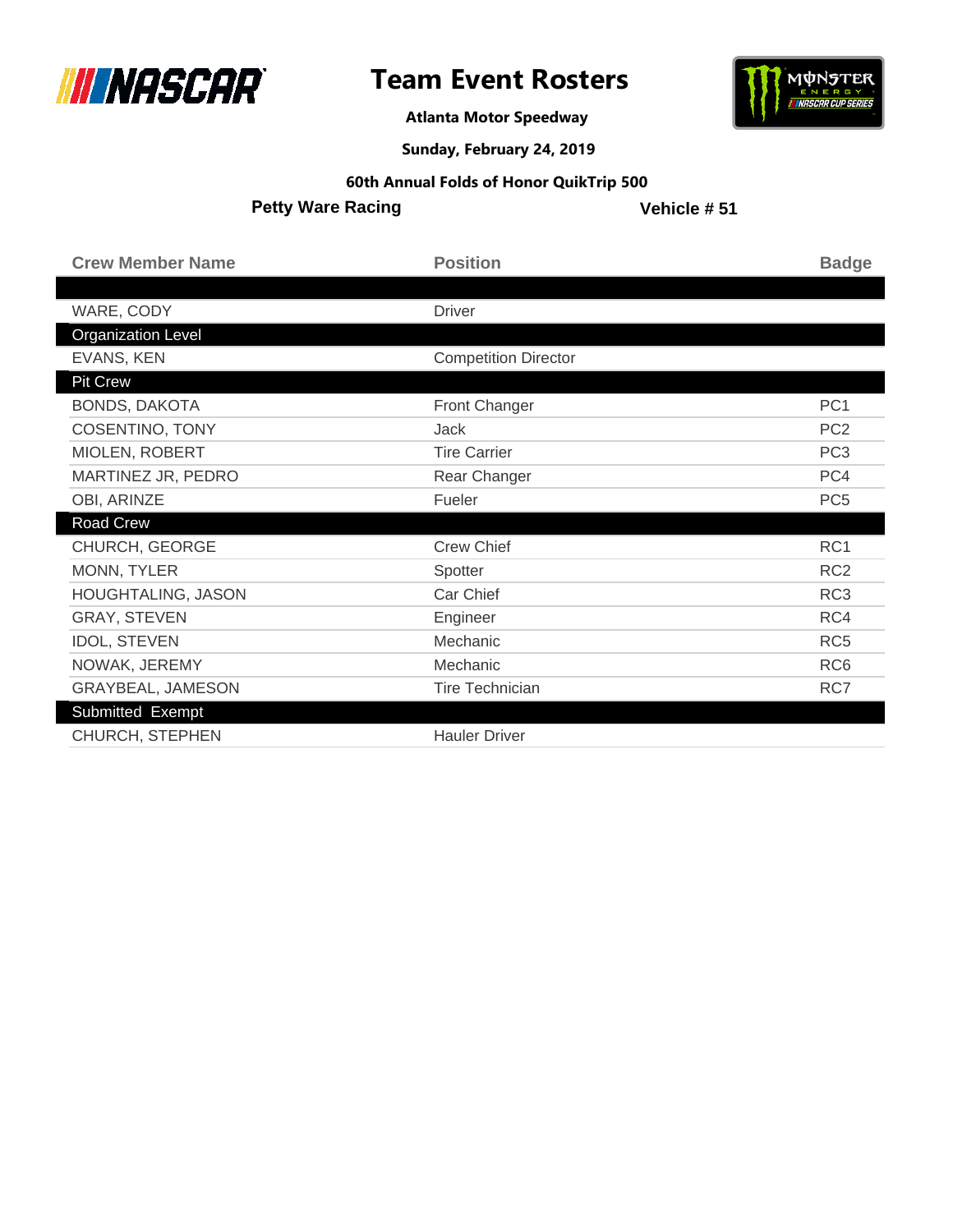



**Atlanta Motor Speedway**

**Sunday, February 24, 2019**

**60th Annual Folds of Honor QuikTrip 500**

**Rick Ware Racing**

| <b>Crew Member Name</b>   | <b>Position</b>             | <b>Badge</b>    |
|---------------------------|-----------------------------|-----------------|
|                           |                             |                 |
| MCLEOD, BJ                | <b>Driver</b>               |                 |
| <b>Organization Level</b> |                             |                 |
| EVANS, KEN                | <b>Competition Director</b> |                 |
| Pit Crew                  |                             |                 |
| <b>BANKS, BRANDON</b>     | <b>Jack</b>                 | PC <sub>1</sub> |
| POWER, DAVID              | Fueler                      | PC <sub>2</sub> |
| O'LEARY, BREANNA          | Rear Changer                | PC <sub>3</sub> |
| LAMBERT, MICHAEL          | <b>Tire Carrier</b>         | PC4             |
| DANIELS, BREHANNA         | Front Changer               | PC <sub>5</sub> |
| Road Crew                 |                             |                 |
| HILLMAN, MICHAEL          | <b>Crew Chief</b>           | RC1             |
| MICALE, TONY              | Spotter                     | RC <sub>1</sub> |
| CHANCE, MIKE              | Car Chief                   | RC <sub>2</sub> |
| <b>GRAY, STEVEN</b>       | Engineer                    | RC <sub>3</sub> |
| FIFE, JAMES               | Tuner                       | RC4             |
| TINCHER JR, CURTIS        | <b>Tire Technician</b>      | RC <sub>5</sub> |
| <b>WEATHERMAN, KYLE</b>   | Front End Mechanic          | RC <sub>6</sub> |
| <b>TYSKA, MIKE</b>        | Mechanic                    | RC7             |
| POWER, DAVID              | Mechanic                    | RC <sub>8</sub> |
| Submitted Exempt          |                             |                 |
| ALEXANDER, DAVID          | <b>Hauler Driver</b>        |                 |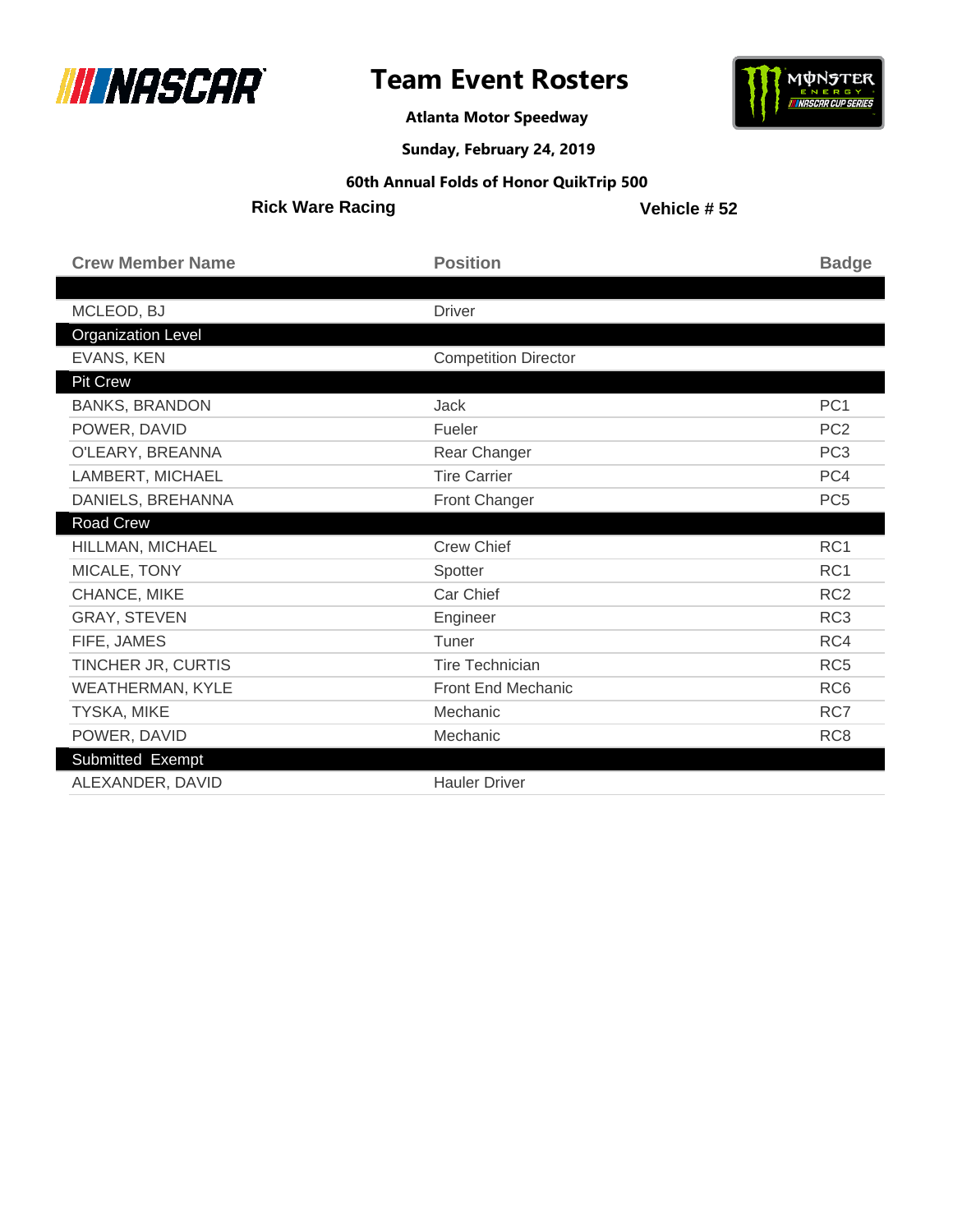

**Atlanta Motor Speedway**



**Sunday, February 24, 2019**

#### **60th Annual Folds of Honor QuikTrip 500**

**Roush Fenway Racing**

| <b>Crew Member Name</b>   | <b>Position</b>             | <b>Badge</b>    |
|---------------------------|-----------------------------|-----------------|
|                           |                             |                 |
| NEWMAN, RYAN              | <b>Driver</b>               |                 |
| Back-up Pit Crew          |                             |                 |
| SHUMAN, CHRIS             | Front Changer               |                 |
| <b>BROWN, MICHAEL</b>     | Fueler                      |                 |
| WILPS, MATTHEW            | <b>Jack</b>                 |                 |
| GAJDORUS, SETH            | Rear Changer                |                 |
| MCCLURKIN, TELVIN         | <b>Tire Carrier</b>         |                 |
| <b>Organization Level</b> |                             |                 |
| KIDD, KEVIN               | <b>Competition Director</b> |                 |
| <b>BRIDGES, BRANDON</b>   | <b>IT Support</b>           |                 |
| <b>BAIR, SUSIE</b>        | <b>Technical Director</b>   |                 |
| <b>Pit Crew</b>           |                             |                 |
| MOSER, DYLAN              | <b>Jack</b>                 | PC <sub>1</sub> |
| LEWIS, ADAM               | Fueler                      | PC <sub>2</sub> |
| UPHOFF, KALE              | Front Changer               | PC <sub>3</sub> |
| <b>WALLACE, ERIC</b>      | <b>Tire Carrier</b>         | PC4             |
| DIAZ, RAPHAEL             | Rear Changer                | PC <sub>5</sub> |
| <b>Road Crew</b>          |                             |                 |
| <b>GRAVES, SCOTT</b>      | <b>Crew Chief</b>           | RC1             |
| PETERSON, TRAVIS          | Engineer                    | RC <sub>2</sub> |
| <b>IVANCIC, BRIAN</b>     | Engineer                    | RC <sub>3</sub> |
| BREWER, TODD              | Car Chief                   | RC4             |
| JOHNS, JACEN              | Shock Technician            | RC <sub>5</sub> |
| <b>BEST II, ROBERT</b>    | Front End Mechanic          | RC <sub>6</sub> |
| LEINER, DAVID             | Mechanic                    | RC7             |
| LOPES JR, ROBERT          | <b>Interior Mechanic</b>    | RC <sub>8</sub> |
| <b>KRAMER, AARON</b>      | <b>Tire Technician</b>      | RC <sub>9</sub> |
| <b>IMPSEN, DOUGLAS</b>    | Tuner                       | <b>RC10</b>     |
| JARRETT, JASON            | Spotter                     | <b>RC11</b>     |
| GAMBLE, RYAN              | Utility                     | <b>RC12</b>     |
| Submitted Exempt          |                             |                 |
| <b>CLODFELTER, SCOTT</b>  | <b>Hauler Driver</b>        |                 |
| FUNDERBURK, GLENN         | <b>Hauler Driver</b>        |                 |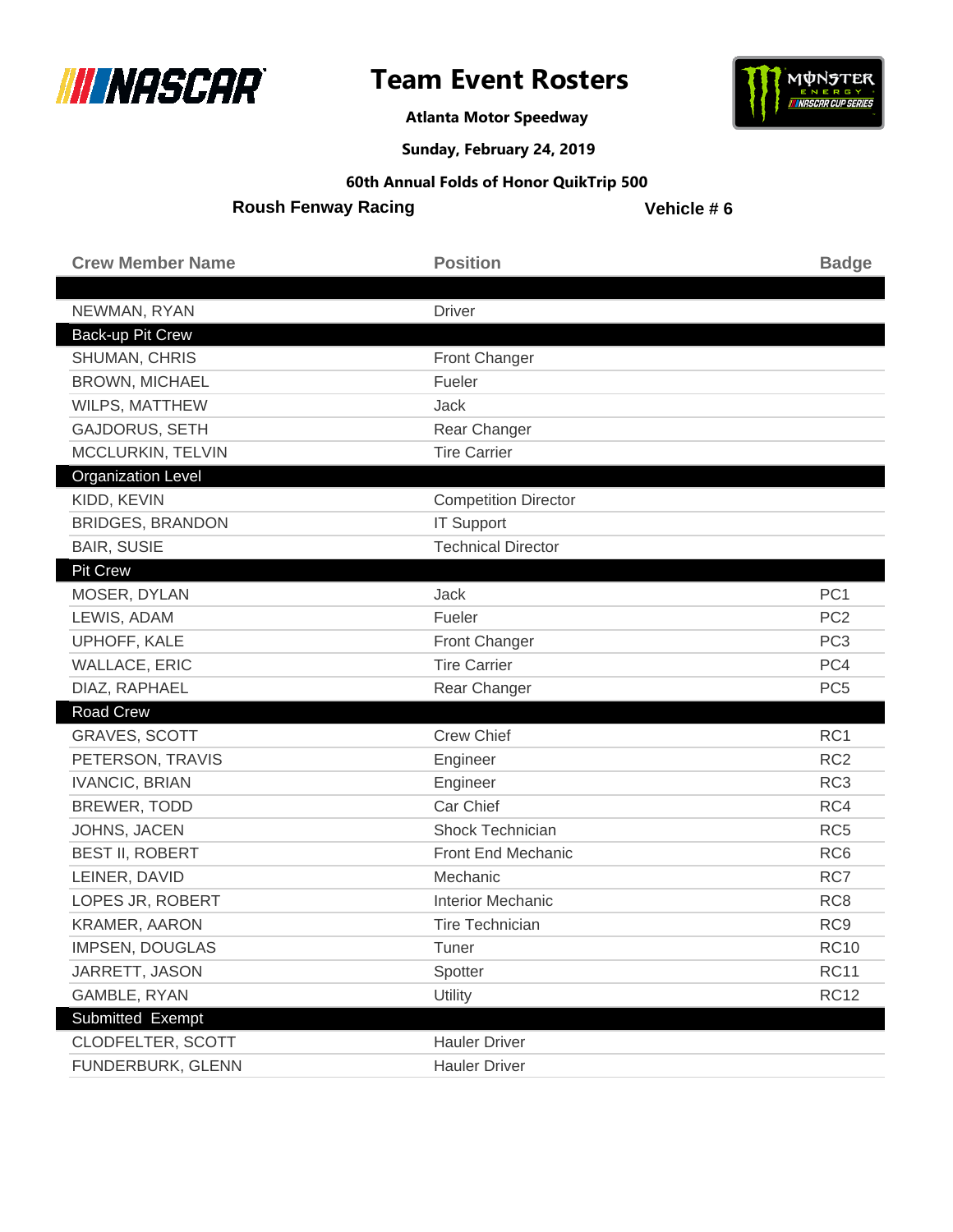



**Atlanta Motor Speedway**

**Sunday, February 24, 2019**

#### **60th Annual Folds of Honor QuikTrip 500**

**Spire Motorsports** 

| <b>Crew Member Name</b>    | <b>Position</b>             | <b>Badge</b>    |
|----------------------------|-----------------------------|-----------------|
|                            |                             |                 |
| SMITHLEY, GARRETT          | <b>Driver</b>               |                 |
| <b>Back-up Pit Crew</b>    |                             |                 |
| MILLER, MIKE               | <b>Front Changer</b>        |                 |
| CALLIS, SHANE              | Fueler                      |                 |
| ROBINSON, JAY              | <b>Jack</b>                 |                 |
| KRASZEWSKI, MATT           | Rear Changer                |                 |
| KAZURA, SCOTT              | <b>Tire Carrier</b>         |                 |
| <b>Organization Level</b>  |                             |                 |
| <b>EGGLESTON, SCOTT</b>    | <b>Competition Director</b> |                 |
| <b>Pit Crew</b>            |                             |                 |
| DIEBOLD III, ROGER         | Front Changer               | PC <sub>1</sub> |
| RHINE, JOHN                | <b>Tire Carrier</b>         | PC <sub>2</sub> |
| <b>GRIMALDO, OMAR JOSE</b> | Rear Changer                | PC <sub>3</sub> |
| YOUNG, ZACH                | Jack                        | PC4             |
| <b>GARDNER JR, BUGS</b>    | Fueler                      | PC <sub>5</sub> |
| Road Crew                  |                             |                 |
| SOSPENZO, PETER            | <b>Crew Chief</b>           | RC1             |
| CALLIS, SHANE              | Car Chief                   | RC <sub>2</sub> |
| KRASZEWSKI, MATT           | <b>Interior Mechanic</b>    | RC <sub>3</sub> |
| KAZURA, SCOTT              | <b>Underneath Mechanic</b>  | RC4             |
| HAWLEY, ANDREW             | <b>Tire Technician</b>      | RC <sub>5</sub> |
| <b>GARDNER JR, BUGS</b>    | Tuner                       | RC <sub>6</sub> |
| MILLER, CARL               | Spotter                     | RC7             |
| EFAW II, CHUCK             | Pit Coach                   | RC <sub>8</sub> |
| MORSE, TAYLOR              | Utility                     | RC <sub>9</sub> |
| SORENSON, REED             | Utility                     | <b>RC10</b>     |
| Submitted Exempt           |                             |                 |
| <b>LACROIX, DENNIS</b>     | <b>Hauler Driver</b>        |                 |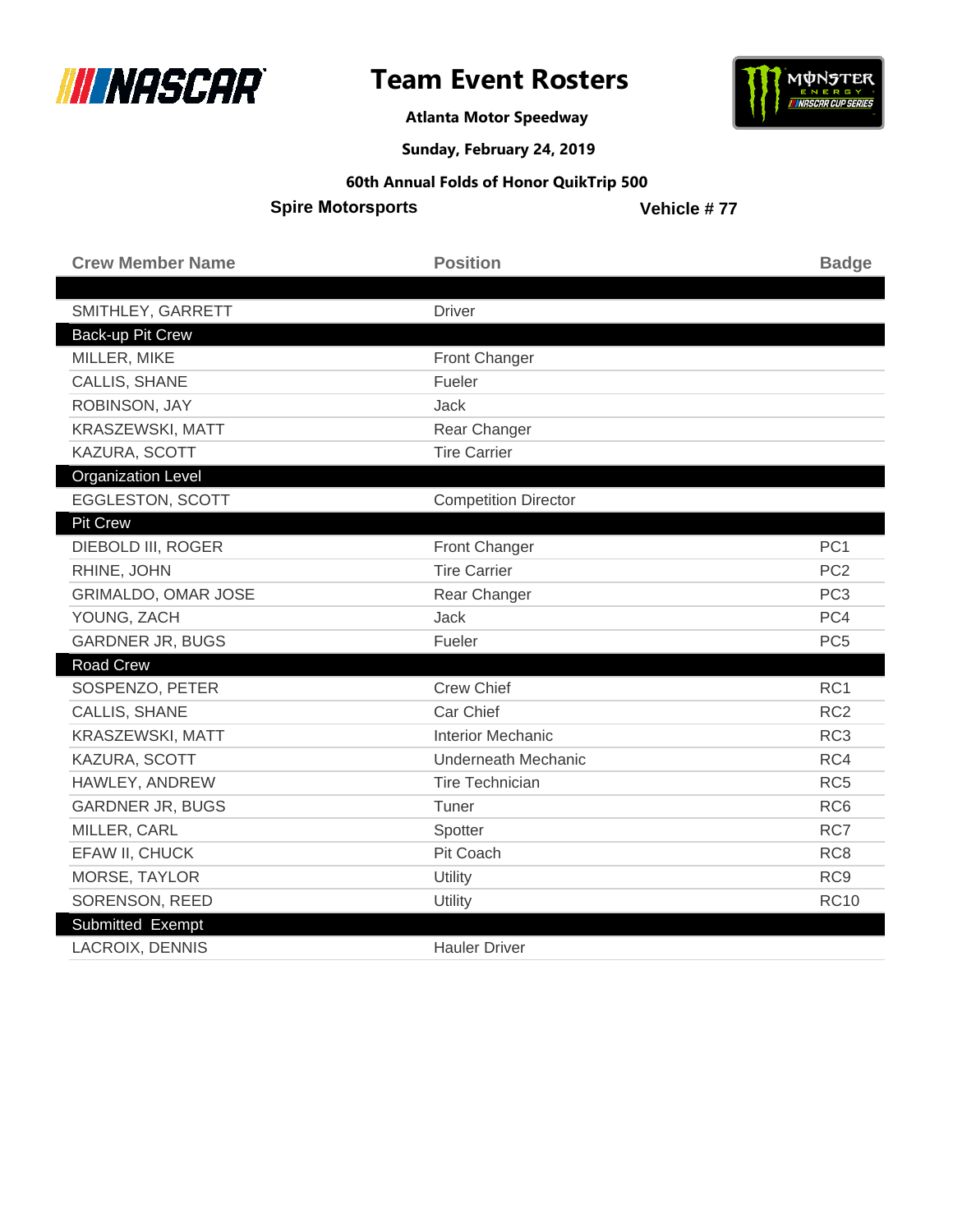

**Atlanta Motor Speedway**



**Sunday, February 24, 2019**

#### **60th Annual Folds of Honor QuikTrip 500**

**Richard Childress Racing**

| <b>Crew Member Name</b>   | <b>Position</b>             | <b>Badge</b>    |
|---------------------------|-----------------------------|-----------------|
| HEMRIC, DANIEL            | <b>Driver</b>               |                 |
| Back-up Pit Crew          |                             |                 |
| <b>ESSICK, BRODY</b>      | <b>Front Changer</b>        |                 |
| ANDERSON, IAN             | Fueler                      |                 |
| GOODNOW, WILL             | Jack                        |                 |
| SPALDING, TERRY           | Rear Changer                |                 |
| KELLEY, JAMES             | <b>Tire Carrier</b>         |                 |
| <b>Organization Level</b> |                             |                 |
| PETREE III, ANDY          | <b>Competition Director</b> |                 |
| <b>GREER, SHANE</b>       | <b>IT Support</b>           |                 |
| JAKSIC, VOJIN             | <b>Technical Director</b>   |                 |
| <b>Pit Crew</b>           |                             |                 |
| THOMAS, JOSHUA            | Front Changer               | PC <sub>1</sub> |
| NEAL, LAMAR               | <b>Tire Carrier</b>         | PC <sub>2</sub> |
| BOTTLEMY, BRIAN           | Rear Changer                | PC <sub>3</sub> |
| <b>WARRICK, DOUG</b>      | Jack                        | PC4             |
| ABNEY, SAM                | Fueler                      | PC <sub>5</sub> |
| <b>Road Crew</b>          |                             |                 |
| LAMBERT, LUKE             | <b>Crew Chief</b>           | RC <sub>1</sub> |
| NESTLERODE, DARIN         | Car Chief                   | RC <sub>2</sub> |
| EFLAND III, THOMAS        | Engineer                    | RC <sub>3</sub> |
| WINSTON, DAVE             | Engineer                    | RC4             |
| <b>GUTEKUNST, MARK</b>    | Shock Technician            | RC <sub>5</sub> |
| LOMBARDI, MATTHEW         | Tuner                       | RC <sub>6</sub> |
| TIGERT, CHAD              | <b>Interior Mechanic</b>    | RC7             |
| WIDENER, SCOTT            | Underneath Mechanic         | RC <sub>8</sub> |
| <b>KERN, LOREN</b>        | <b>Front End Mechanic</b>   | RC <sub>9</sub> |
| BENDER, JAMES             | <b>Tire Technician</b>      | <b>RC10</b>     |
| KELLEY, KYLE              | Utility                     | <b>RC11</b>     |
| LINES, BRANDEN            | Spotter                     | <b>RC12</b>     |
| Submitted Exempt          |                             |                 |
| CRAVEN, JEFF              | <b>Hauler Driver</b>        |                 |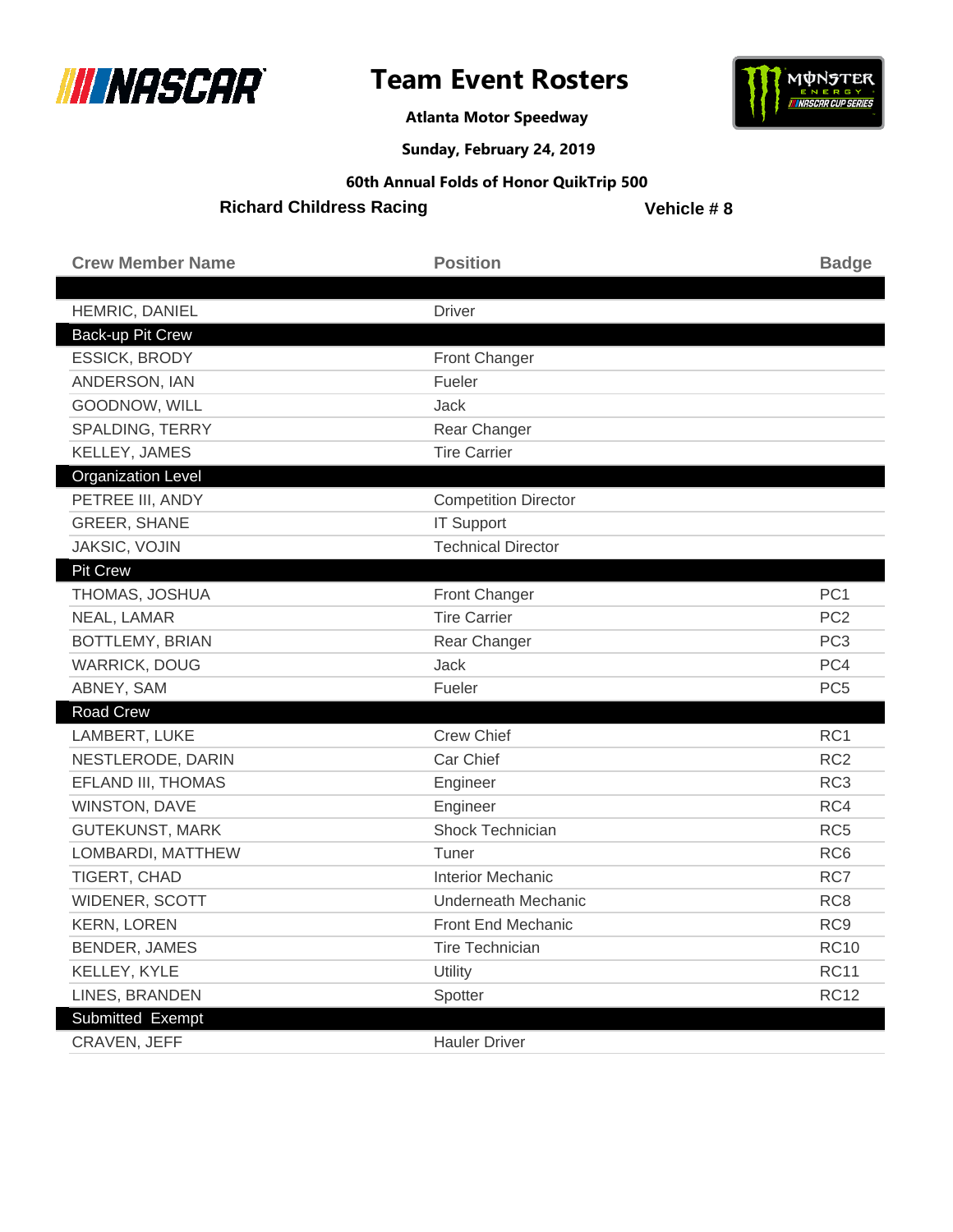



**Atlanta Motor Speedway**

**Sunday, February 24, 2019**

#### **60th Annual Folds of Honor QuikTrip 500**

**Hendrick Motorsports**

| <b>Crew Member Name</b>   | <b>Position</b>             | <b>Badge</b>    |
|---------------------------|-----------------------------|-----------------|
|                           |                             |                 |
| BOWMAN, ALEX              | <b>Driver</b>               |                 |
| Back-up Pit Crew          |                             |                 |
| TASSER, DONNIE            | Front Changer               |                 |
| LEHMAN, MATTHEW           | Fueler                      |                 |
| <b>BISHOP, SPENCER</b>    | Jack                        |                 |
| OSSOWSKI, ORANE           | Rear Changer                |                 |
| PATTON, RYAN              | <b>Tire Carrier</b>         |                 |
| <b>Organization Level</b> |                             |                 |
| ANDREWS, JEFF             | <b>Competition Director</b> |                 |
| CABRERA, KON              | <b>IT Support</b>           |                 |
| WALSH, BRIAN              | <b>IT Support</b>           |                 |
| <b>GRUBB, DARIAN</b>      | <b>Technical Director</b>   |                 |
| <b>Pit Crew</b>           |                             |                 |
| LINEBACK, DUSTIN          | Jack                        | PC <sub>1</sub> |
| DELRICCO, DEVIN           | Rear Changer                | PC <sub>2</sub> |
| BRZOZOWSKI, SCOTT         | Front Changer               | PC <sub>3</sub> |
| HARRELL, WILLIAM          | <b>Tire Carrier</b>         | PC4             |
| CONLEY, JACOB             | Fueler                      | PC <sub>5</sub> |
| Road Crew                 |                             |                 |
| <b>IVES, GREG</b>         | <b>Crew Chief</b>           | RC1             |
| O'BRIEN, TIM              | Engineer                    | RC <sub>2</sub> |
| WOJCIK, DOUG              | Engineer                    | RC <sub>3</sub> |
| KONETSKI, AUSTIN          | Car Chief                   | RC4             |
| MARQUARDT, ZACH           | <b>Underneath Mechanic</b>  | RC <sub>5</sub> |
| SEAMANS, ANDREW           | <b>Interior Mechanic</b>    | RC <sub>6</sub> |
| SEITZINGER, JASON         | <b>Shock Technician</b>     | RC7             |
| RAYNOR, STEPHEN           | Tuner                       | RC <sub>8</sub> |
| HAMLIN, KEVIN             | Spotter                     | RC <sub>9</sub> |
| <b>GARDNER, RAY</b>       | <b>Tire Technician</b>      | <b>RC10</b>     |
| JOHNSON, CALE             | Front End Mechanic          | <b>RC11</b>     |
| CARVIN, JONATHAN          | Pit Coach                   | <b>RC12</b>     |
| Submitted Exempt          |                             |                 |
| DENTON, SCOTT             | <b>Hauler Driver</b>        |                 |
| QUILLAN, ANDY             | <b>Hauler Driver</b>        |                 |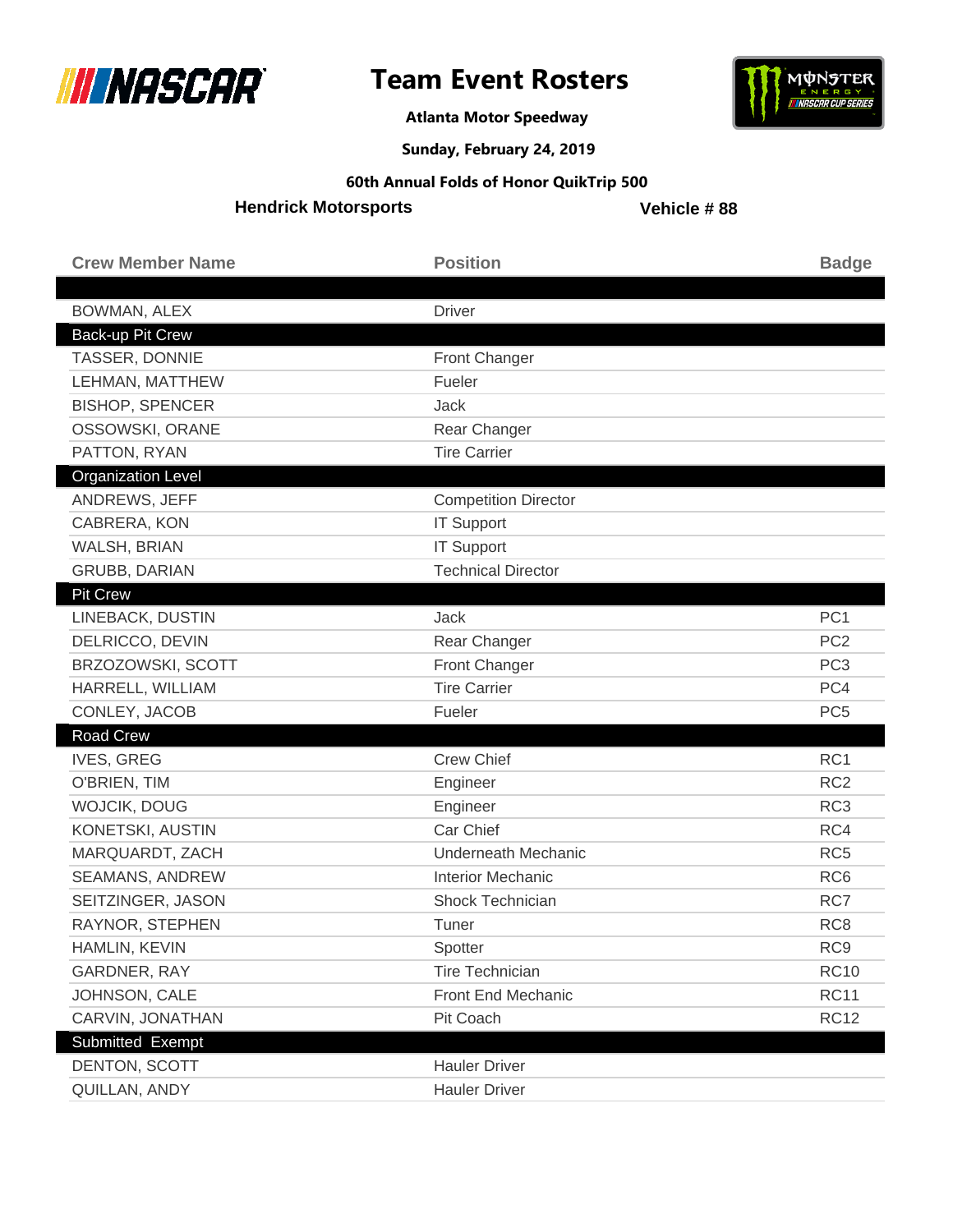



**Atlanta Motor Speedway**

**Sunday, February 24, 2019**

#### **60th Annual Folds of Honor QuikTrip 500**

**Hendrick Motorsports**

| <b>Crew Member Name</b>   | <b>Position</b>             | <b>Badge</b>    |
|---------------------------|-----------------------------|-----------------|
|                           |                             |                 |
| ELLIOTT, CHASE            | <b>Driver</b>               |                 |
| Back-up Pit Crew          |                             |                 |
| TASSER, DONNIE            | Front Changer               |                 |
| LEHMAN, MATTHEW           | Fueler                      |                 |
| <b>BISHOP, SPENCER</b>    | Jack                        |                 |
| OSSOWSKI, ORANE           | Rear Changer                |                 |
| PATTON, RYAN              | <b>Tire Carrier</b>         |                 |
| <b>Organization Level</b> |                             |                 |
| ANDREWS, JEFF             | <b>Competition Director</b> |                 |
| CABRERA, KON              | <b>IT Support</b>           |                 |
| WALSH, BRIAN              | <b>IT Support</b>           |                 |
| <b>GRUBB, DARIAN</b>      | <b>Technical Director</b>   |                 |
| <b>Pit Crew</b>           |                             |                 |
| O'DELL, NICK              | Front Changer               | PC <sub>1</sub> |
| AVRIT, CHAD               | Rear Changer                | PC <sub>2</sub> |
| ERSPAMER, JARED           | <b>Tire Carrier</b>         | PC <sub>3</sub> |
| <b>SEMKE, TYLER</b>       | Jack                        | PC4             |
| GIANNINOTO, JOHN          | Fueler                      | PC <sub>5</sub> |
| <b>Road Crew</b>          |                             |                 |
| <b>GUSTAFSON, ALAN</b>    | <b>Crew Chief</b>           | RC1             |
| GRAY, TOM                 | Engineer                    | RC <sub>2</sub> |
| <b>BARNDT, MATT</b>       | Engineer                    | RC <sub>3</sub> |
| KIRK, JOSH                | Car Chief                   | RC4             |
| RUNGE, BEN                | <b>Underneath Mechanic</b>  | RC <sub>5</sub> |
| CARBER, MICHAEL           | Front End Mechanic          | RC <sub>6</sub> |
| HONAN, SCOTT              | <b>Interior Mechanic</b>    | RC7             |
| JENNINGS, MASON           | Tire Technician             | RC <sub>8</sub> |
| <b>BOVE, ANTHONY</b>      | Tuner                       | RC <sub>9</sub> |
| GOLDER, CHRIS             | Shock Technician            | <b>RC10</b>     |
| D'HONDT, EDDIE            | Spotter                     | <b>RC11</b>     |
| TIMM, MURRAY              | Utility                     | <b>RC12</b>     |
| <b>Submitted Exempt</b>   |                             |                 |
| EDLER, HEATH              | <b>Hauler Driver</b>        |                 |
| OTT, DAVID                | <b>Hauler Driver</b>        |                 |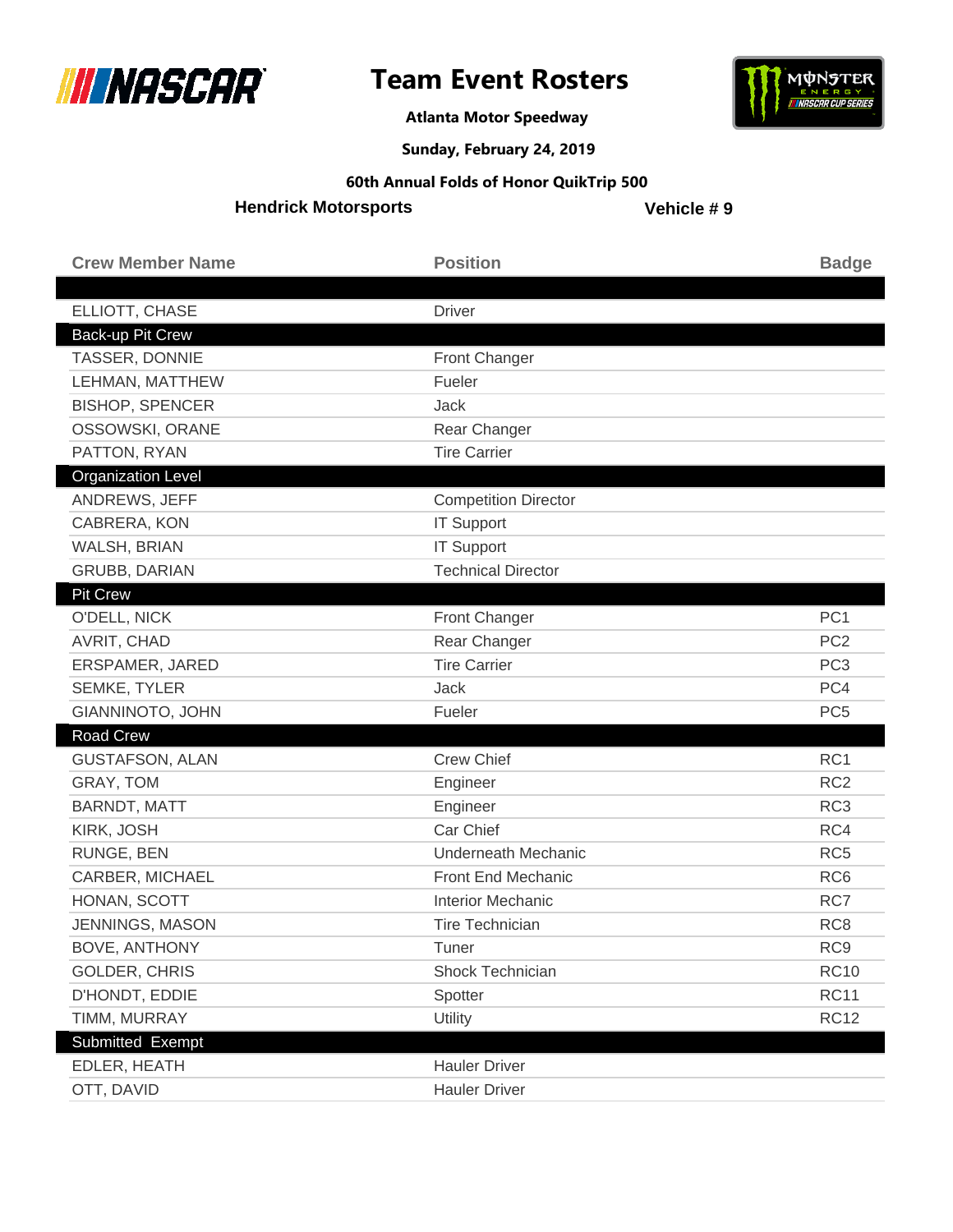

**Atlanta Motor Speedway**



**Sunday, February 24, 2019**

**60th Annual Folds of Honor QuikTrip 500**

**Leavine Family Racing**

| <b>Crew Member Name</b>   | <b>Position</b>             | <b>Badge</b>    |
|---------------------------|-----------------------------|-----------------|
|                           |                             |                 |
| DIBENEDETTO, MATT         | <b>Driver</b>               |                 |
| Back-up Pit Crew          |                             |                 |
| EASTLAND, BRIAN           | <b>Front Changer</b>        |                 |
| <b>Organization Level</b> |                             |                 |
| LEAVINE, MICHAEL          | <b>Competition Director</b> |                 |
| <b>GREENE, KEVIN</b>      | <b>IT Support</b>           |                 |
| HAALAND, BRIAN            | Pit Coach                   |                 |
| <b>Pit Crew</b>           |                             |                 |
| HALL, CHRIS               | Front Changer               | PC <sub>1</sub> |
| DEXTRAZE, RYAN            | Front Changer               | PC <sub>2</sub> |
| HARTMAN, ADAM             | Front Changer               | PC <sub>3</sub> |
| <b>WALKER, BAILEY</b>     | Front Changer               | PC4             |
| YOUKER, DEVEN             | Front Changer               | PC <sub>5</sub> |
| <b>Road Crew</b>          |                             |                 |
| WHEELER, MICHAEL          | <b>Crew Chief</b>           | RC1             |
|                           |                             |                 |
| CLICHE, ETIENNE           | Engineer                    | RC <sub>2</sub> |
| HOUSTON, VICTOR           | Engineer                    | RC <sub>3</sub> |
| EMMER, GREG               | Car Chief                   | RC4             |
| KIMBALL, MATT             | <b>Front End Mechanic</b>   | RC <sub>5</sub> |
| LAMBERT, TIMOTHY          | <b>Shock Technician</b>     | RC <sub>6</sub> |
| DEXTRAZE, RYAN            | <b>Underneath Mechanic</b>  | RC7             |
| CAMPBELL, DOUG            | Spotter                     | RC <sub>8</sub> |
| RAMIREZ, TONY             | <b>Tire Technician</b>      | RC <sub>9</sub> |
| MARES, BILL               | <b>Interior Mechanic</b>    | <b>RC10</b>     |
| RITCHIE, STEVE            | Tuner                       | <b>RC11</b>     |
| EASTLAND, BRIAN           | Utility                     | <b>RC12</b>     |
| Submitted Exempt          |                             |                 |